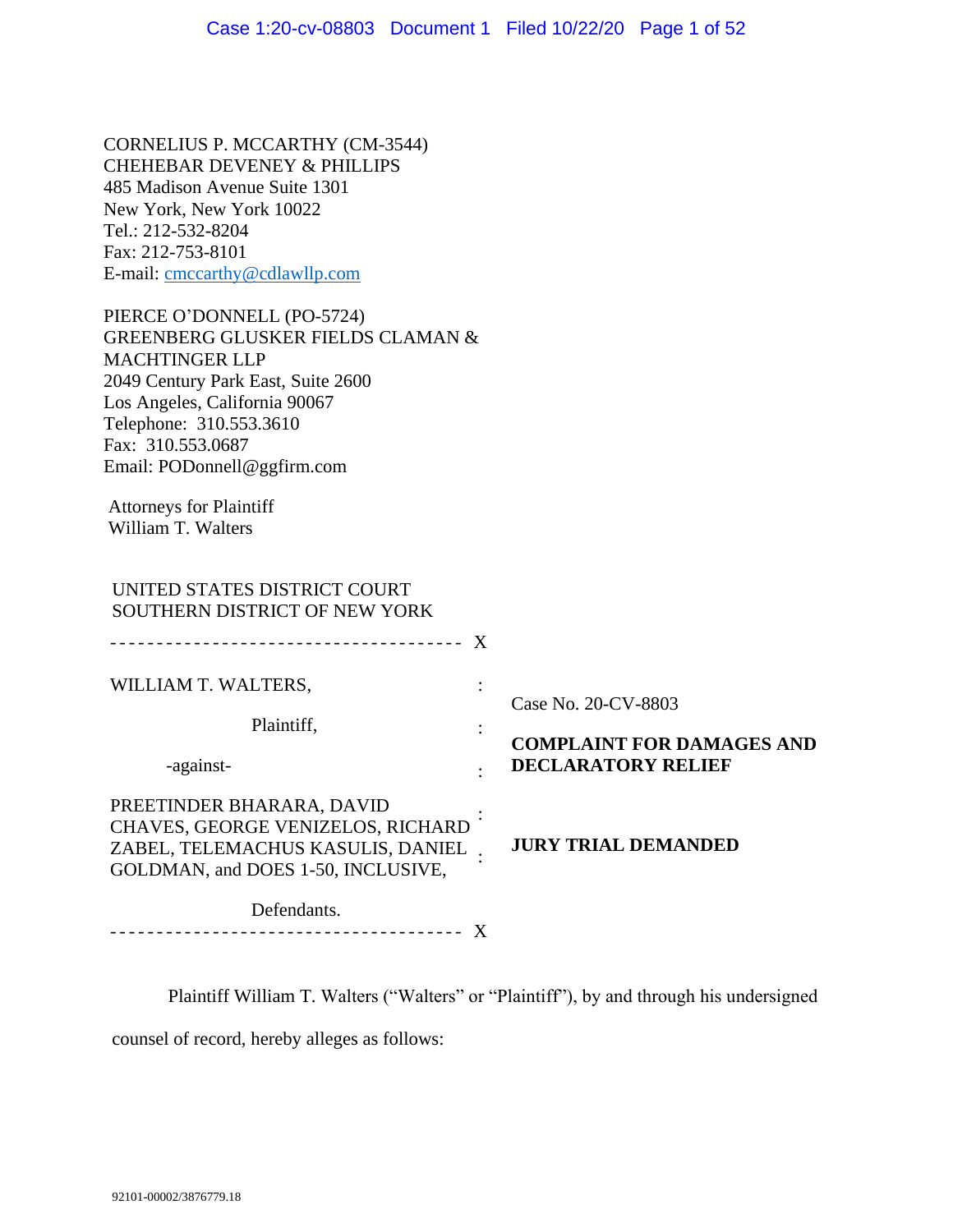#### **INTRODUCTION**

1. This case involves corrupt and illegal conduct by individual members of the U.S. Department of Justice in direct violation of Plaintiff William "Billy" Walters' fundamental constitutional rights. It is no secret that, for years, federal law enforcement agents have used members of the media to promote their investigative agenda through illegal leaks of confidential information. This is the rare case in which the Department of Justice ("Department" or "DOJ")—after first falsely denying the existence of any such leaks in court papers—was forced to admit on the eve of an evidentiary hearing that illegal leaks had occurred. Moreover, prosecutors also admitted that the source of the leaks was Defendant David Chaves, the senior supervisory agent overseeing all white-collar crime investigations in the New York Field Office of the Federal Bureau of Investigation ("FBI").

2. In a remarkable court filing, the DOJ confessed that its agent had systematically fed secret investigative information to reporters at *The New York Times* and *The Wall Street Journal* with the intent (and effect) of promoting the investigation into Walters, a prominent businessman, retired sports bettor and philanthropist. The DOJ also admitted that senior officials in the United States Attorney's Office in Manhattan had knowledge of the leaks in real time and intentionally chose not to investigate the illegal activity for 2½ years—in derogation of their mandatory duty. The failure to intercede for so long is all the more reprehensible because only a few FBI agents had access to the leaked materials and the primary culprit (FBI Supervisory Special Agent Chaves) confessed as soon as he was eventually interviewed.

3. The essence of this conspiracy orchestrated by the DOJ is illustrated by the Government's interactions with *The New York Times*. In a front-page story on May 31, 2014, *The Times* reported that the FBI, the Securities and Exchange Commission ("SEC"), and "federal

-2-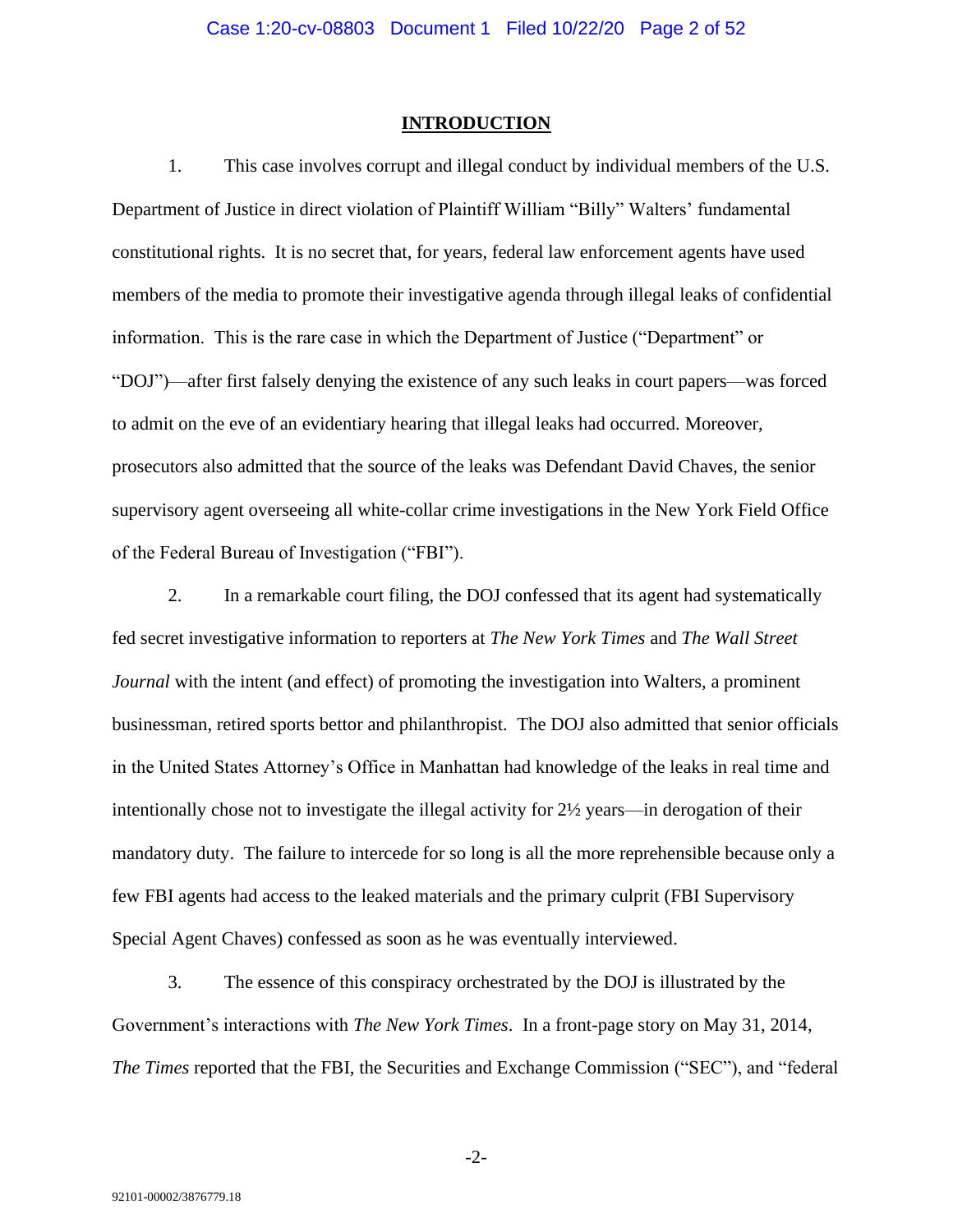#### Case 1:20-cv-08803 Document 1 Filed 10/22/20 Page 3 of 52

prosecutors in Manhattan" were investigating Walters, professional golfer Phil Mickelson, and Wall Street investor Carl Icahn for possible insider trading related to Clorox stock. The article disclosed that the "investigation ha[d] dragged on for more than two years without yielding definitive evidence of insider trading."

4. Similar articles, rife with secret Government investigative information, appeared during the next several days in both *The Times* and *The Wall Street Journal*. The primary source of information—notwithstanding the many legal and ethical prohibitions against such leaks was the DOJ itself, whose motivation was aptly described by *The Journal*: "After news reports, the subjects of investigations will often discuss the reports or take actions to avoid being caught, and those maneuvers can cause them to get caught." Indeed, at that exact time, the DOJ had placed a live (but ultimately fruitless) wiretap on Walters' phone. The intentional leaks were designed "to tickle the wire"—an unlawful investigative technique long favored by the DOJ.

5. Yet for all the fanfare of the front-page news—and the embarrassment and distress it caused Walters and his family—it was not even true. Not long after publishing the articles, *The Times* learned that professional golfer Phil Michelson had traded shares in Dean Foods, not Clorox, and the newspaper issued a correction stating that it had "overstated the scope" of the investigation. Although *The Times* owned up to its mistake, Chaves doubled down.

6. Offended by the retraction, Chaves—who had planted this fake news— responded by threatening the reporter and *The Times*. When Deputy U.S. Attorney Richard Zabel—secondin-command to U.S. Attorney Preet Bharara—learned about the illegal leaks, he recommended to his superiors in New York that "this [not] be discussed generally right now for a number of reasons." Zabel added that prosecutors, presumably at some point in the future, "need to address this with the FBI." Yet it is now evident that, aside from issuing perfunctory internal warnings,

-3-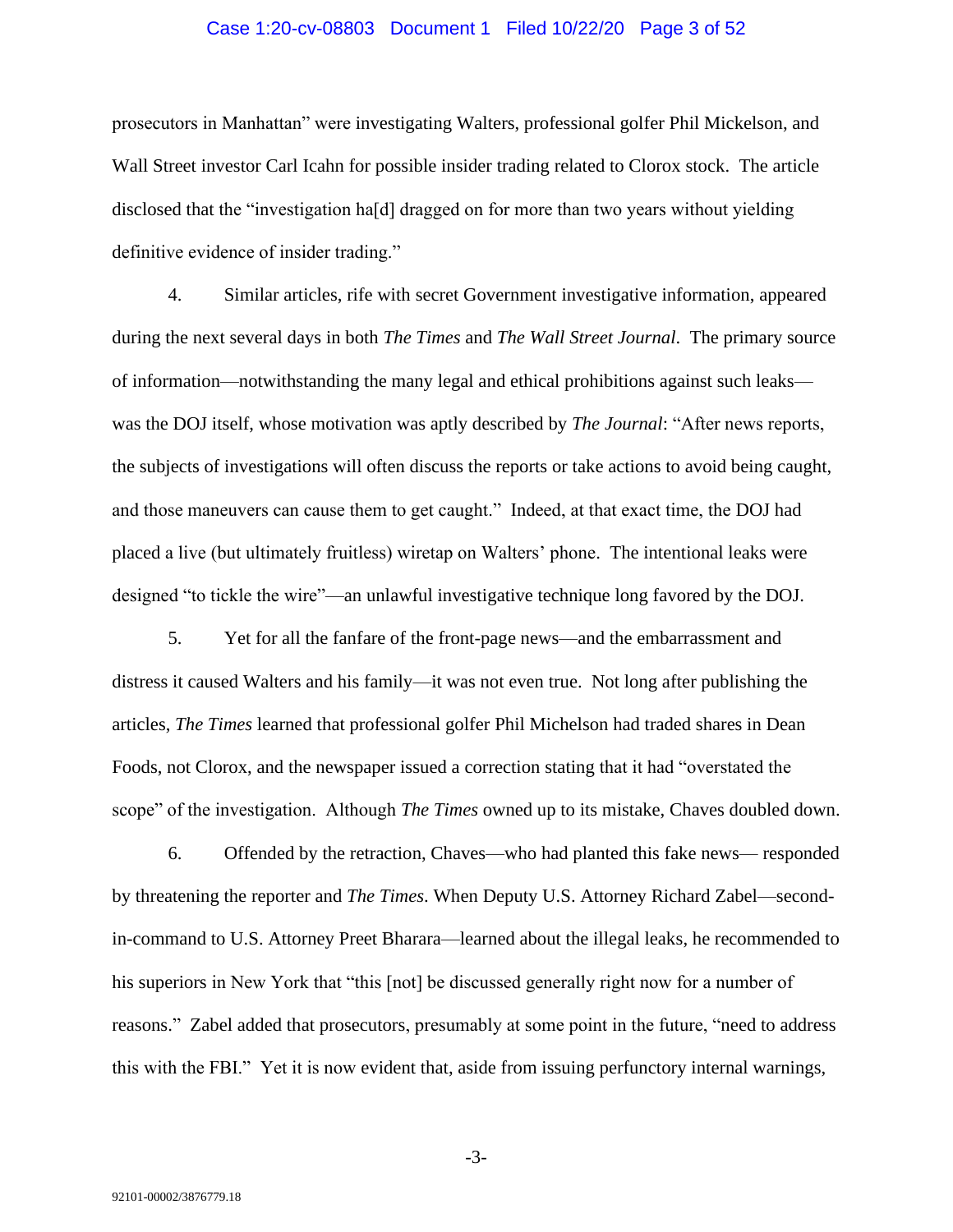#### Case 1:20-cv-08803 Document 1 Filed 10/22/20 Page 4 of 52

the individual federal law enforcement officials named in this action made no serious effort to investigate the sources or otherwise stop the leaks.

7. After years of denying and covering up the leaks (and going so far as to falsely deny in court filings that any Government officer had perpetrated them), the DOJ abruptly made an about-face on the eve of getting caught. In anticipation of a court hearing on December 21, 2016, U.S. Attorney Bharara, in an  $11<sup>th</sup>$ -hour letter to the trial judge, admitted: "It is now an incontrovertible fact that FBI leaks occurred, and that such leaks resulted in confidential law enforcement information about the Investigation being given to reporters."

8. For his part, the trial judge in the Walters case said he was "shocked" by these disclosures, having initially been "skeptical that the allegations could possibly be true." The judge stated that he was not "cynical enough to think that [he] was going to learn of deliberate disclosures by a special agent of the FBI." But it was all true, leaving the judge to remark on a poignant irony: "Mr. Walters is charged with, among other things, tipping material nonpublic information to another. And to help support that case, the special agent apparently tipped material nonpublic information improperly to another. That's what we have here."

9. Bharara himself admitted during a paid speaking appearance in 2017 at the University of Nevada Las Vegas Law School that Chaves had engaged in illegal conduct: "Now, a particular agent . . . did a terrible thing and will suffer the consequences and he should. He absolutely should."

10. Despite the DOJ's damning confessions—and the trial court's finding—that the Government misconduct had violated Walters' fundamental guarantees of fairness in the criminal justice process, the Government officials who perpetrated the leaks and covered them up suffered no consequences *en route* to trying and convicting Walters of insider trading.

-4-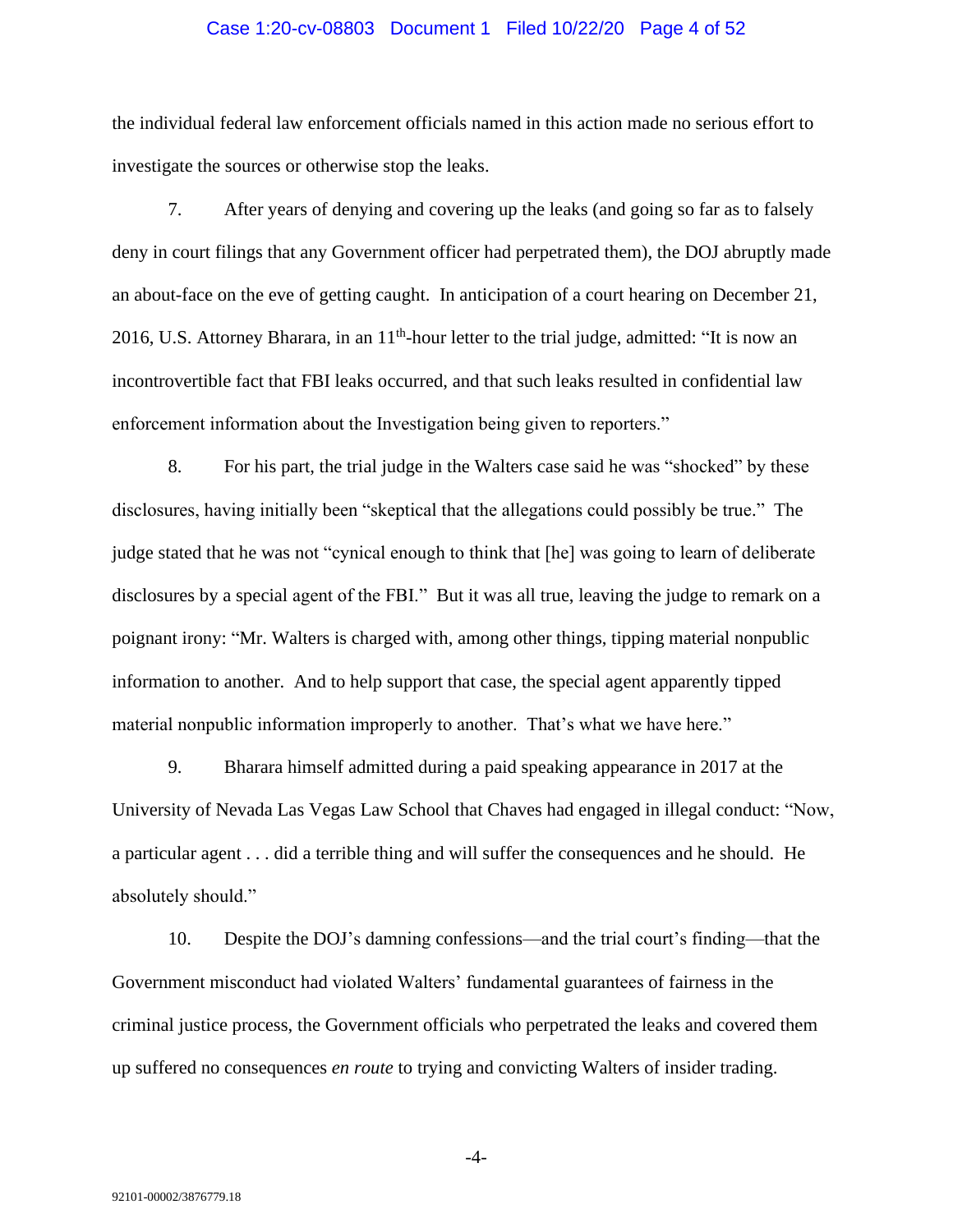#### Case 1:20-cv-08803 Document 1 Filed 10/22/20 Page 5 of 52

Indeed, this travesty is compounded by the fact that Chaves—the supervising FBI agent and admitted leaker—was never prosecuted nor received any known discipline. To the contrary, Chaves was promoted and allowed to retire with full benefits in 2017. Meanwhile, the victim of this egregious misconduct—a lifelong benefactor of numerous charitable organizations who built a world-class company from nothing—was convicted despite a manifestly unjust and unconstitutional investigation.

11. The conspiracy to deny Walters his constitutional rights was no isolated incident. It has recently come to light that Chaves has been implicated in at least a half-dozen reported instances of improper or illegal investigative behavior. Remarkably, this pattern of misconduct has gone completely unpunished.

12. While Walters maintains his innocence, this lawsuit does not seek to challenge his conviction of insider trading. Walters has been tried and sentenced, and he is now paying his debt to society, even though the underlying allegations against him were based on false testimony and improperly procured evidence.

13. It is well documented that the DOJ and the FBI—from the highest levels to rankand-file attorneys and agents—have for years deployed leaks as powerful weapons against public officials, criminal suspects, and ordinary citizens. This culture of systemic lawlessness subverts the rule of law and yields the kind of abuses seen in the Walters case.

14. Within the DOJ, the Southern District of New York has long been a hotbed of official corruption, with widespread use of leaks and negative publicity to secure convictions and promote the careers of prosecutors such as Bharara, Zabel, and Assistant United States Attorneys Telemachus Kasulis and Daniel Goldman, and FBI agents such as Chaves and Assistant Director in Charge of the New York Field Office George Venizelos. In connection with the Walters case,

-5-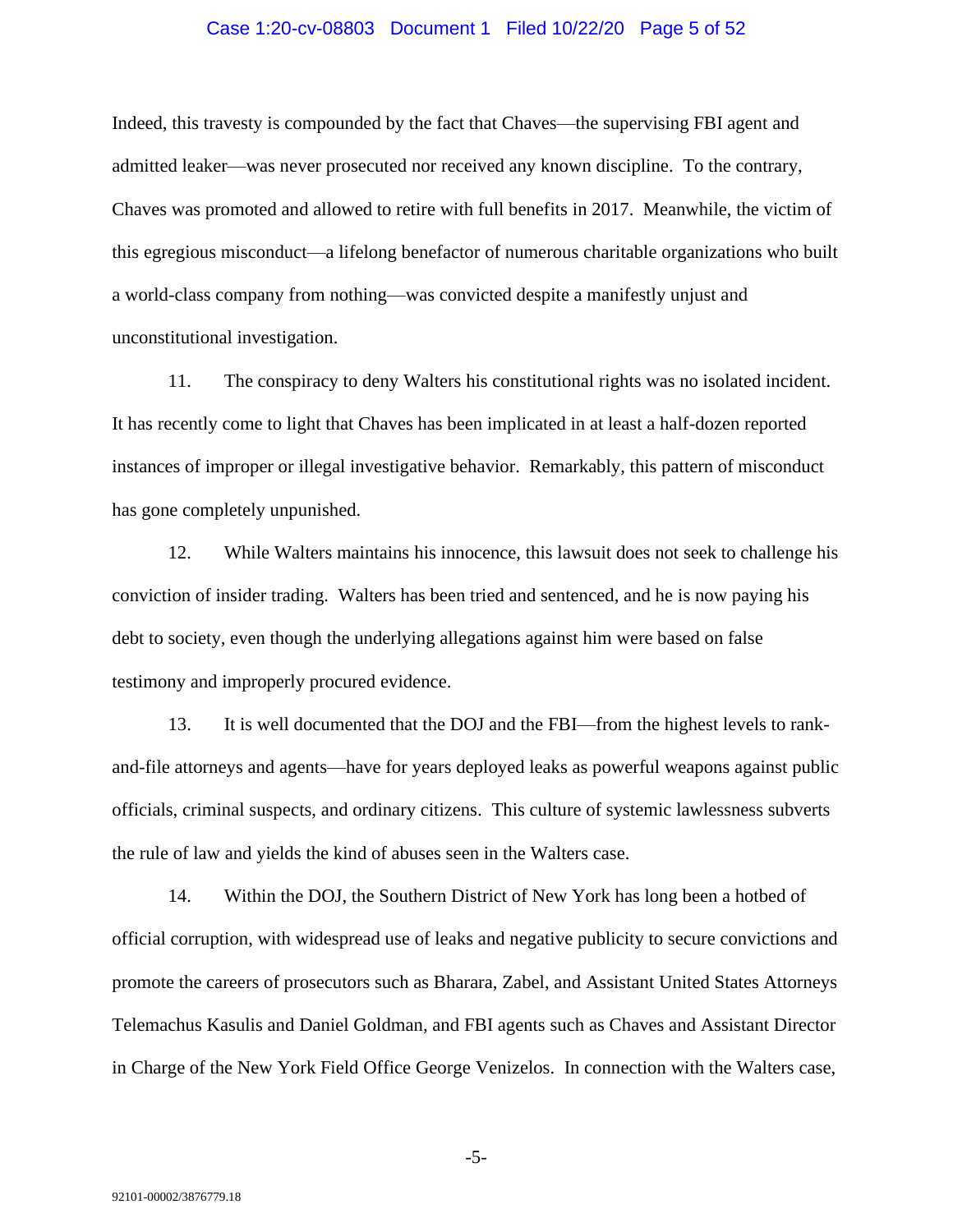#### Case 1:20-cv-08803 Document 1 Filed 10/22/20 Page 6 of 52

*The Wall Street Journal* opined about "a pattern of troubling behavior and a problematic culture inside Mr. Bharara's old shop."

15. During his tenure as U.S. Attorney for the Southern District of New York, Bharara was a notorious media hound. Bharara's personal intervention in the arrest of Walters demonstrates the extreme lengths he went to covet publicity for himself and use the media to his own advantage. Walters was taken into custody in 2016 by a team of FBI agents in Las Vegas, Nevada. The agents didn't book Walters into a federal detention facility per standard procedures (or even perp walk him in front of waiting television cameras). Instead, they drove Walters 15 miles to the JW Marriott Las Vegas Resort  $\&$  Spa, where they put him up overnight in a onebedroom suite with five federal agents and ordered him room service—all at taxpayer expense. Walters had a simple question for the agents: Why am I here? They explained that Bharara had scheduled a press conference the next morning to crow about the arrest and did not want the local media to scoop him. The next day, Walters was taken to a federal intake facility after Bharara held a Manhattan news conference and issued a press release announcing the arrest. In the release, Bharara said "we don't let corruption stand." Yet that is exactly what happened here: Bharara let stand corrupt and illegal behavior by FBI agents and his own team of prosecutors so they could build their case against Walters.

16. The primary relief Walters seeks here is a definitive judicial declaration that the individual Defendants conspired to rob him of due process. This pattern of misconduct not only damaged Walters but undermined the constitutional assurance of the fundamental fairness of the federal criminal investigative apparatus. Citizens suspected of crimes by federal officials have a constitutional right to be treated fairly.

17. This lawsuit is Walters' last hope to expose the criminal misconduct by Chaves

-6-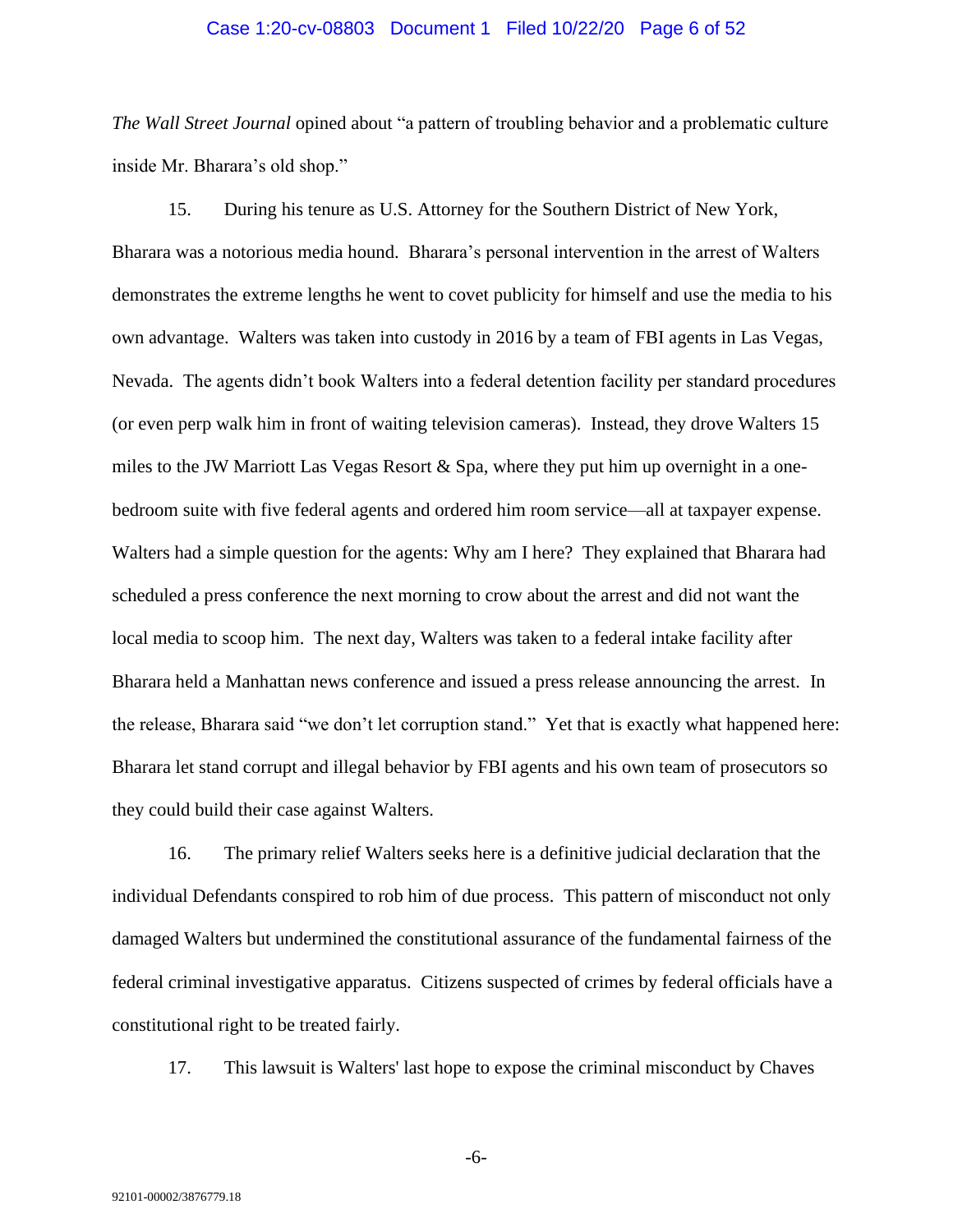#### Case 1:20-cv-08803 Document 1 Filed 10/22/20 Page 7 of 52

and the cover-up organized by his superiors—Bharara, Zabel, Venizelos, Kasulis, and Goldman. These Defendants were legally obligated to immediately investigate, prevent, and plug the leaking of confidential investigative information. In his pursuit of justice, Walters hopes that his fellow citizens will also benefit from exposing the systematic lawlessness of those sworn to uphold the law and the Government's failure to punish wrongdoing of its own.

# **SUBJECT MATTER JURISDICTION**

18. Plaintiff asserts claims against certain identified members and former members of the FBI and the U.S. Attorney's Office for the Southern District of New York for violating his constitutional rights. This action is brought pursuant to *Bivens v. Six Unknown Agents of the Federal Bureau of Narcotics*, 403 U.S. 388 (1971).

19. The Court has jurisdiction over this matter pursuant to 28 U.S.C. § 1331.

#### **VENUE**

20. Venue is proper in this District because a substantial part of the events giving rise to Plaintiff's claims occurred within this judicial district. *See* 28 U.S.C. § 1391(b).

21. Defendants, and each of them, committed the unlawful acts described in this Complaint primarily within the Southern District of New York. The criminal investigation, in which Defendants engaged in their illegal and unconstitutional conduct, was operated from and within the Southern District of New York. In particular, at the times relevant to this Complaint, Defendants Bharara, Zabel, Kasulis, and Goldman each worked in the U.S. Attorney's Office for the Southern District of New York; Defendants Chaves and Venizelos worked in the FBI's New York Field Office.

#### **PARTIES**

22. A resident of Nevada since 1982, Plaintiff William "Billy" Walters is a former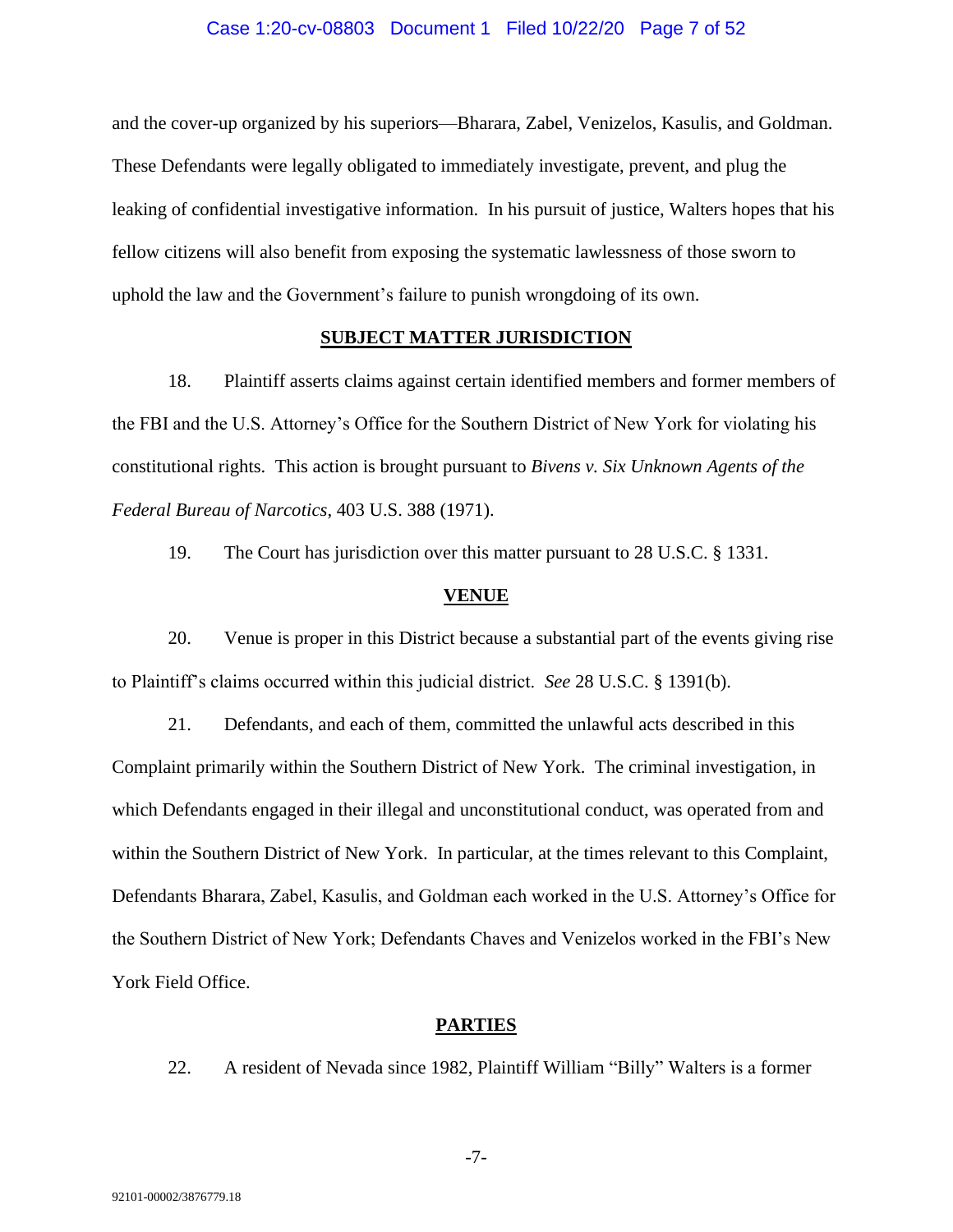#### Case 1:20-cv-08803 Document 1 Filed 10/22/20 Page 8 of 52

sports bettor, championship poker player, and chief executive of a successful business with investments in real estate, golf resorts, and other industries. A renowned philanthropist, Walters is a lifelong benefactor of numerous charitable causes, including Opportunity Village, a Las Vegas-based nonprofit that provides employment, vocational training, and recreational services to people with intellectual and developmental disabilities.

23. Defendant Preetinder Bharara was the United States Attorney for the Southern District of New York and the senior-most DOJ official responsible for enforcing compliance with the law by all DOJ employees, including FBI special agents working on investigations conducted by his office. Before he was fired by President Donald Trump, Bharara was personally responsible for supervising the U.S. Attorney's Office in connection with the Walters investigation, including the actions of his prosecutors and FBI agents. Bharara became fully aware of the existence of the campaign of illegal leaking directed at Walters. Despite his legal obligation to investigate, Bharara was instrumental in intentionally covering up the source of the leaks and intentionally misleading the trial judge in Walters' criminal case. Bharara used his tenure as the springboard for a lucrative career as an attorney, law professor, author, and legal analyst for CNN. At all relevant times, Bharara was acting under color of federal law and as an employee of the U.S. Government. Bharara is named in his individual capacity.

24. Defendant David Chaves was the FBI Supervisory Special Agent in charge of the criminal investigation into Walters and others. Chaves has since admitted that he was the primary leaker of confidential grand jury and other information about the Walters investigation to various media outlets—a federal crime. After his retirement, Chaves has exploited his experience on the Walters and other alleged insider trading and fraud prosecutions into a lucrative career in the securities industry and as a paid speaker on the lecture circuit. At all

-8-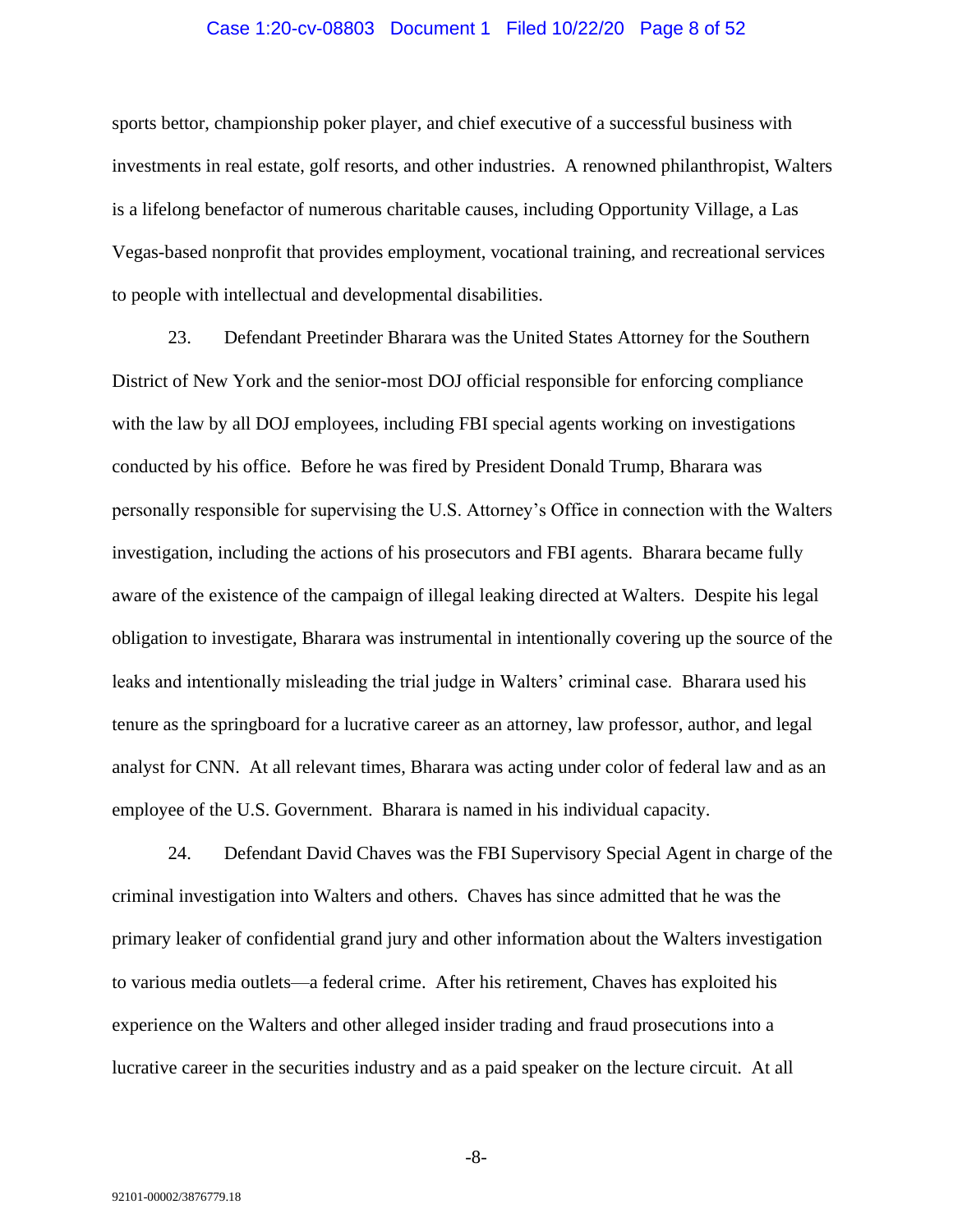#### Case 1:20-cv-08803 Document 1 Filed 10/22/20 Page 9 of 52

relevant times, Chaves was acting under color of federal law and as an employee of the U.S. Government. Chaves is named in his individual capacity.

25. Defendant George Venizelos was the FBI Assistant Director in Charge of the New York Field Office and the DOJ supervisor responsible for assuring compliance with the law by its employees, including Chaves. From its inception, Venizelos learned that a member of his field office was engaged in a systematic campaign of illegal grand jury leaks. Upon information and belief, Venizelos deliberately took no meaningful steps to investigate, halt, or otherwise remedy this illegal conduct. After his retirement, Venizelos has held several lucrative positions in the corporate world based on his FBI leadership roles. At all relevant times, Venizelos was acting under color of federal law and as an employee of the U.S. Government. Venizelos is named in his individual capacity.

26. Defendant Richard Zabel was the Deputy United States Attorney and second-incommand of the U.S. Attorney's Office for the Southern District of New York who reported directly to Bharara. Zabel also learned of the illegal leaking during the course of the investigation. Upon information and belief, Zabel deliberately took no meaningful actions to investigate, stop, or remedy the leaking. After he left the USAO, Zabel became General Counsel, Chief Legal Officer and Head of Research of Elliott Management Corporation, a New York-based global investment fund, and accepted a teaching position at Columbia Law School. At all relevant times, Zabel was acting under color of federal law and as an employee of the U.S. Government. Zabel is named in his individual capacity.

27. Defendant Telemachus Kasulis was an Assistant United States Attorney who was in day-to-day charge of the Walters' investigation. Kasulis contemporaneously learned of the illegal leaking; yet, upon information and belief, he deliberately took no meaningful actions to

-9-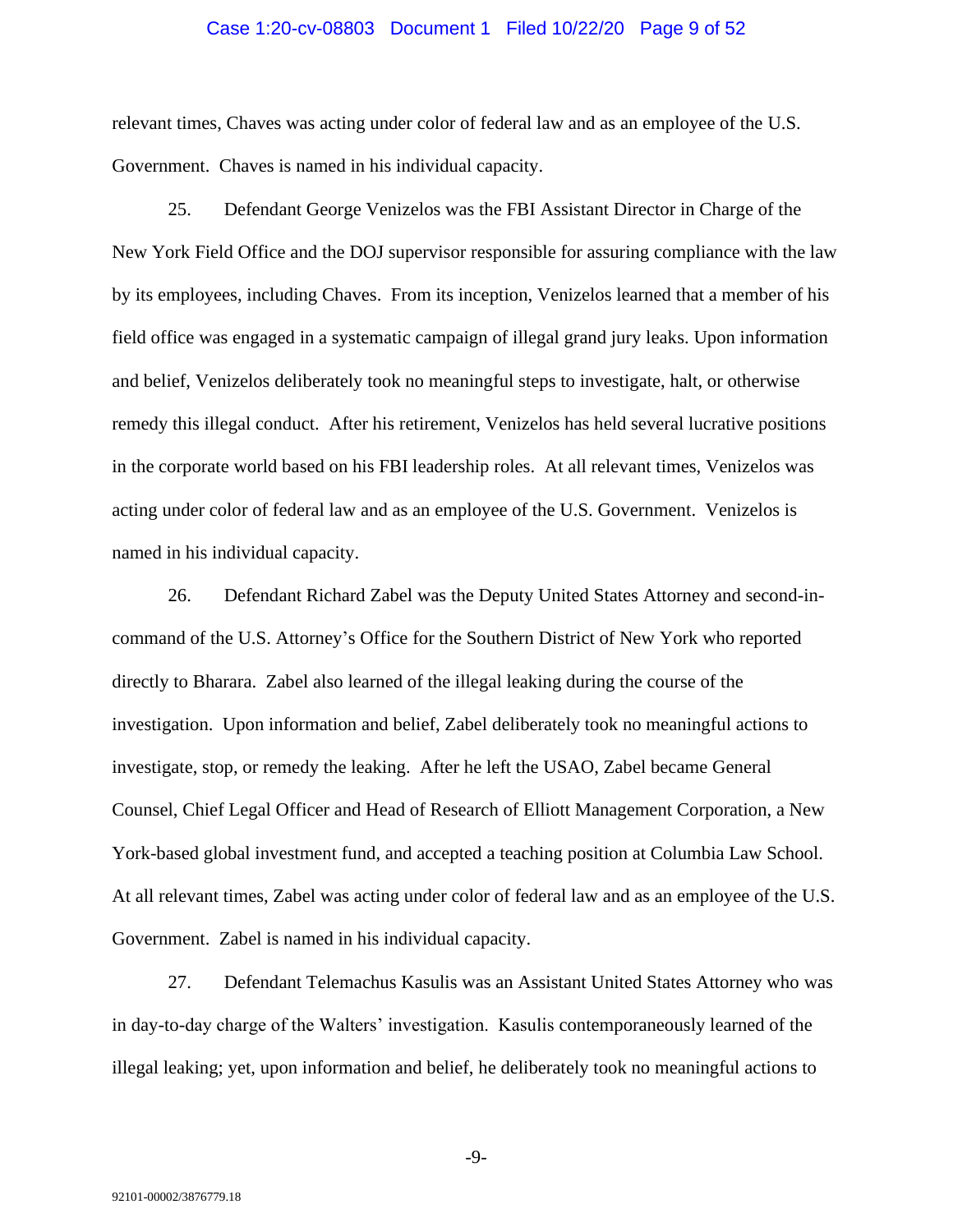#### Case 1:20-cv-08803 Document 1 Filed 10/22/20 Page 10 of 52

investigate, stop, or remedy the leaking. Kasulis used his experience at the USAO to become partner at Morvillo Abramowitz Grand Iason & Anello PC, a prominent New York criminal defense law firm, specializing in commodities and securities fraud. At all relevant times, Kasulis was acting under color of federal law and as an employee of the U.S. Government. Kasulis is named in his individual capacity.

28. Defendant Daniel Goldman was an Assistant United States Attorney who eventually investigated the source of the leaks, submitted pleadings containing knowingly false and misleading statements in furtherance of the USAO's cover-up and obstruction of justice, and was one of the lead prosecutors at Walters' trial. Goldman parlayed his experience at the USAO into work as a TV legal analyst and a prominent legal career, including as legal counsel to the House Judiciary Committee in the impeachment inquiry of President Donald Trump. His Wikipedia page touts his role on the Walters prosecution team. At all relevant times, Goldman was acting under color of federal law and as an employee of the U.S. Government. Goldman is named in his individual capacity.

29. The true names and capacities of the defendants named herein as Does 1 through 50 are unknown to Plaintiff, who therefore sues said defendants by such fictitious names. Plaintiff will amend this Complaint to show the true names and capacities when they have been ascertained. Plaintiff is informed and believes, and based thereon alleges, that Does 1 through 50 were responsible in some manner for the unlawful acts hereinafter alleged and are liable to Plaintiff therefor.

30. Plaintiff is informed and believes, and based thereon alleges, that at all times herein mentioned, each of the Defendants, including the Doe defendants, was the agent of one or more of the other defendants, and was at all times herein mentioned acting within the scope of

-10-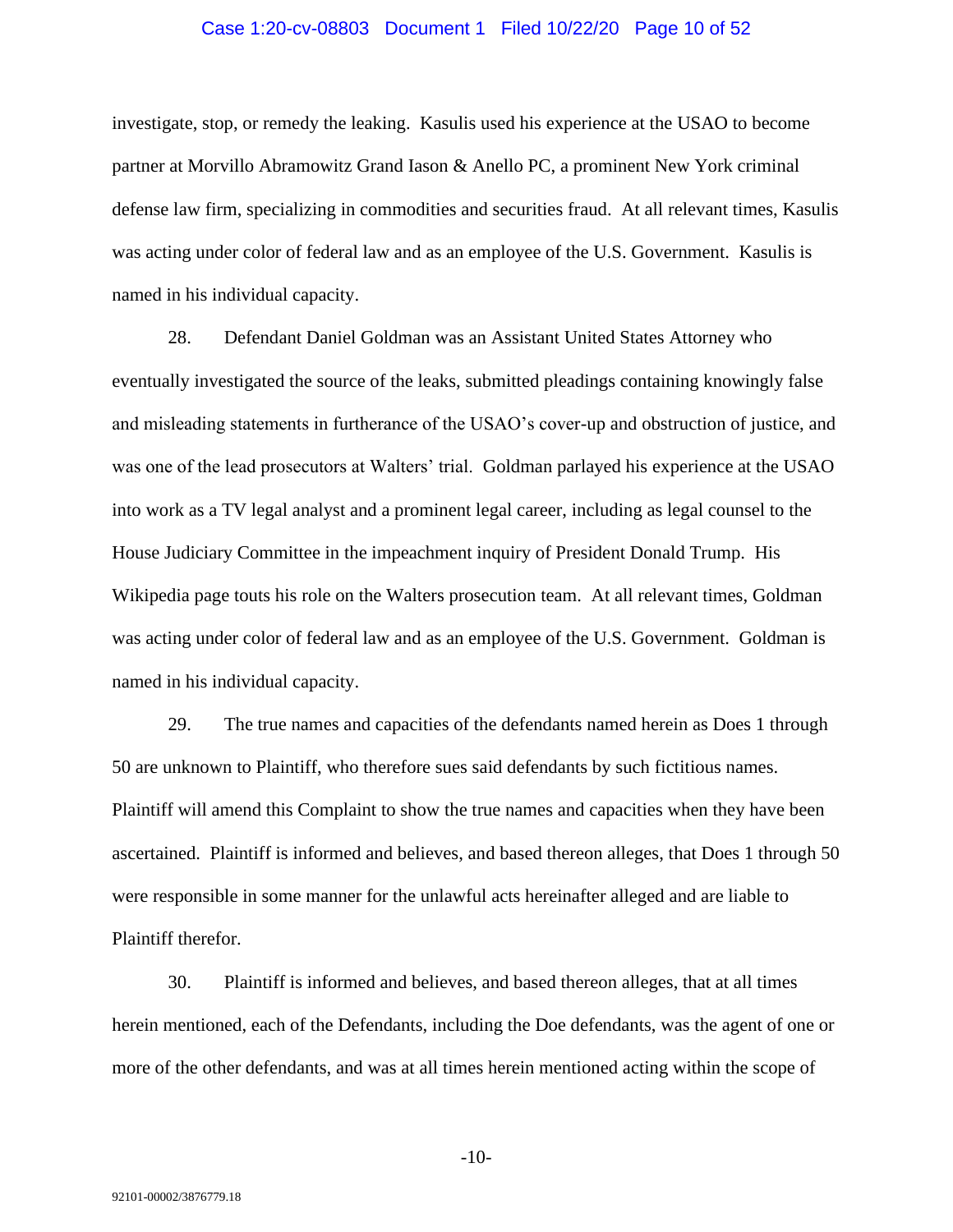such agency.

# **FACTS COMMON TO ALL CLAIMS FOR RELIEF**

#### **Federal Law Enforcement and its Duty to Ensure Fair and Secret Investigations.**

31. In the federal judicial system, the United States Department of Justice ("DOJ") is entrusted with investigating and prosecuting federal crimes. For each of the nation's 94 federal judicial districts, the President appoints a United States Attorney ("USA") whose responsibility is to represent the United States in all criminal proceedings. The USA has plenary authority regarding criminal matters.

32. The USA hires attorneys and other staff to carry out his duties. The USA is responsible for the acts of his/her subordinates.

33. One of the USA's primary duties is the investigation of suspected criminal conduct. A United States Attorney's Office ("USAO") has a Criminal Division managed by a Chief and a Deputy Chief. Within the Criminal Division, individual prosecuting attorneys are responsible for specific investigations and presenting evidence to the grand jury to obtain an indictment.

34. While the USA delegates authority to these subordinates, the USA remains ultimately responsible for their conduct. When the USA receives any credible information that misconduct in the administration of criminal justice within the USAO has occurred, he/she must promptly and thoroughly investigate. Failure to do so is actionable.

35. In connection with conducting criminal investigations, the USAO is assisted by numerous federal law enforcement agencies such as the FBI. In major metropolitan regions such as New York City, the FBI operates a Field Office managed by the Assistant Director in Charge ("ADC") who is assisted by five or more Special Agents in Charge who supervise several

-11-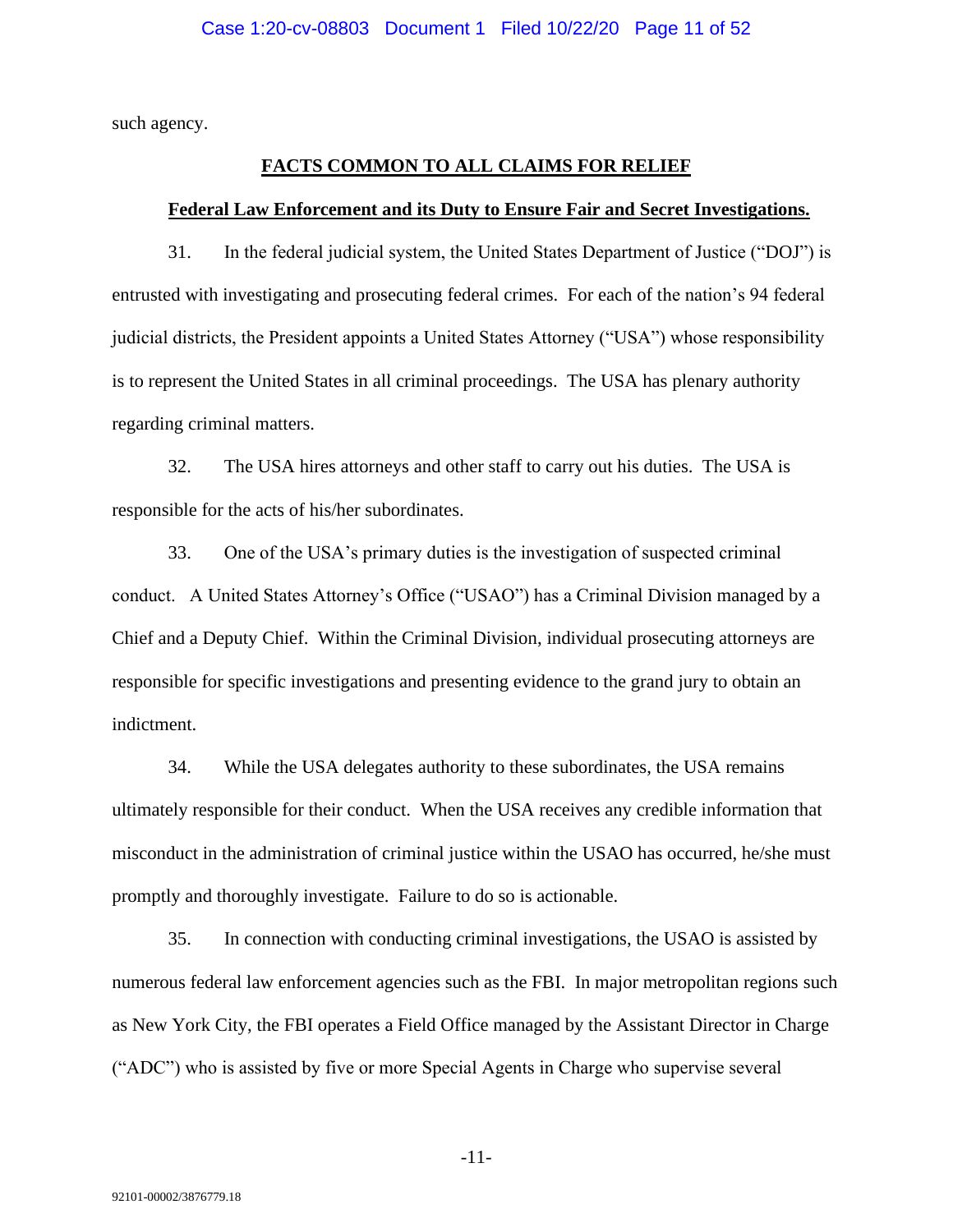#### Case 1:20-cv-08803 Document 1 Filed 10/22/20 Page 12 of 52

hundred Special Agents. Like the USA, the ADC is responsible for the actions of subordinates and is charged with the legal duty to investigate possible unlawful conduct by them.

36. Customarily, FBI Special Agents and the USAO work cooperatively in developing a criminal case with the Special Agents doing the field work and the USAO supervising the investigators and handling such legal work as search warrants and Title III wiretap applications.

37. If the USAO seeks to charge a suspect with a felony, the Fifth Amendment requires that a grand jury must issue an indictment. The USAO functions as the attorney for the grand jury. Thus, the presentation of evidence to the grand jury and furnishing of legal advice is done by the USAO. Typically, FBI agents testify before the grand jury about the results of their investigation, and they are privy to all of the evidence presented to the grand jury.

38. By longstanding law and custom, the proceedings of a federal grand jury are secret, as required by Rule 6(e) of the Federal Rules of Criminal Procedure. Secrecy is designed to protect several compelling interests. This includes encouraging full disclosure by witnesses, preventing those under investigation from fleeing or tampering with grand jurors, and protecting the innocent from unwarranted prosecution and reputational damage, among other reasons. Typically, a violation of Rule 6(e) is treated as an obstruction of justice and is prosecutable under 18 U.S.C. § 1503.

39. With only limited exceptions, evidence presented to, and the deliberations of, the grand jury are strictly confidential. Unauthorized disclosure of secret grand jury information is punishable as a felony with a prison sentence of up to five years. If the leaker is employed by the USAO or FBI, that law enforcement official is also subject to criminal contempt, investigation by the DOJ's Offices of Professional Responsibility (if a DOJ attorney) and/or

-12-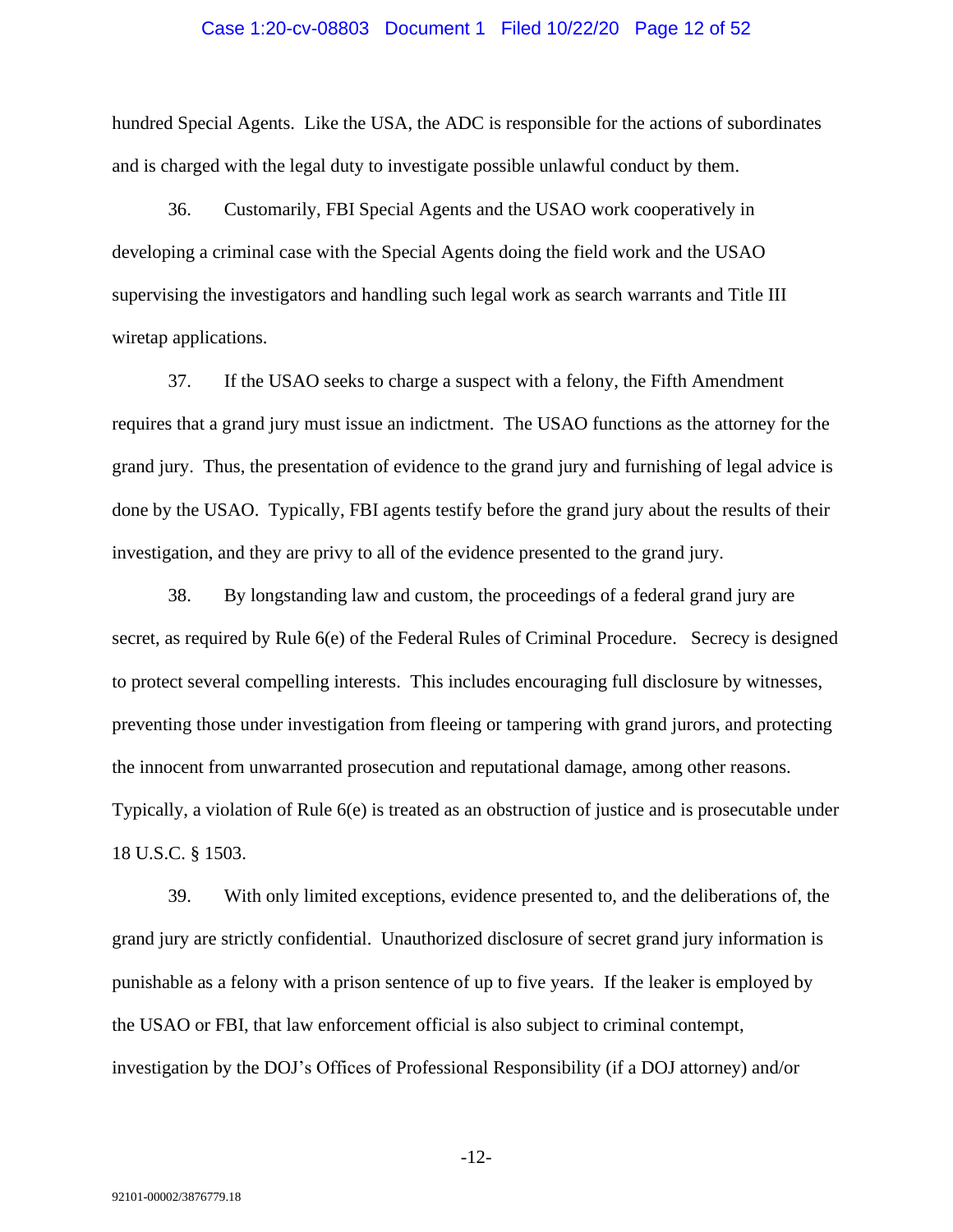#### Case 1:20-cv-08803 Document 1 Filed 10/22/20 Page 13 of 52

Inspector General or by the FBI's Office of Professional Responsibility (if an FBI employee), and the imposition of administrative discipline, including potential termination. The leaker, if an attorney, also is subject to discipline by the bar, including license suspension or disbarment, for such unethical and unlawful conduct.

40. In the event of any leaking of grand jury information to the media or anyone else, the USAO is obligated to investigate promptly and thoroughly to determine the source of the leaks and prevent future unauthorized disclosures. This is not a discretionary obligation. The viability of the grand jury process—and the public's confidence in its deliberations—mandate that wrongdoers be identified and prosecuted.

#### **A Stalled Investigation Prompts an Unlawful Campaign to Violate Walters' Rights.**

41. The Government began to target Walters for investigation as early as November 4, 2011. In the early stages, the investigation pertained to certain stock purchases and allegations of insider trading involving Clorox stock, investor Carl Icahn, and Walters. At or around that time, the Government obtained the first in a series of pen registers and "trap and trace" devices for Walters' phone to capture phone numbers for all incoming and outgoing calls.

42. After several years, however, the Government's investigation had grown cold, with no evidence of wrongdoing by Walters. Chaves, the then-FBI Supervisory Special Agent ("SSA") in charge of the investigation, would later admit that the investigation was "dormant."

43. The USAO then broadened the investigation to include suspected insider trading of Dean Foods stock, Dean Foods chairman Tom Davis, professional golfer Phil Mickelson, and Walters.

44. It was at this time in the spring of 2013 that Chaves embarked on a calculated, deliberate, and sustained campaign of illegal and criminal leaks to both *The New York Times* and

-13-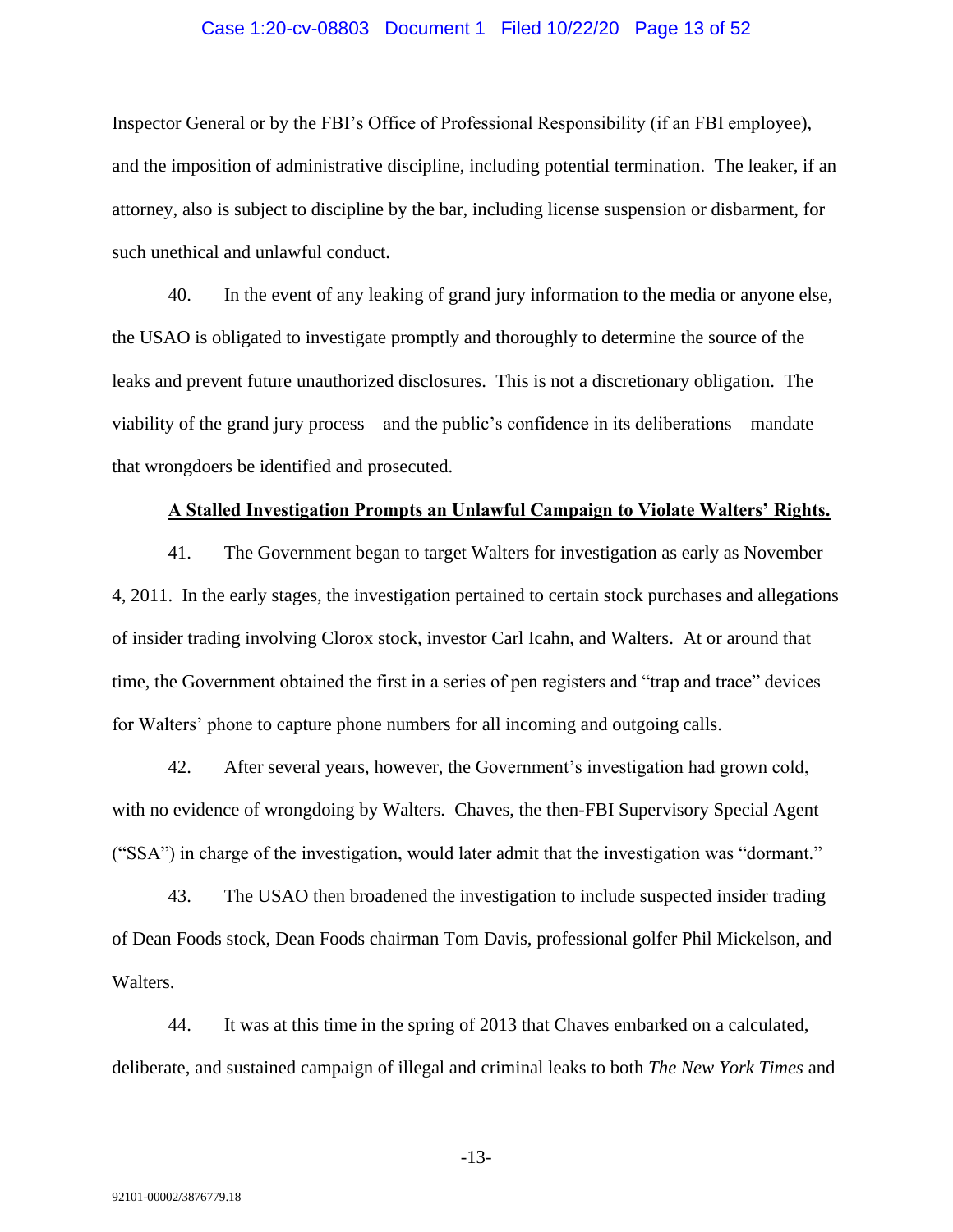## Case 1:20-cv-08803 Document 1 Filed 10/22/20 Page 14 of 52

*The Wall Street Journal* in an attempt to resuscitate the "dormant" investigation.

45. In April 2013, Chaves arranged a dinner meeting with *Times* reporters Matthew Goldstein and Ben Protess to illegally divulge confidential information about the Walters investigation and the grand jury. Chaves then met with reporter Susan Pulliam of *The Wall Street Journal* and informed her that the FBI was investigating Walters. To this day, Walters does not know whether this was the first such meeting, or if Chaves and the other Defendants' conspiracy to violate his rights had begun even earlier.<sup>1</sup>

46. The purpose of the media disclosures was, at least in part, to establish a *quid pro quo* whereby Chaves would provide confidential investigative information for the reporters to use in stories, while the reporters would, in turn, provide investigative leads. Chaves specifically asked the reporters to notify him if they came across information regarding Walters.

47. This *quid pro quo* was ultimately consummated. For example, Pulliam would call Chaves from time to time to describe what she had learned about Walters. Chaves, for his part, not only discussed confidential details of the investigation, but he also would at times indicate to reporters when *their* sources had turned up false or incorrect information.

48. Another purpose of the leaking was to obtain incriminating evidence that Walters was engaging in insider trading. The Government had secured court authorization to tap Walters' phone. Chaves hoped that the publication of leaked information about the investigation would "tickle the wire" by causing associates or the media to call Walters to elicit incriminating statements. But months of electronic surveillance yielded nothing.

49. The pattern of leaking that Chaves engaged in during this period was staggering,

<sup>&</sup>lt;sup>1</sup> As alleged throughout this Complaint, the government officials sued here have engaged in a deliberate coverup, and Walters still lacks critical information about the full scope of their wrongdoing. Most of the facts alleged here were uncovered years after the deeds in question.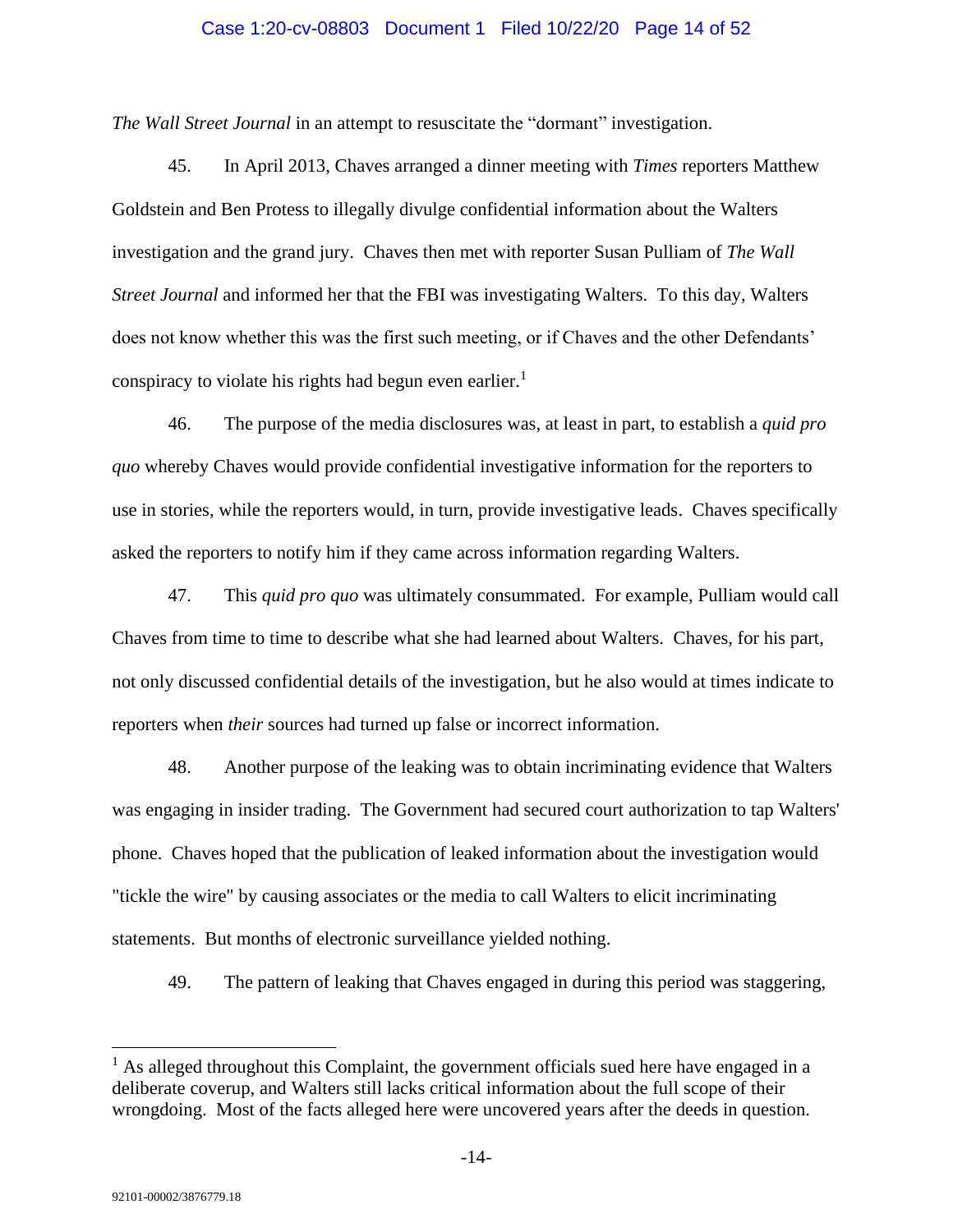# Case 1:20-cv-08803 Document 1 Filed 10/22/20 Page 15 of 52

and its full scope is still not known.

50. In mid-April 2014, Chaves dined with three reporters from *The New York Times* and leaked additional details about the investigation, telling the *Times* reporters about specific securities trades the FBI was purportedly investigating.

51. Text messages and phone logs indicate multiple calls between Chaves and *The Times'* Ben Protess, including an approximately 21-minute call on April 20, 2014. The sheer magnitude of the Defendants' cover-up is illustrated by the fact that the content of those text messages and phone calls—and all other confidential information Chaves illegally conveyed to the press—remains unknown outside the DOJ and the recipients.

#### **The FBI and USAO Learn of the Leaks Almost Immediately.**

52. One of the most stupefying facts about this wholesale breach of the confidentiality of information in the Walters investigation is that it could have been easily prevented if Bharara, Zabel, Kasulis, or Venizelos had honored their legal responsibilities. Each defendant knew almost *a month before* the first leaked story appeared that a *Wall Street Journal* reporter was receiving confidential information about the investigation. And they had to know that Chaves was a likely suspect, since Defendants also knew, or should have known, that Chaves had previously leaked confidential investigative information to the media. *See* ¶ 130, *infra*. Yet, not only did these Defendants do nothing, not interrogate Chaves, and not remove him from the investigation, they actually cooperated with journalists from *The New York Times* and *The Wall Street Journal*, thereby facilitating the deluge of ensuing leaks that benefited the prosecutors*.* It is difficult to reach any conclusion other than that these Defendants willfully turned a blind eye to Chaves' illegal conduct.

53. On May 6, 2014, J. Peter Donald, the FBI's New York Field Office media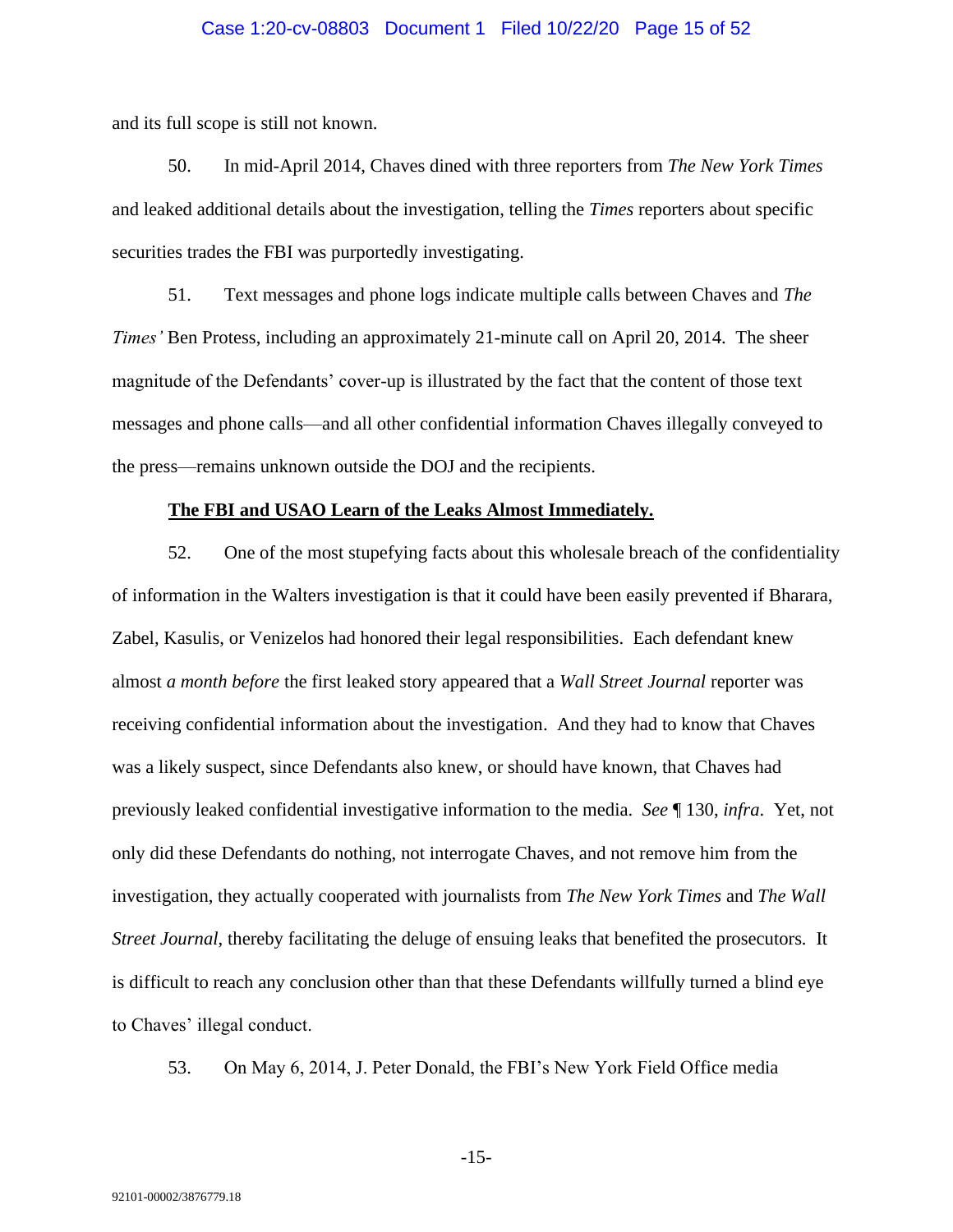## Case 1:20-cv-08803 Document 1 Filed 10/22/20 Page 16 of 52

representative, invited Chaves to a coffee meeting with Susan Pulliam of *The Wall Street Journal*. At that meeting, the three discussed the Walters investigation (which, at that point, was still supposed to be confidential). Donald would later recall that Pulliam already had a high level of detailed knowledge about the investigation, including specific information about the subjects and securities involved. Chaves had previously given Pulliam this information.

54. While Donald denied that he or the FBI knew at that time that Chaves was the source of the leaks, the decision to invite Chaves (and only Chaves) to the meeting with the reporter strongly suggests otherwise. Why Chaves and not the other Special Agent Matthew Thoresen or the ADC Venizelos?

55. Chaves would later admit that, at this meeting, he and Donald (illegally) confirmed the scope of the Walters investigation. After Pulliam revealed that she intended to publish an article about the investigation, Donald asked her to wait to allow the USAO to discuss it first internally. Given their cozy relationship, Pulliam agreed.

56. After that coffee meeting, the FBI alerted the USAO to the discussion with Pulliam and the impending article about the investigation. At this point, *more than three weeks before the first article*, both the FBI and the USAO were put on notice that someone had leaked confidential grand jury information about the Walters investigation to the media. But no internal investigation was conducted. No one seemed interested in addressing the Government's own illegal activity.

57. On May 13, 2014, a week after the coffee meeting with Pulliam, the FBI's Donald called *The Wall Street Journal* and persuaded the newspaper to hold its story about the investigation until May 22, 2014. The FBI had become an extension of *The Journal*'s newsroom — "stop the presses!"

-16-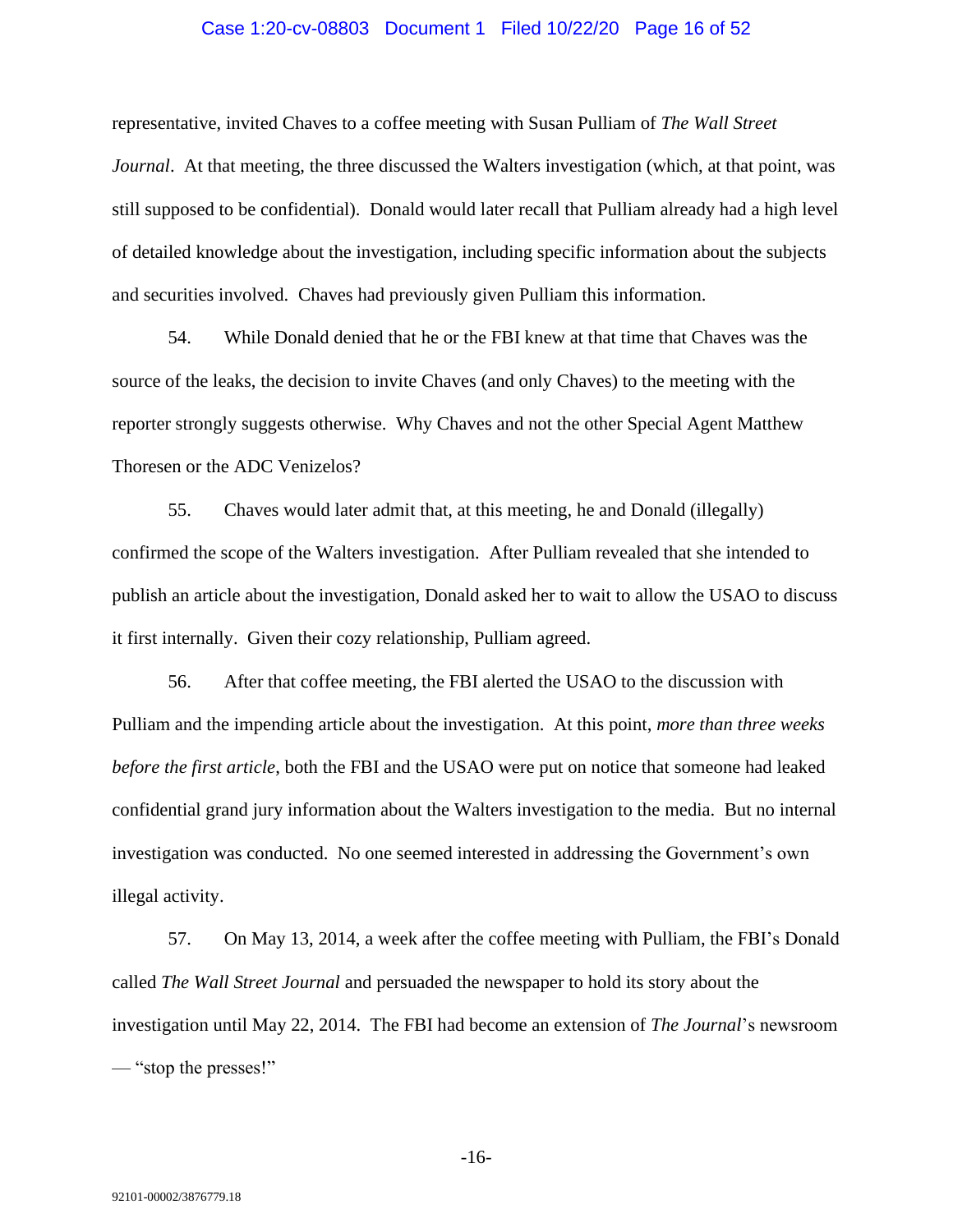## Case 1:20-cv-08803 Document 1 Filed 10/22/20 Page 17 of 52

58. According to after-the-fact testimony by AUSA Kasulis, the FBI throughout this period kept the USAO apprised of its ongoing communications with *The Journal*. Walters has so far been denied access to the internal communications between Bharara, Zabel, and others. But we know one thing for certain: they did nothing meaningful to derail the story and stop the leaks. Why? Because the orchestrated leaking during the ongoing wiretap advanced the "dormant" Walters investigation—something the other Defendants surely wanted.

59. On May 22 and 23, 2014, *The Journal* asked to meet again with the FBI to discuss its upcoming story on the Walters investigation. The FBI and the USAO internally discussed whether to take the meeting. The details of that discussion also remain concealed, but the result is that the meeting took place between several FBI agents (including Chaves) and *Journal*  staffers. This meeting never should have happened because no legitimate public interest would be served. The fact that Bharara, Zabel, Venizelos, and Kasulis—all of whom knew what was happening—allowed this meeting to occur provides damning evidence that they were now part of the plot to take down Walters through an orchestrated, unlawful campaign by federal law enforcement using two of the leading newspapers in America. Any one of these four defendants had the authority—and duty—to prohibit any Government employee from attending a meeting that was preceded by, and proved to involve, the illegal disclosure of confidential information.

60. Five members of the FBI agreed to meet with Pulliam, Michael Rothfeld, and an editor from *The Wall Street Journal* on Tuesday, May 27, 2014. Those individuals included Chaves. 2

<sup>&</sup>lt;sup>2</sup> In addition to Defendant Chaves and New York Field Office media representative Donald, the other three FBI personnel who attended the May 27th meeting with the *Journal* were: Assistant Special Agent in Charge Douglas Leff (who was Chaves's direct supervisor), Special Agent in Charge of the New York Field Office Criminal Division Richard Frenkel, and Supervisory Special Agent Christos Santos (who led the New York Field Office's media program).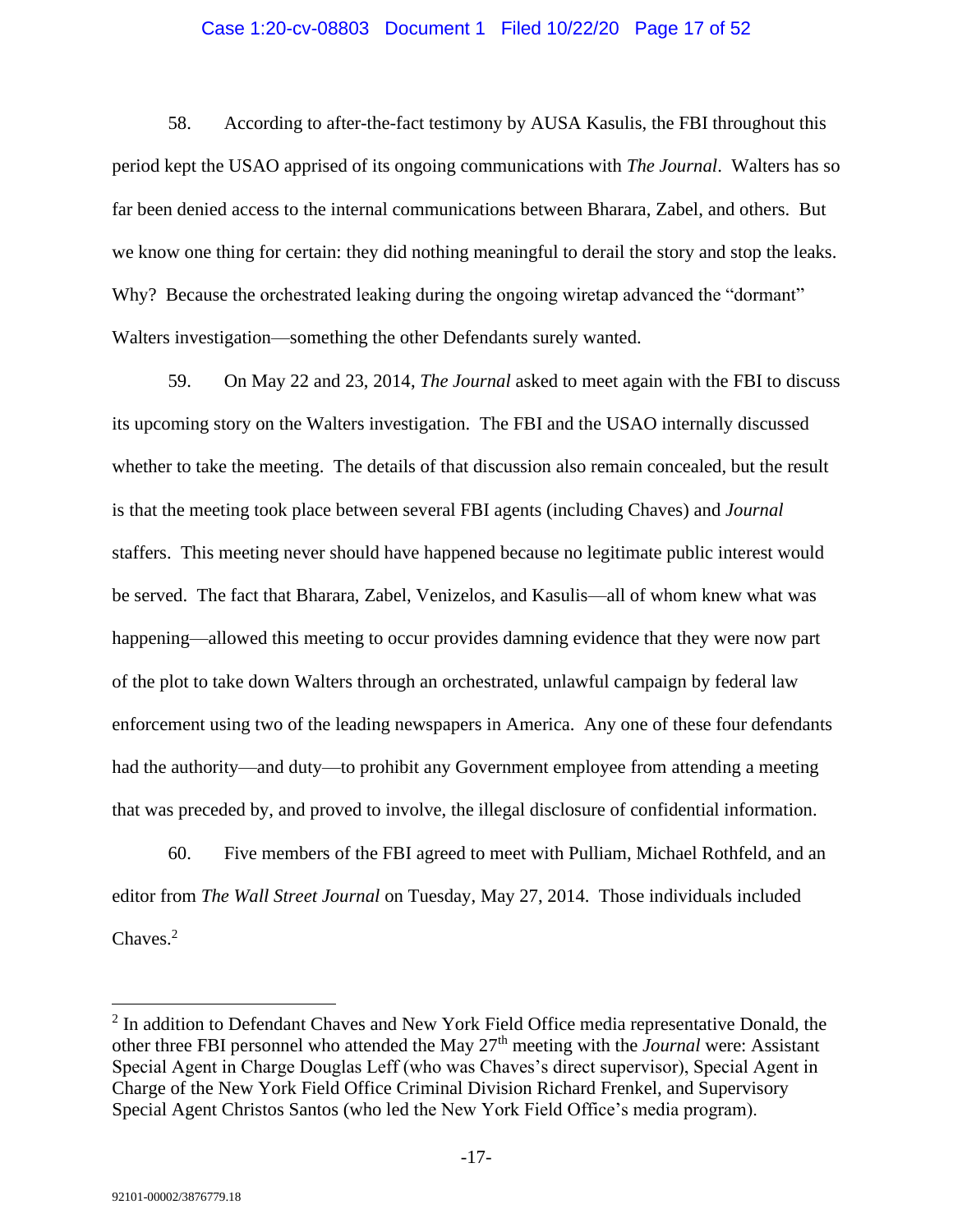# Case 1:20-cv-08803 Document 1 Filed 10/22/20 Page 18 of 52

61. A full account of this meeting has never been disclosed, and the FBI members in attendance gave conflicting accounts of all that transpired. What is known, however, is that multiple FBI agents in attendance confirmed various aspects of the investigation, including a discussion of surveillance techniques used by the FBI.

62. The meeting was an integral part of the FBI's ongoing *quid pro quo* with the media. In exchange for the valuable, confidential information obtained at that meeting, *The Journal* continued to hold its story. Incredibly, the Government agents at the meeting promised to tip off the *Journal* if the FBI learned that a competing news organization was working on a similar story about the investigation.

63. The evening after the meeting with *The Journal*, Chaves informed his supervisor that *The New York Times* also was inquiring about the confidential investigation and was likewise preparing to publish a story.

64. The FBI and the USAO continued to communicate about the planned news articles and immediately alerted *The Journal*.

65. In internal emails, Chaves deceptively lamented the leaks, suggesting that the Bureau "just can't win," knowing full well that *he* was the source of the leaked information. FBI Agent Matthew Thoresen responded: "Whomever is leaking apparently has a specific and aggressive agenda in that they are now going to other media outlets in an effort to derail this investigation."

66. It was clear to the FBI Agents and USAO officials working the Walters investigation that there was a massive leaker in their midst. It would have taken, and it did take only, miniscule investigative prowess to discover that it was Chaves. But no one asked him!

-18-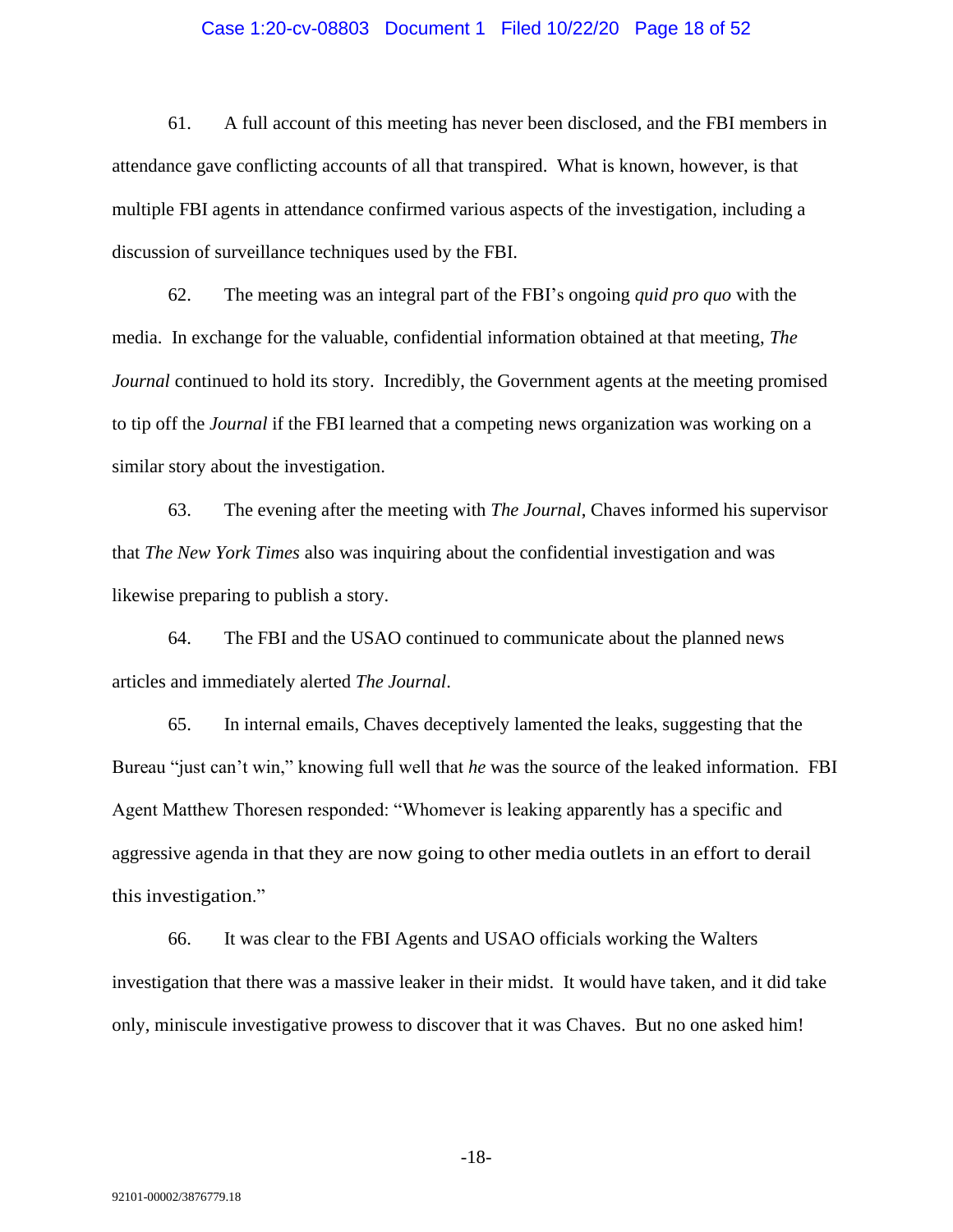## **The FBI and USAO Accelerate Their Investigation In Coordination with the Media**.

67. On May 29, 2014, after learning about the pending publicity regarding the investigation, the Chief Public Information Officer at the USAO (James Margolin) emailed six AUSAs, including Zabel and Kasulis, with an update about the USAO's contacts with the media. Now the USAO press officer—and not his FBI counterpart— was actively coordinating DOJ communications with the media and scheming with his colleagues.

68. The same day, Zabel responded that he, too, had been contacted by *The Journal* and confirmed that the newspaper had detailed, confidential information about the Walters investigation. Zabel's email, which is redacted in critical respects, indicates that he was aware at that time of at least the strong possibility, if not the fact, of a Government leak.

69. In response, Margolin conveyed that the FBI felt it had an obligation to notify *The Wall Street Journal* about the anticipated *Times* story, while the Bureau was concurrently approaching the targets of the investigation in advance of the anticipated publicity.

70. The following day, May 29, 2014, the FBI approached two subjects of the investigation. Agents met with Tom Davis, Chair of Dean Foods, at his home in Texas and with Phil Mickelson at a golf tournament in Ohio. Davis denied any wrongdoing and confirmed that he never gave insider information to Walters. Likewise, Mickelson denied any wrongdoing.

# **The Media Publishes Articles Divulging Confidential Information About the Investigation.**

71. Shortly after learning that it might get scooped by *The Times*, *The Journal* broke the story on May 30, 2014, by reporting that "federal investigators are pursuing a major insidertrading probe involving finance, gambling and sports."

72. The article was headlined "*FBI, SEC Probe Trading of Carl Icahn, Billy Walters,*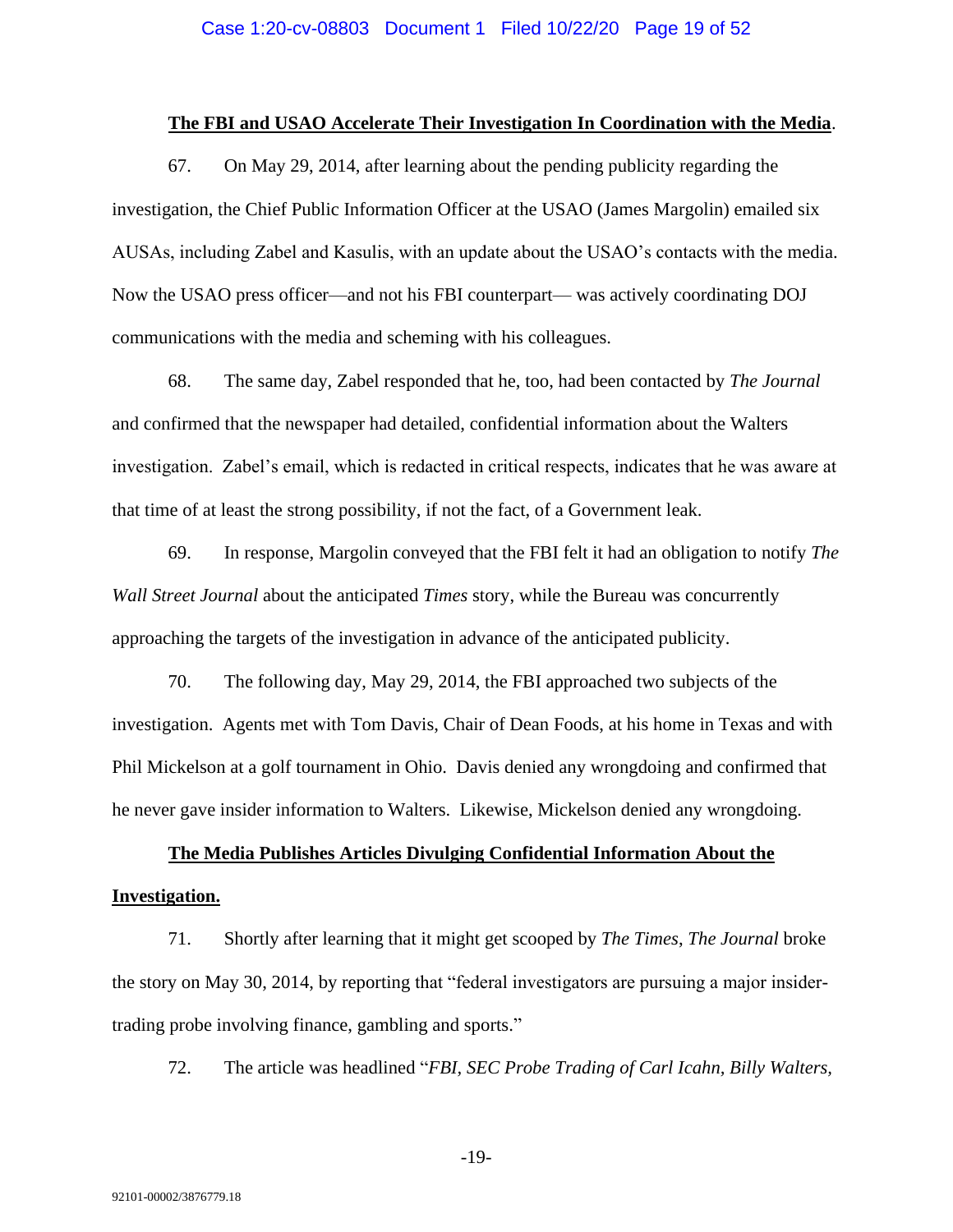#### Case 1:20-cv-08803 Document 1 Filed 10/22/20 Page 20 of 52

*Phil Mickelson; Insider Trading Investigation Began in 2011 with Unusual Trades in Clorox.*" It repeatedly referred to unidentified sources who were familiar with the investigation, and provided detailed information concerning the investigations into stock trading involving both Dean Foods and Clorox. The following passages revealed key details of the ongoing investigation:

- a. "Federal investigators are pursuing a major insider-trading probe involving finance, gambling and sports, examining the trading of investor Carl Icahn, golfer Phil Mickelson and Las Vegas bettor William "Billy" Walters. The Federal Bureau of Investigation and the Securities and Exchange Commission are examining whether Mr. Mickelson and Mr. Walters traded illicitly on nonpublic information from Mr. Icahn about his investments in public companies, people briefed on the probe said."
- b. "The FBI and SEC are examining whether Mr. Walters on at least one occasion passed a tip on to Mr. Mickelson, these people said, and are studying the two men's trading patterns."
- c. "The government investigation began three years ago after Mr. Icahn accumulated a 9.1% stake in Clorox Co. in February 2011, said the people briefed on the probe. On July 15, 2011, he made a \$10.2 billion offer for Clorox that caused the stock to jump. Well-timed trading around the time of his bid caught the attention of investigators, who began digging into the suspicious trading in Clorox stock, the people familiar with the probe said."
- d. "The investigators expanded their probe to look at trading patterns by Mr.

-20-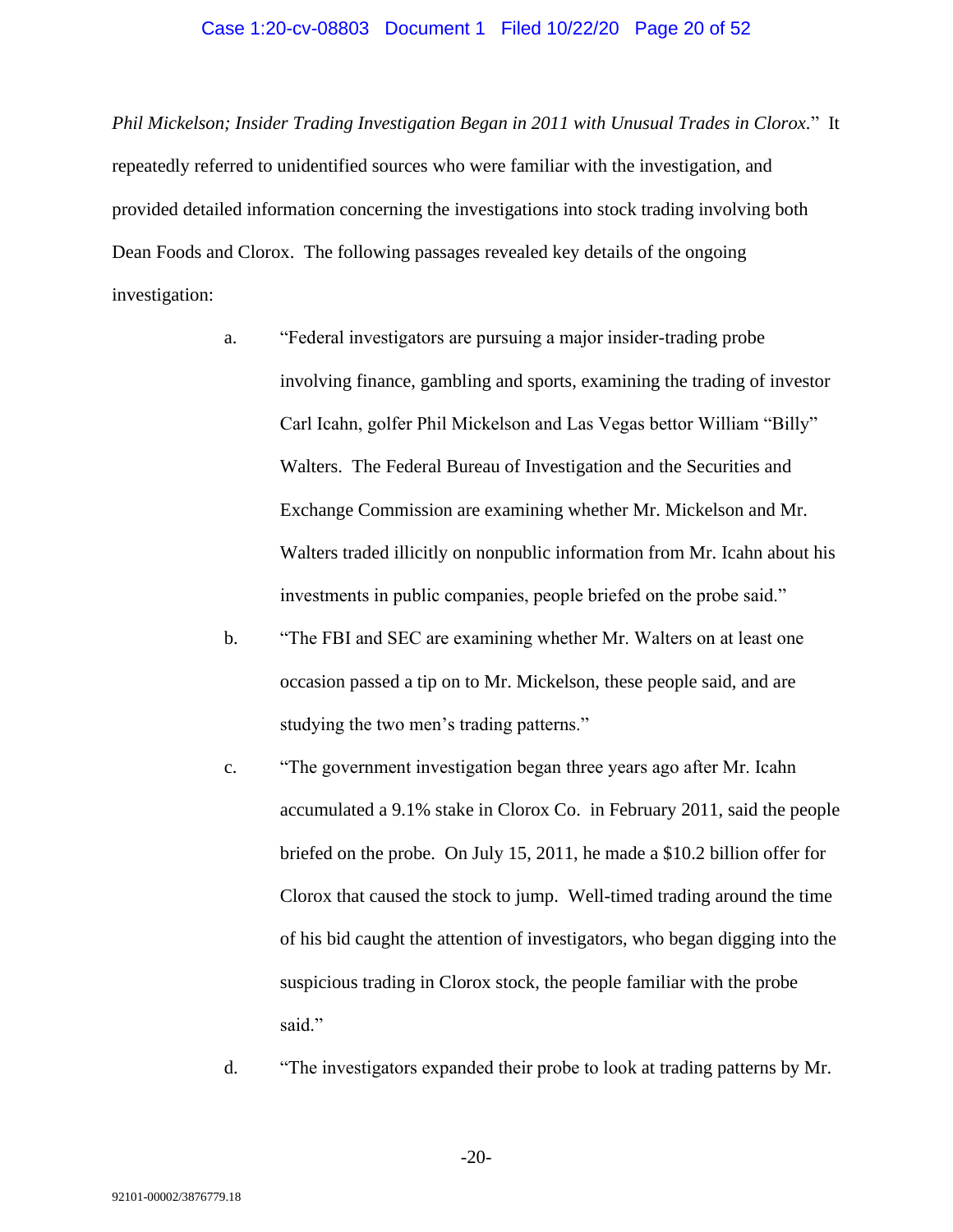Walters and Mr. Mickelson relating to Dean Foods Co., said the people briefed on the probe. The FBI, following its approach to Mr. Mickelson on Thursday, expressed an interest in his trading in Dean Foods, a person familiar with the situation said."

73. Hours after *The Journal* article broke, Matthew Goldstein and Ben Protess wrote a story that ran in *The New York Times* with substantially the same information (but specifically highlighting the leading role that federal prosecutors in Manhattan were playing in the investigation). The article was headlined "*Investor, Bettor, Golfer: Insider Trading Inquiry Includes Mickelson, Icahn and William T. Walters.*" It also revealed the length of the investigation (which no one outside the Government could have known) and disclosed information from telephone and trading records that were obtained using grand jury subpoenas.<sup>3</sup> Relevant passages include:

- a. "Federal authorities, whose investigation has dragged on for more than two years without yielding definitive evidence of insider trading, are also examining phone records to see whether Mr. Walters spoke to Mr. Icahn shortly before the trades."
- b. "In a separate strand of the investigation, federal authorities are looking into trading in Dean Foods that has no apparent connection to Mr. Icahn,

<sup>&</sup>lt;sup>3</sup> In this case, the Government conceded in the District Court that all information obtained pursuant to a grand jury subpoena, including the contents of documents, are subject to the secrecy provisions of Rule 6(e) of the Federal Rules of Criminal Procedure. Accordingly, it is irrelevant that matters relating to Walters' case were not presented in the grand jury room until after the *Journal* and *Times* stories appeared. What matters, and what the Government cannot successfully refute, is that the available evidence showed that at the very least the Government improperly disclosed the existence of grand jury subpoenas and certain other information gathered pursuant to those subpoenas to the press.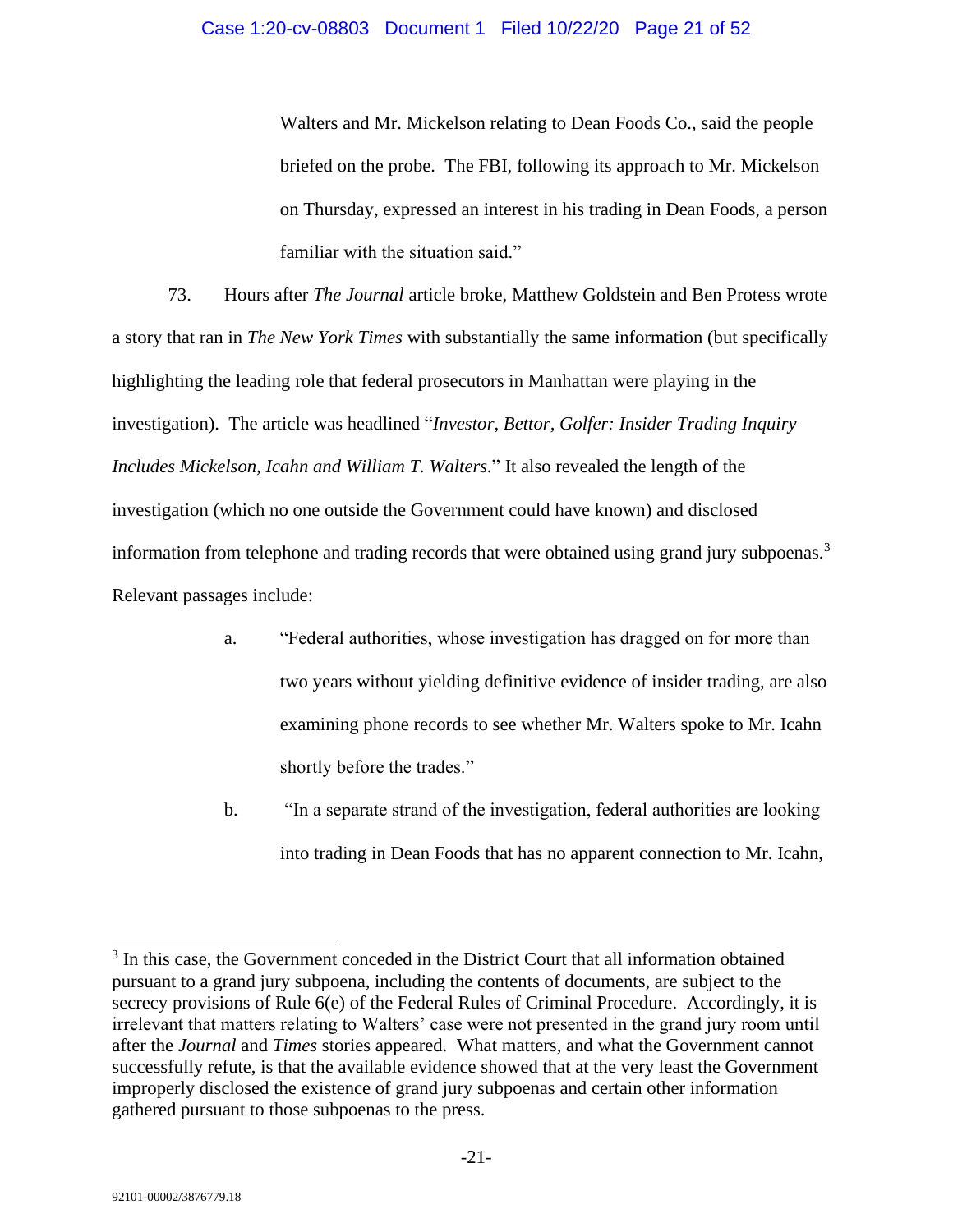#### Case 1:20-cv-08803 Document 1 Filed 10/22/20 Page 22 of 52

the people briefed on the matter said. Mr. Walters and Mr. Mickelson placed the trades around August 2012, according to the people, just before the food and beverage company announced its quarterly earnings and a public offering of stock for one of its subsidiaries. The authorities are investigating whether Mr. Walters had a source inside the company itself— and whether others who know Mr. Walters may have traded on the information as well."

74. The media blitz continued during the next several days, with articles in *The Times* on May 31, and in *The Journal* on June 2. In addition to the many confidential details obtained from the illegal leaks, the articles also provided a window into why the FBI and USAO were leaking the information:

- a. "A recounting of the government's tactics, described in interviews with people briefed on the matter, provides a case study in the hurdles of building an insider trading investigation. . . . [A] case can wither without a smoking-gun email, a loose-lipped cooperating witness or wiretapped conversations. In recent months, authorities have pored over phone records, the people briefed on the matter said, . . . [b]ut phone records provide only circumstantial leads."
- b. "While the publicity is likely to damage the government's ability to conduct covert surveillance, *investigators can sometimes use publicity to their advantage. After news reports, the subjects of investigations will often discuss the reports or take actions to avoid being caught, and those maneuvers can cause them to get caught*, law enforcement officials have

-22-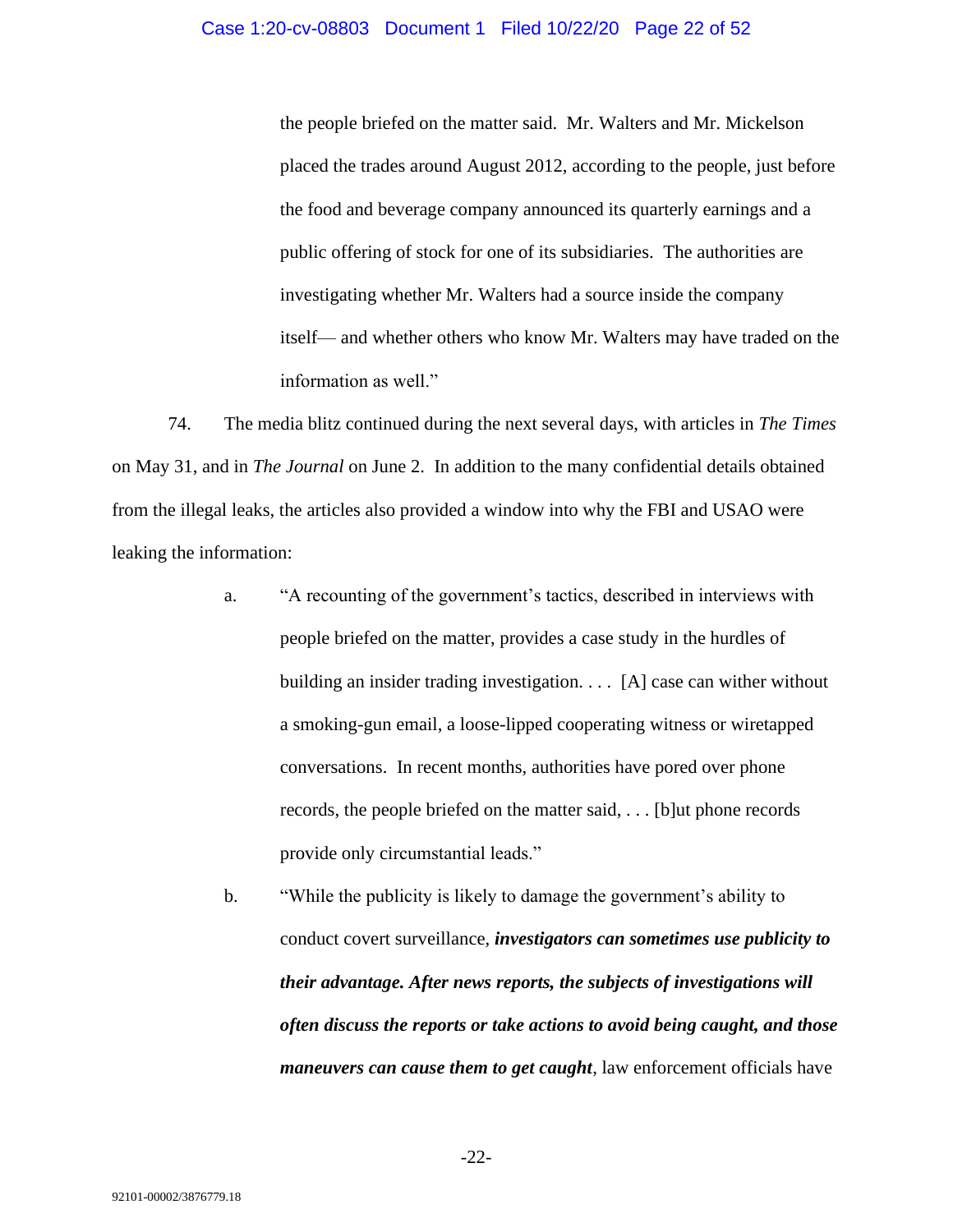# Case 1:20-cv-08803 Document 1 Filed 10/22/20 Page 23 of 52

#### said." (Emphasis added.)

75. Indeed, at the time these articles were appearing, the investigators had installed a live wiretap on Walters' phone that they hoped would capture exactly these kinds of incriminating statements. For example, there was an immediate "tickle on the wire" in the form of calls to Walters' cell phone from *Journal* reporter Michael Rothfeld and *Times* reporter Matthew Goldstein. Ultimately, Walters did not make any incriminating statements, and the Government never introduced any of the recordings at his trial.

76. Details of this surveillance were disclosed in a *Wall Street Journal* article on June 1, 2014, headlined, "*Trade Probe Hits Snag as Surveillance is Derailed.*" The story revealed that the reporters were briefed about the Government's earlier use of pen registers and other surveillance techniques. The article stated:

- a. "Authorities were considering the use of wiretaps in the investigation of the financier, gambler and golfer, people briefed on the probe said. Meantime, investigators were using other types of electronic and human surveillance in the probe, the people said. *In recent weeks, potentially promising surveillance through such methods had picked up in activity, the people said.*" (Emphasis added.)
- b. "Even before the probe became public, investigators confronted roadblocks particular to the unusual nature of the people under scrutiny, according to the people briefed on the probe. As they considered whether they could wiretap Mr. Icahn, one of the people said, they learned that it could be hard to do so without him finding out because he owned a stake in a telecommunications company through which surveillance might have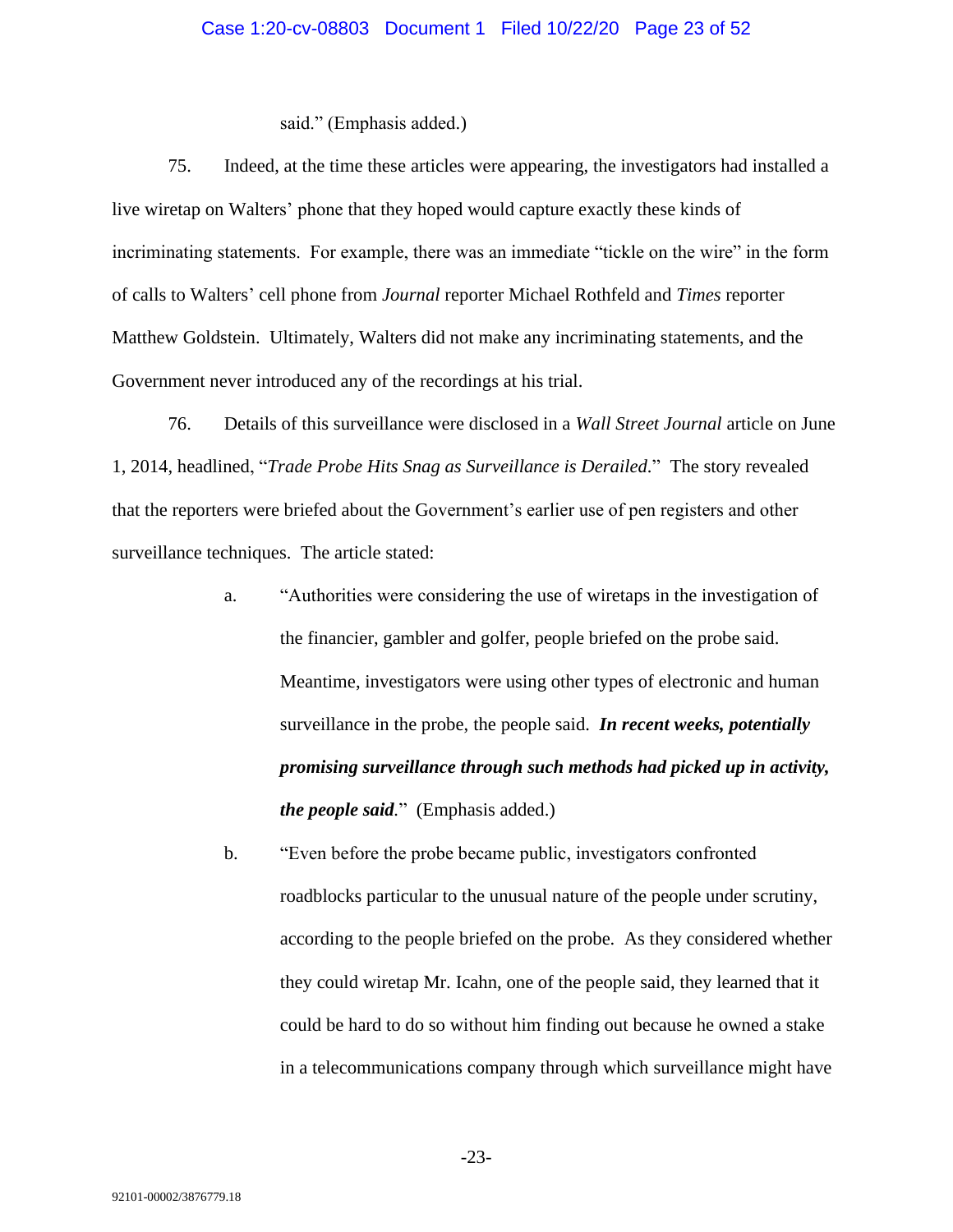to be conducted."

#### **Defendants Knew of the Leaks But Did Nothing to Stop Them.**

77. When the *Journal* article was published on May 30, FBI New York Field Office media representative Donald circulated it via email to others, including Venizelos. Venizelos replied about an hour later to Donald and others (including Chaves), asking "[h]ow did [the reporter] find out about agent approaching PM [Phil Mickelson] on thursday [sic]. I don't buy that he [Mickelson] told them." Venizelos instructed his staff to "not speak to this reporter again for now."

78. Donald replied a few minutes later that the "WSJ told me that the defense attorney told them that agents had approached his client." But that made no sense, as Venizelos pointed out in his response. Venizelos vowed that if the FBI agents continued to leak "there [would] be reassignments immediately." This kind of admonition was worthless. What the FBI's senior official in the New York Field Office should immediately have done is launch a full-scale investigation with Chaves and anyone else knowledgeable about the investigation being interrogated under oath by trained internal affairs investigators. Once again, however, nothing was done, and the leaks kept flowing and flowing and flowing.

79. Perhaps most significantly, Venizelos confirmed to his subordinates that the case against Walters was doomed. "If we don't have enough evidence by now its [sic] over," Venizelos wrote. In other words, besides realizing that the leaks were being used to revive an investigation going nowhere, the senior-most FBI official in New York confirmed his clear understanding that one or more agents within his office were illegally leaking secrets to the media to jumpstart the investigation.

80. Not only did Venizelos know that one of his own agents was leaking, but Bharara

-24-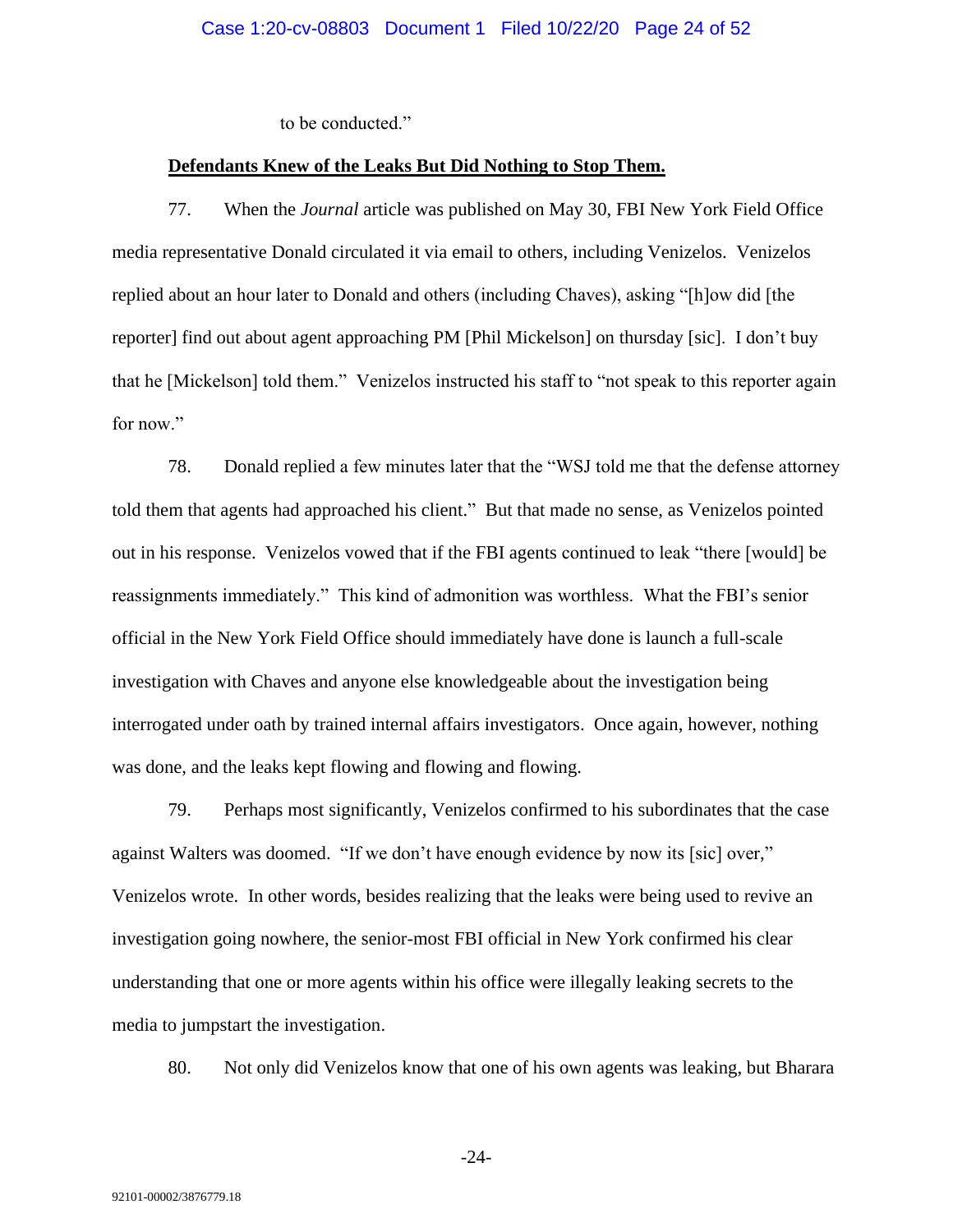# Case 1:20-cv-08803 Document 1 Filed 10/22/20 Page 25 of 52

and Zabel knew as well.

81. Bharara and Zabel had contemporaneously seen all the articles. Bharara sent Venizelos a link to the June 1 *Journal* article and made clear that they fully understood the source of the leaks came from within the DOJ. Bharara conveniently condemned them: "I know you agree these leaks are outrageous and harmful. Let me know what action you want to take together."

82. Despite professing outrage at the leaks, the two highest DOJ officials in the Southern District of New York did absolutely nothing *for a full 30 months* to investigate and stop the flood of leaks. All Venizelos did was email various FBI agents, including Chaves, stating the obvious—the leaking "is now an embarrassment to this office."

83. The calculated unwillingness of Bharara and Venizelos to take any meaningful steps to stem the tide of illegal leaking is unconscionable—and unlawful. Under DOJ and FBI policies and procedures, this malicious Government misconduct should have been immediately halted and investigated. Unquestionably, even the most casual interview of Chaves or review of his emails, texts, and phone records would have identified him as the culprit.

84. While Venizelos' email of June 1, 2014, stated that "[w]e have issues to deal with and they will be address [sic] appropriately," all information that has come to light since confirms that neither the USAO nor the FBI did anything at this point to investigate or stop the leaks aside from issuing rote directives "not to speak to any of the reporters involved."

85. In fact, on or about June 12, 2014, an "astonish[ed]" Zabel, in a damning email, reported to Bharara and others that Zabel had spoken with *Times* reporter Protess. Zabel stated that Protess "was quite upset" that *The Times* had to issue corrections to his stories about the investigation and "blame[d] an FBI person (and it sounds like an agent) whom he [says] they

-25-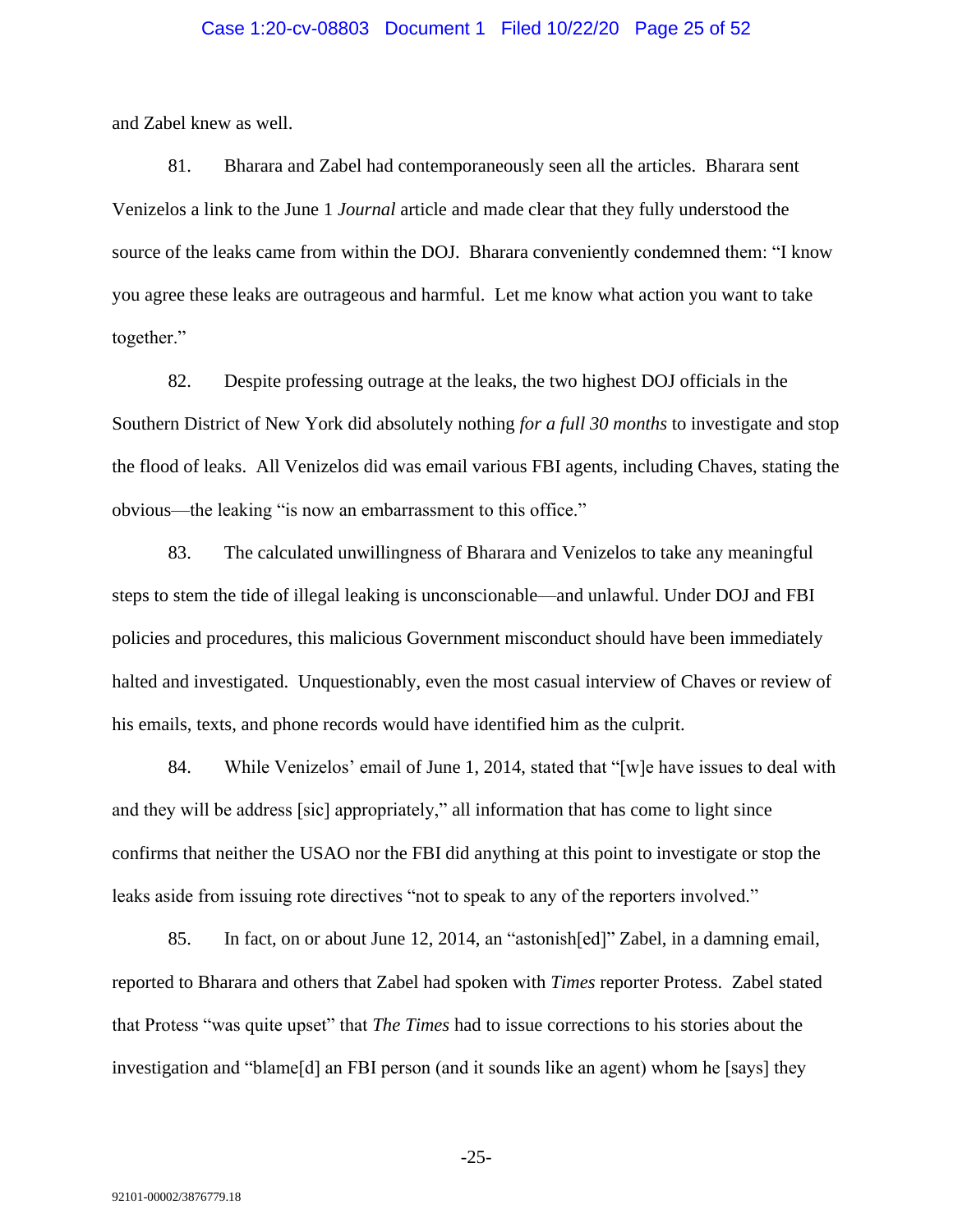#### Case 1:20-cv-08803 Document 1 Filed 10/22/20 Page 26 of 52

have confirmed lied to the NYT and some other news orgs." So, not content to leak accurate information about the Walters probe, Chaves—in his zeal to get Walters—engaged in a disinformation scheme by lying about the investigation.

86. According to Zabel, Protess disclosed that his FBI source "did not like being called out for lying or the story being walked back and was a bit threatening saying Ben [Protess] and the NYT are 'on the radar.'" Yet notwithstanding this confirmation that someone within the Department of Justice was leaking false narratives and *had even threatened The Times with retribution*, Zabel recommended: "I don't think this should be discussed generally right now for a number of reasons but obviously we need to discuss and will need to address this with the FBI."

87. Bharara and Zabel, therefore, had notice no later than June 12, 2014, that the FBI was engaged in a pervasive campaign of leaking—and even threatening journalists—relating to the investigation into Walters and others. But Zabel's conclusion—in which Bharara acquiesced—was that nothing should be done (aside from discussing with the FBI at some unspecified later date) and the matter should be kept under wraps. We now know that one of those numerous "reasons" was the USAO's desire, endorsed by these two most senior officials, that the conspiracy within the FBI and DOJ to manipulate the media continue in order to aid the Walters investigation. No legitimate "reason" existed for failing to immediately interdict this blatant illegality. The inexplicable inaction by Bharara and Zabel made them knowing and willing accomplices in this sordid affair every day that it persisted. Official DOJ endorsement of the violation of Walters' constitutional right to a fair, just, and impartial investigative process cannot go unaddressed.

88. In the absence of any meaningful effort by Venizelos, Bharara, Zabel, and Kasulis

-26-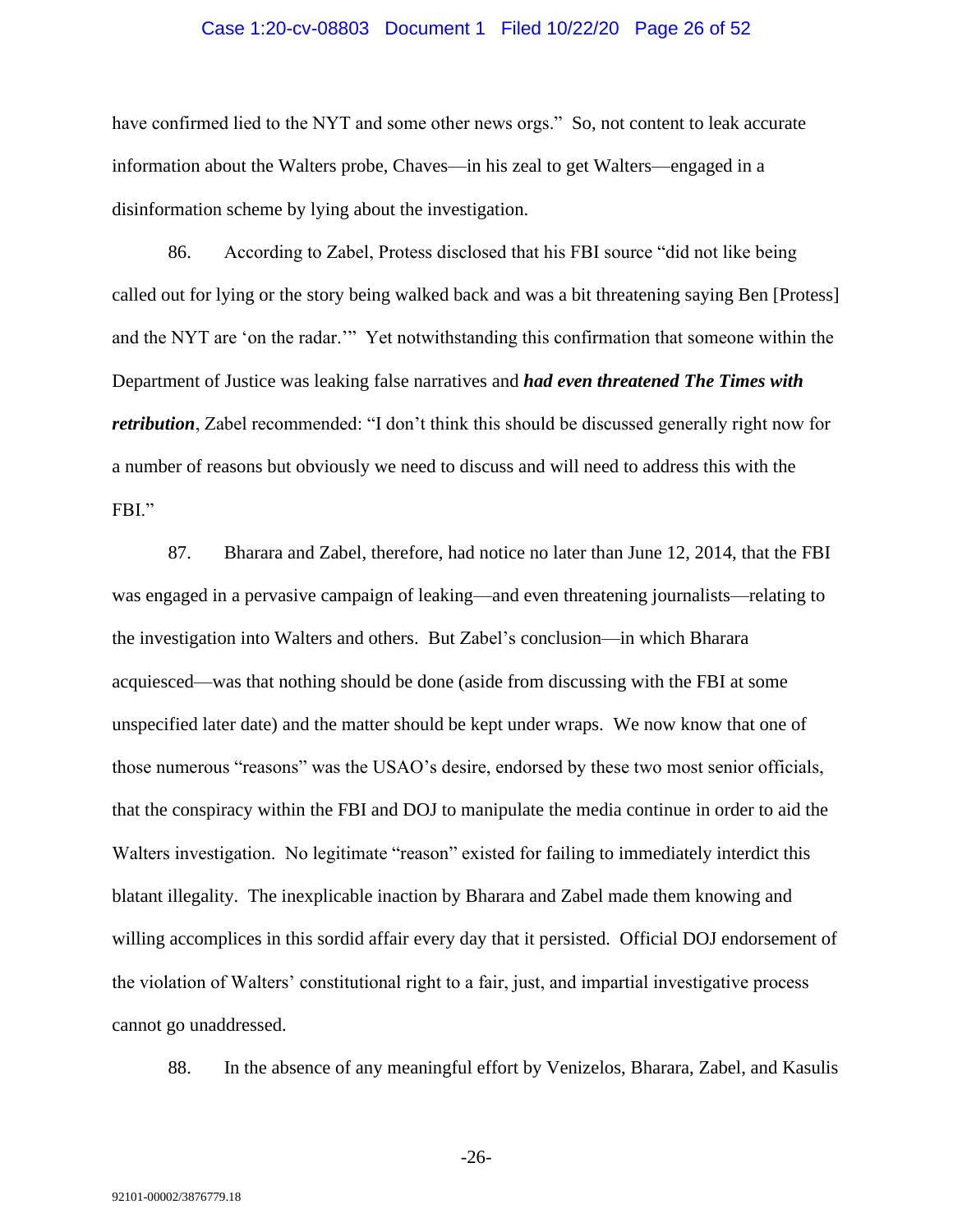#### Case 1:20-cv-08803 Document 1 Filed 10/22/20 Page 27 of 52

to halt the leaking, Chaves was emboldened and continued to unabashedly share confidential grand jury information with his media contacts.

89. Realizing the increased awareness within the DOJ and the FBI about his activities, Chaves switched to a personal cellphone to conduct and conceal his illegal operations. Chaves would later admit that he spoke with *The Times* reporters on his personal cellphone, on or about sometime between June 2 and June 11, 2014.

90. Chaves also admitted that, around that same time, he deleted a personal email account, in an effort to cover up his communications with *The Times* reporters.

91. On June 10, 2014, the FBI approached Walters for the first time, but he declined to speak with them. The very next day, *The New York Times* ran another story that contained new details about the investigation, including the specific dollar amounts that Walters allegedly earned in the stock trades under scrutiny. The timing of the article—one day after Walters invoked his constitutional right to counsel and declined to speak to the Government without his attorney present—further illustrates the Department's use of the media as a weapon against an investigative target.

92. There can be no doubt that Bharara, Zabel, Kasulis, and Venizelos knew that an FBI agent was the leaker. In a telephone conversation on July 15, 2014, Walters' attorneys Jim Sanders and Richard Wright complained to Kasulis and AUSA Matthew Schwartz about the leaks of confidential information. The response by the Government's lawyers was stunning. Kasulis did not object when Sanders told them that certain documents being produced by Walters would be delivered only to the AUSAs and not the FBI. When Walters' lawyers pressed them about what the DOJ was doing to halt the outrageous leaking, Kasulis replied: "We completely hear what you are saying. We take very seriously the coverage in the press. We'll take all

-27-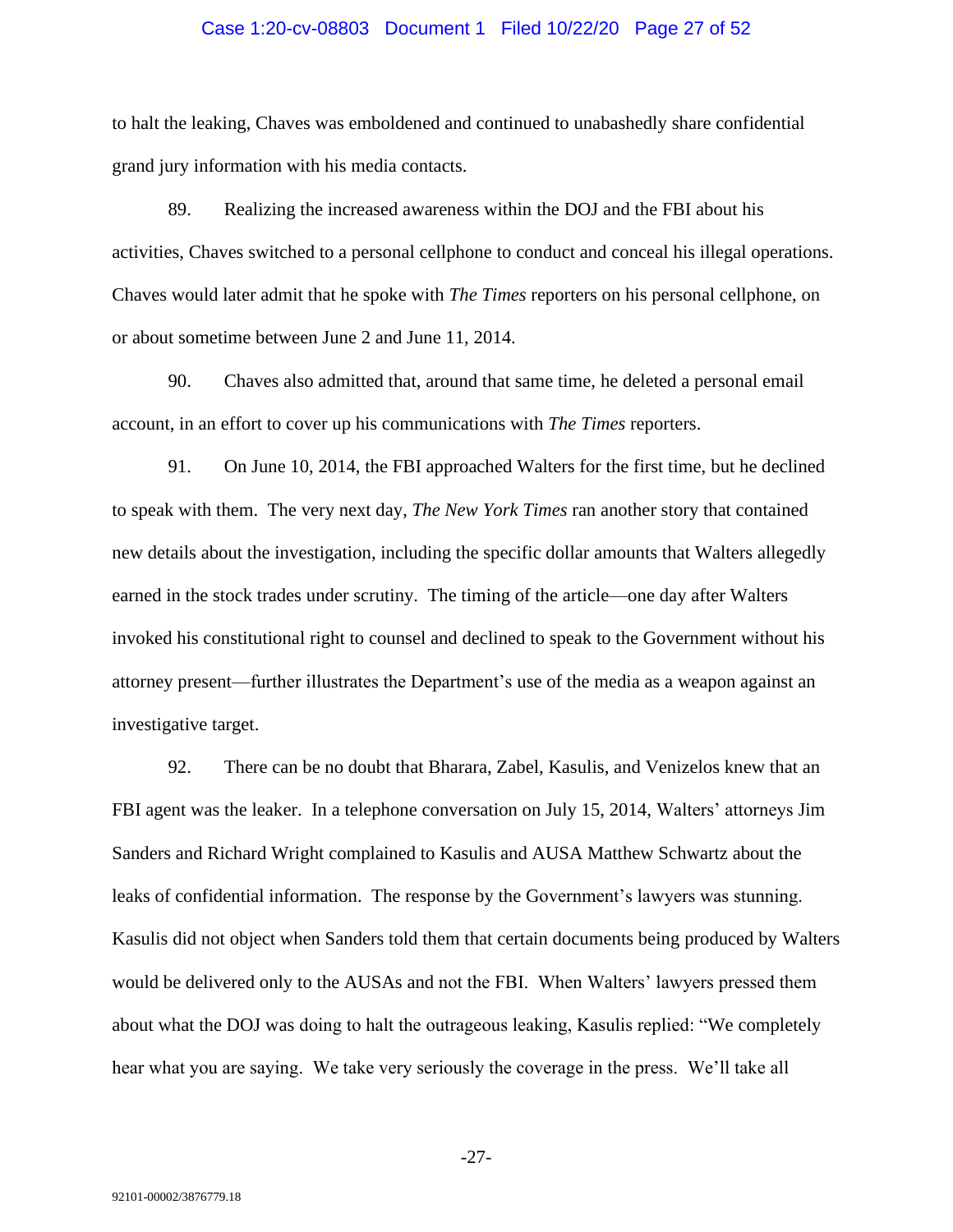## Case 1:20-cv-08803 Document 1 Filed 10/22/20 Page 28 of 52

precautions we believe are appropriate."

93. In fact, Kasulis was merely spouting the party line. No "precautions" had been or would be taken despite the fact that Kasulis worked regularly with Chaves. This inaction was far worse than studied indifference—it constituted a conscious and deliberate strategy by Venizelos, Kasulis, Bharara, Zabel and associates to enable the corrupt FBI agent to continue in hopes that his criminal conduct would bear fruit. Indeed, each time an article appeared, Bharara and company had another opportunity to investigate and interdict the damaging leaks. Yet, like a flock of ostriches, they put their heads back in the sand.

94. All told, *The New York Times* published five articles between May 30 and June 23, 2014, revealing confidential details of the investigation. *The Wall Street Journal* published eight articles between May 30 and August 12, 2015. All of the above occurred while Defendants either actively participated in the illegal leaking or deliberately turned a blind eye to it.

#### **The Defendants Continue Their Cover-Up In District Court.**

95. Walters was ultimately indicted on insider trading charges in May 2016 in the Southern District of New York. After his indictment, Walters brought the high likelihood of illegal leaking by DOJ personnel to the District Court's attention. On September 23, 2016, he filed a motion requesting a hearing to address possible Government misconduct relating to the leaks in the 13 articles.

96. On October 21, 2016, the USAO filed an opposition in which it adamantly denied what it knew to be true for years: one or more Government agents were the source of the leaks. In this memorandum, approved by Bharara, Zabel, and Kasulis and submitted by Goldman and others, the USAO denied the allegations and deceived the District Court by arguing that Walters' claims were "baseless accusations [] undermined by the facts" and that "the source was not a

-28-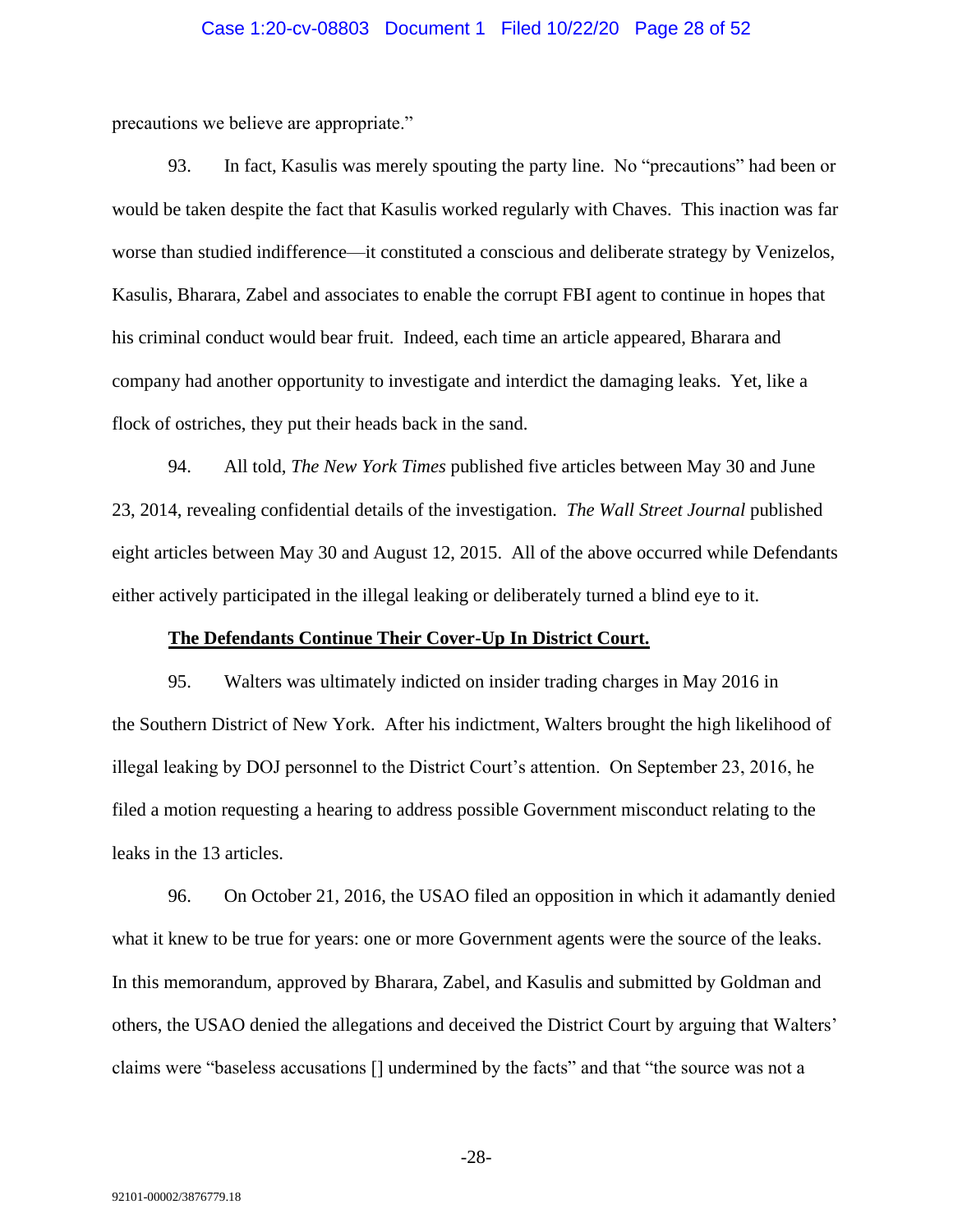#### Case 1:20-cv-08803 Document 1 Filed 10/22/20 Page 29 of 52

Government official." The DOJ derided a request by Walters' attorneys for an evidentiary hearing as "a fishing expedition," claiming unequivocally that there was no leak of grand jury information by a Government source.

97. Kasulis submitted a declaration, under oath, stating that neither he nor the case agent leading the investigation day-to-day was the source of the leaks. But he conveniently neglected to disclose to the District Court that, at least more than two years earlier, each of the Defendants had full knowledge and had been told expressly that someone within the DOJ (specifically, an FBI agent) was a source of the leaks.

98. Indeed, in his declaration, Kasulis claimed that "[o]n or about May 13, 2014, the USAO learned from the FBI press office that *The Wall Street Journal* **would not be able to publish a story about our investigation until May 22, 2014** at the earliest, and that it might well be later [emphasis added]." To the contrary, Kasulis (and the other Defendants) knew full well that the real reason *The Journal* "would not be able" or "would not be prepared" to publish its story until May 22, 2014, was because the DOJ had specifically asked for a delay. The *Journal* **agreed** to the request following a meeting and phone call with the FBI—facts that the senior leadership of the USAO, including Kasulis, conveniently concealed from the court.

99. In short, through these material omissions, the USAO blatantly lied in a court filing and misled the trial judge in an effort to shut down any judicial inquiry into their deliberate failure (along with Venizelos) to investigate and stop the leaks from their inception.

100. On November 17, 2016, U.S. District Judge P. Kevin Castel ordered an evidentiary hearing into the alleged leaking by the FBI and/or USAO, finding that the newspaper articles in question were at the very least "suggestive of a government leak."

101. It was **only after** the District Court ordered this evidentiary hearing that the

-29-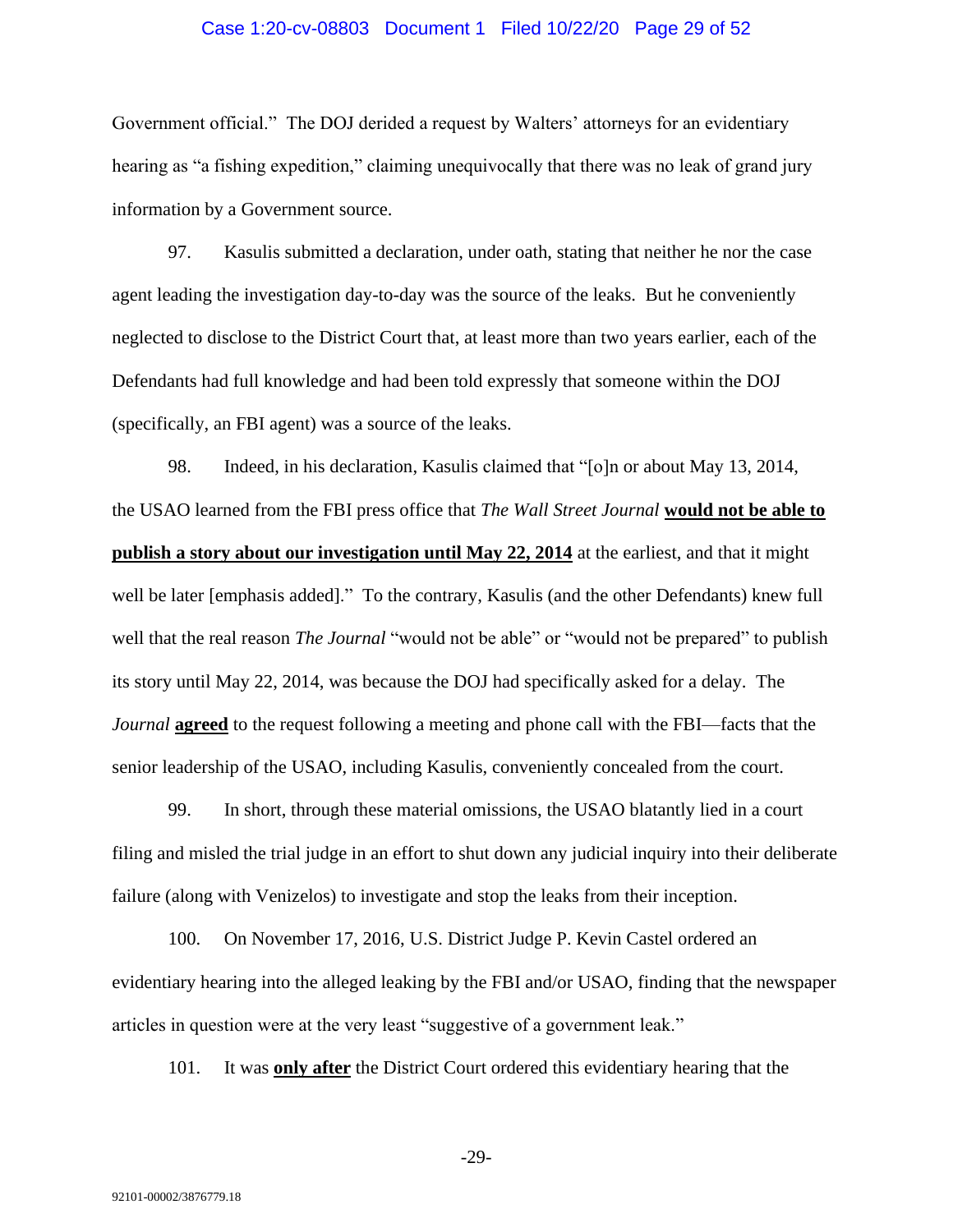#### Case 1:20-cv-08803 Document 1 Filed 10/22/20 Page 30 of 52

USAO finally acknowledged what it knew all along: there was at least one leaker in their midst.

102. Defendants desperately wanted to avoid an evidentiary hearing that would expose their connivance and deliberate decision not to investigate or plug the leaks. They also wanted to avoid having to produce some 2,000–3,000 documents (including a massive number of emails and text messages) and to present testimony of key participants whose misconduct would become evident. So, they concocted a clever (and fraudulent) scheme to hide their wrongdoing.

103. Defendants sought to cover up their cover-up. On December 16, 2016, the USAO wrote two letters to Judge Castel. In one letter, approved by Bharara, Zabel, and Kasulis, submitted by Goldman and others, *but not furnished to Walters' counsel*, the USAO made an *ex parte* submission to the Court under seal. The document was an 11-page report setting forth a description of its investigation and findings; it included the contents of only seven self-serving emails (out of more than 2,000) referenced in the letter.

104. In a second letter of the same date, also approved by Bharara, Zabel, and Kasulis, submitted by Goldman and others, and furnished to Walters' counsel, the USAO gave a very cursory report on its "investigation" devoid of any details and evidence. More significantly, the USAO asked the District Court to review *in camera*—and withhold from Walters' counsel the 11-page report in its other December  $16<sup>th</sup>$  letter. But it got worse. Incredibly, the Government also urged Judge Castel not to proceed with the scheduled evidentiary hearing, but to instead hear any evidence "*ex parte* and *in camera*," meaning without Walters' counsel participating, ever learning about the evidence presented, or cross-examining the witnesses. In short, if the Government had its way, the victim of this conspiracy would never learn the truth.

105. Walters vigorously opposed the USAO's attempt to stonewall any credible judicial inquiry into the Government's misconduct. In a December 18<sup>th</sup> reply, approved by

-30-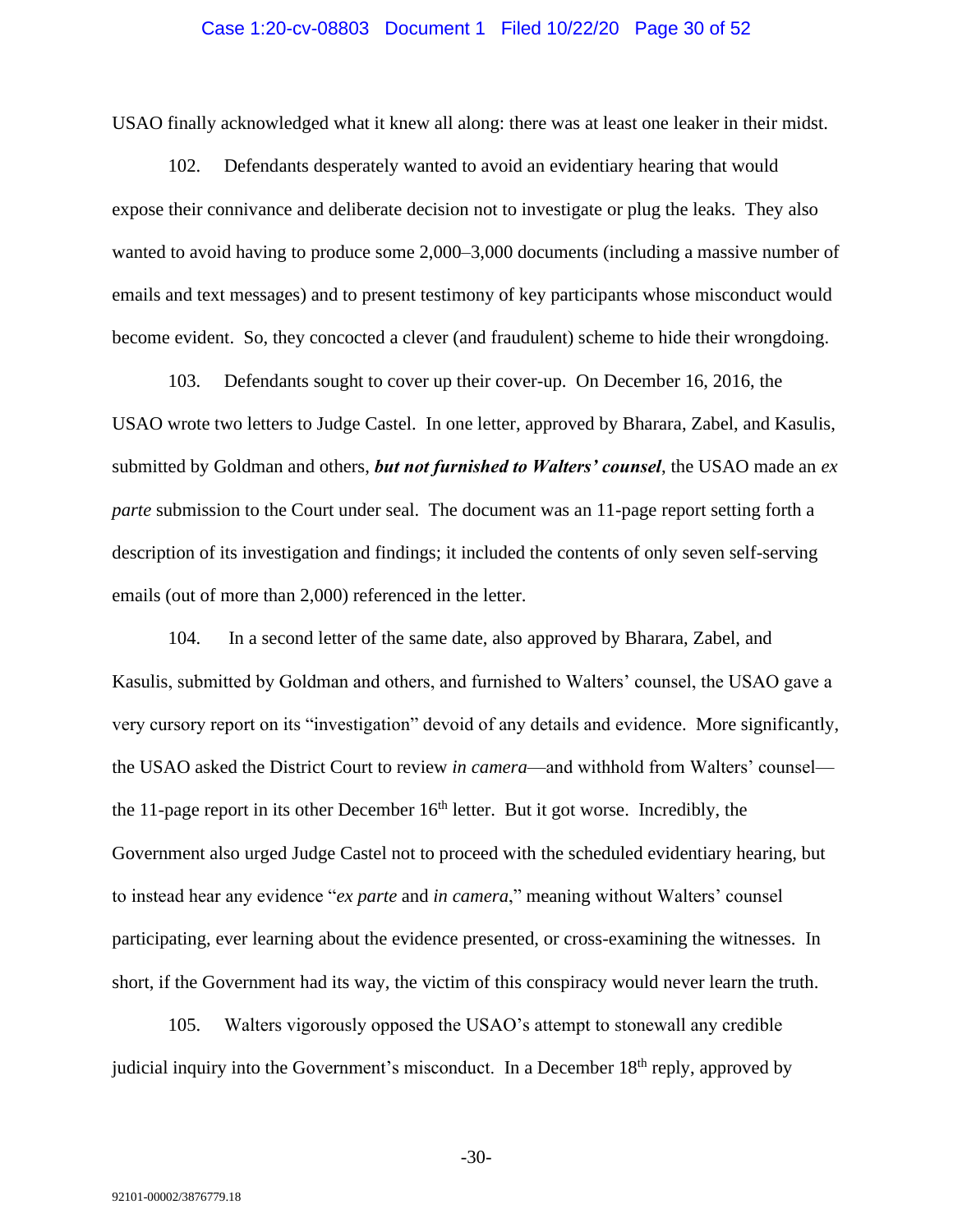#### Case 1:20-cv-08803 Document 1 Filed 10/22/20 Page 31 of 52

Bharara, Zabel, and Kasulis and submitted by Goldman and others, the USAO—by now beyond desperate to block Walters' access to the detailed report given to Judge Castel and to avert a public evidentiary hearing—scoffed at Walters' demand for elementary due process. The prosecutors had the gall to accuse Walters of seeking "a discovery windfall allowing [him] to cross-examine personnel in advance of trial . . . ." Apparently unaware of the irony, the USAO expressed concern that allowing Walters—the target of one of the most massive breaches of grand jury secrecy in history—to find out what the Government told the trial judge "would risk undermining grand jury secrecy . . . ."

106. On December 19<sup>th</sup>, Judge Castel denied the USAO's request and ordered that Walters receive access to the full report with limited redactions. Bharara's letter contained stunning revelations about the magnitude of Government misconduct—both the leaking and cover-up.

107. Without explaining his position two months earlier denying a Government source—Bharara admitted that *"[i]t is now an incontrovertible fact that FBI leaks occurred, and that such leaks resulted in confidential law enforcement information about the Investigation being given to reporters*."

108. Bharara's letter stated that Chaves had admitted to the leaks on December 6, 2016. Bharara claimed that Chaves and his admission of gross misconduct had been referred by the FBI to its Office of Professional Responsibility and by the USAO to the DOJ's Office of Inspector General.

109. Bharara's letter contained no explanation about what, if any, investigation Defendants had conducted into the source of the leaks between the time they first learned of them in May 2014 and this sudden revelation in late 2016. The reason is obvious: they had done

-31-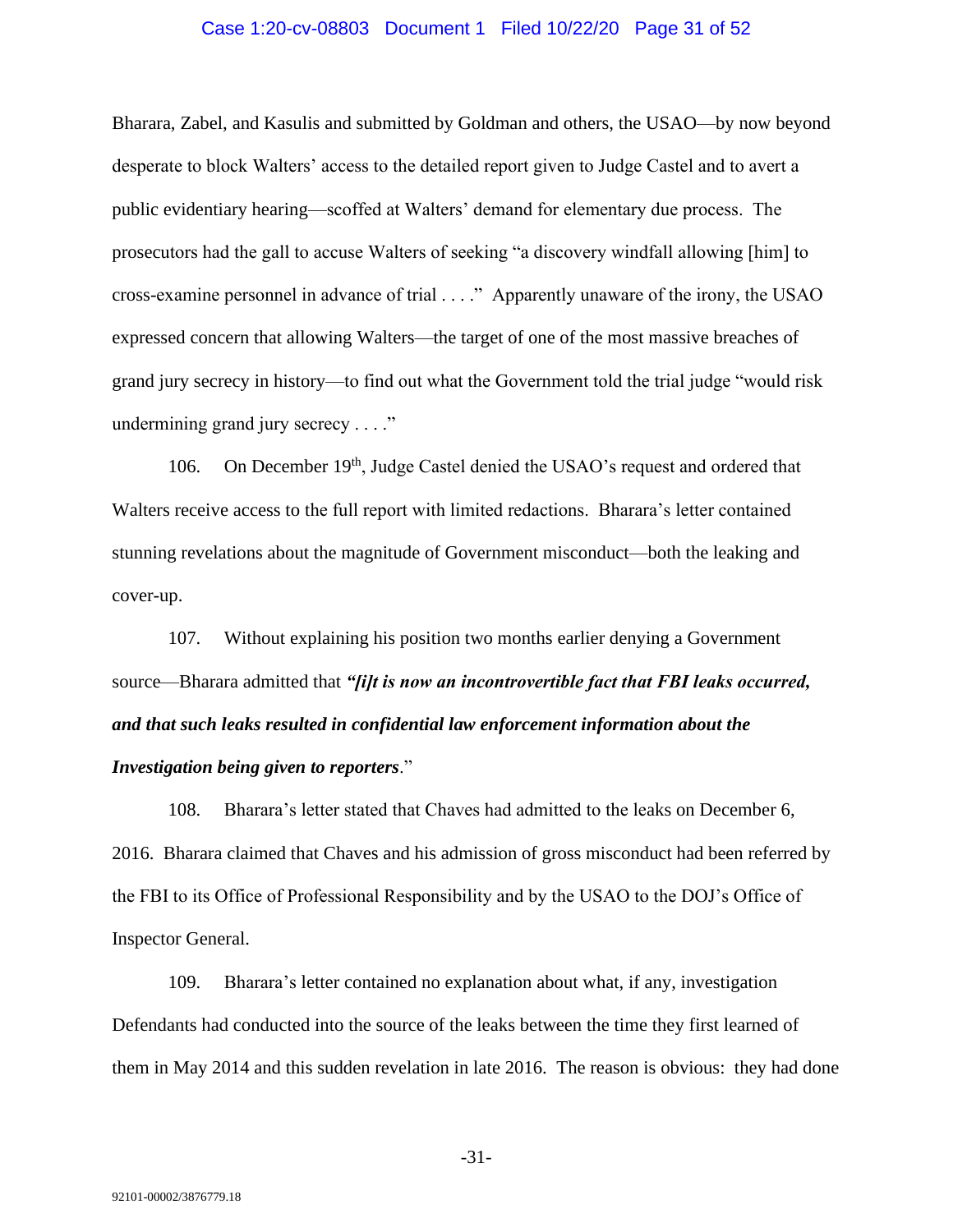# Case 1:20-cv-08803 Document 1 Filed 10/22/20 Page 32 of 52

absolutely nothing.

110. Bharara claimed that, in light of the Court's order to respond to the leaking allegations, the DOJ had "collected and reviewed thousands of emails and text messages, and records of phone calls" and conducted more than a dozen interviews. As part of his cover-up, however, Bharara produced to Walters and the district court *only seven* self-serving emails and zero interview memos or notes.

111. The bombshell revelation in the Bharara letter was clear: the FBI and the USAO had engaged in a pervasive campaign of leaking secret grand jury information to their media contacts and then covered it up for more than two years. It was only disclosed when a federal court agreed with Walters' request for a hearing to address the Government's wanton misconduct.

# **The District Court and the Court of Appeals Condemn the Illegal Actions of Defendant Chaves, But Provide No Remedy.**

112. Walters sought to have his indictment dismissed and conviction overturned based upon Defendants' illegal conduct. While the conviction was ultimately upheld, both the District Court for the Southern District of New York and the Second Circuit Court of Appeals condemned the illegal actions of Defendant Chaves.

113. In a hearing on December 21, 2016, after the illegal Government leaks came to light, District Judge Castel candidly admitted:

> "*I wasn't cynical enough to think that I was going to learn of deliberate disclosures by a special agent of the FBI and deliberate disclosures after the fact of leaks became known within the bureau and the U.S. Attorney's Office* and a warning, a strongly-worded warning, was issued by a person within the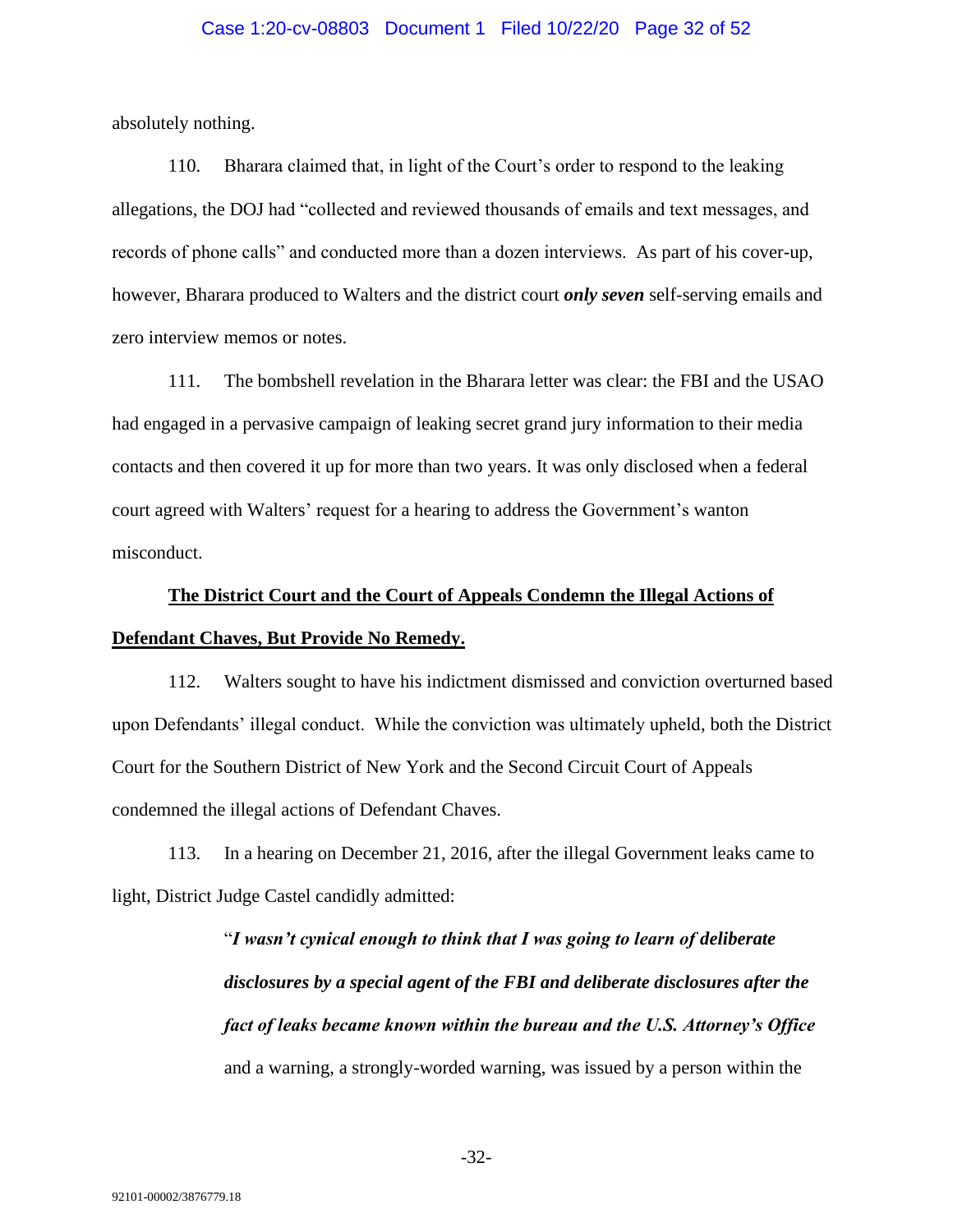#### Case 1:20-cv-08803 Document 1 Filed 10/22/20 Page 33 of 52

bureau in a supervisory capacity. Human nature being what it is, I could certainly understand if an agent found themselves in communication with a member of the press and somehow a conversation got out of hand and went beyond where it should have, and the agent, without any real thought ahead of time, misspoke. That is not what happened here. This included dinner meetings and the like. *I am a wiser person today for having been exposed to this. To say I was shocked would be an accurate statement.*" (Emphasis added.)

114. During the hearing, Judge Castel expressed his deep skepticism about the Government's lack of candor. He concluded the hearing by cautioning that no one should "brush . . . under the carpet" what might be the USAO's "willful blindness" "where an office doesn't press too hard because they would prefer not to create friction with an agency that is so important to the success of the office."

115. The Government's counsel made several telling concessions. Echoing Kasulis' perfunctory statement to Walters' counsel *more than two years earlier*, the USAO's lawyer, Joan M. Loughnane, admitted: "I hope that it is clear to the Court from our submissions that we take this very, very seriously. The leaks that we've reported should have never happened. *Uncharged allegations like this should not be aired in the press*; and they interfere with investigations, as they did here." (Emphasis added.)

116. Loughnane also conceded an issue at the heart of Walters' lawsuit: "I certainly wish that we had done a better job discovering what happened back in 2014."

117. Walters' attorney challenged Loughnane's claim that the USAO was blameless by noting to the court that there was no investigation or fact-finding effort to "identify who is responsible, do they have a rogue agent, do they have rogue agents, is this a pattern or practice?

-33-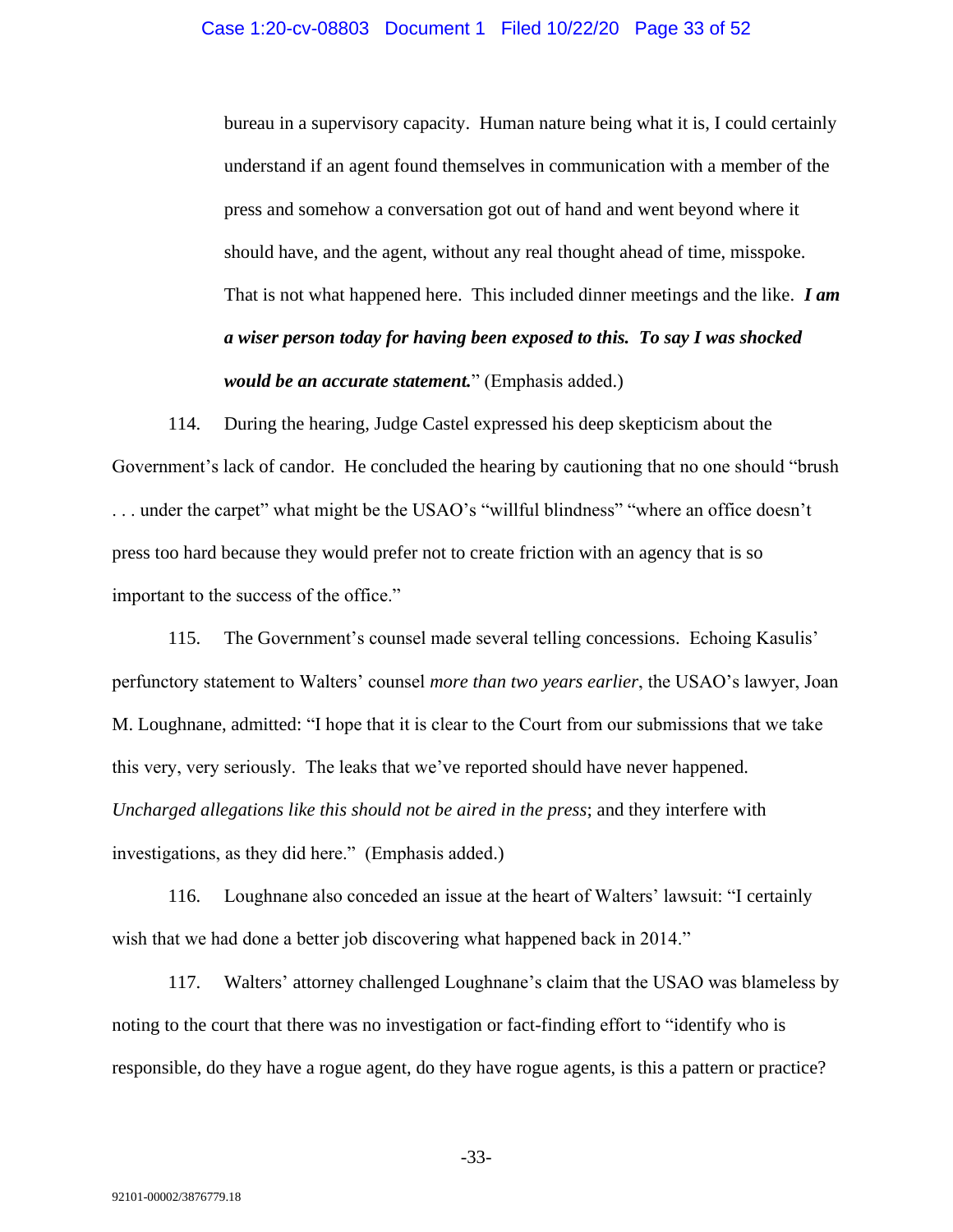#### Case 1:20-cv-08803 Document 1 Filed 10/22/20 Page 34 of 52

Apparently nothing." Counsel offered a compelling motive for why the USAO and FBI decided not to investigate: the media could help the Government build a case against Walters that was all but dead. The FBI "didn't want to find out, they didn't try to find out, knew it was to be done to help their case . . . ."

118. At the hearing, Walters' lawyer also pointed out the inherent defect in the USAO's belated, so-called investigation as reported in its letter to the Court: they had a glaring conflict of interest in "investigating their own colleagues, their own bosses. They interviewed the U.S. Attorney himself. They are interviewing FBI agents who bring cases to them . . . . These are people they work with. They can't do that. *They are self-interested because they have culpability potentially as well. They could be criticized for not uncovering this sooner, for . . . turning a blind eye.* . . . [T]here's no basis to trust their recitation of fact-finding in this case." (Emphasis added.)

119. Judge Castel referred the matter to the USAO to review for possible prosecution for criminal contempt and/or obstruction of justice. Judge Castel even noted that, because members of the USAO may be "fact witnesses to aspects of" the illegal leaking, the USAO could refer the matter to an independent office or agency to investigate.

120. Instead of referring the matter to an independent investigator, the FBI on December 8, 2016 referred Chaves' conduct to OPR, the internal division within the FBI responsible for investigating allegations of misconduct. On December 15, 2016, the USAO referred Chaves' conduct to the OIG, an investigative body within the DOJ that conducts fullfledged criminal investigations into the conduct of DOJ employees. On or about December 20, 2016, the OIG opened a criminal investigation into the leaks at issue here, including but not limited to Chaves conduct. Supposedly, DOJ's Public Integrity Section ("PIN") would oversee

-34-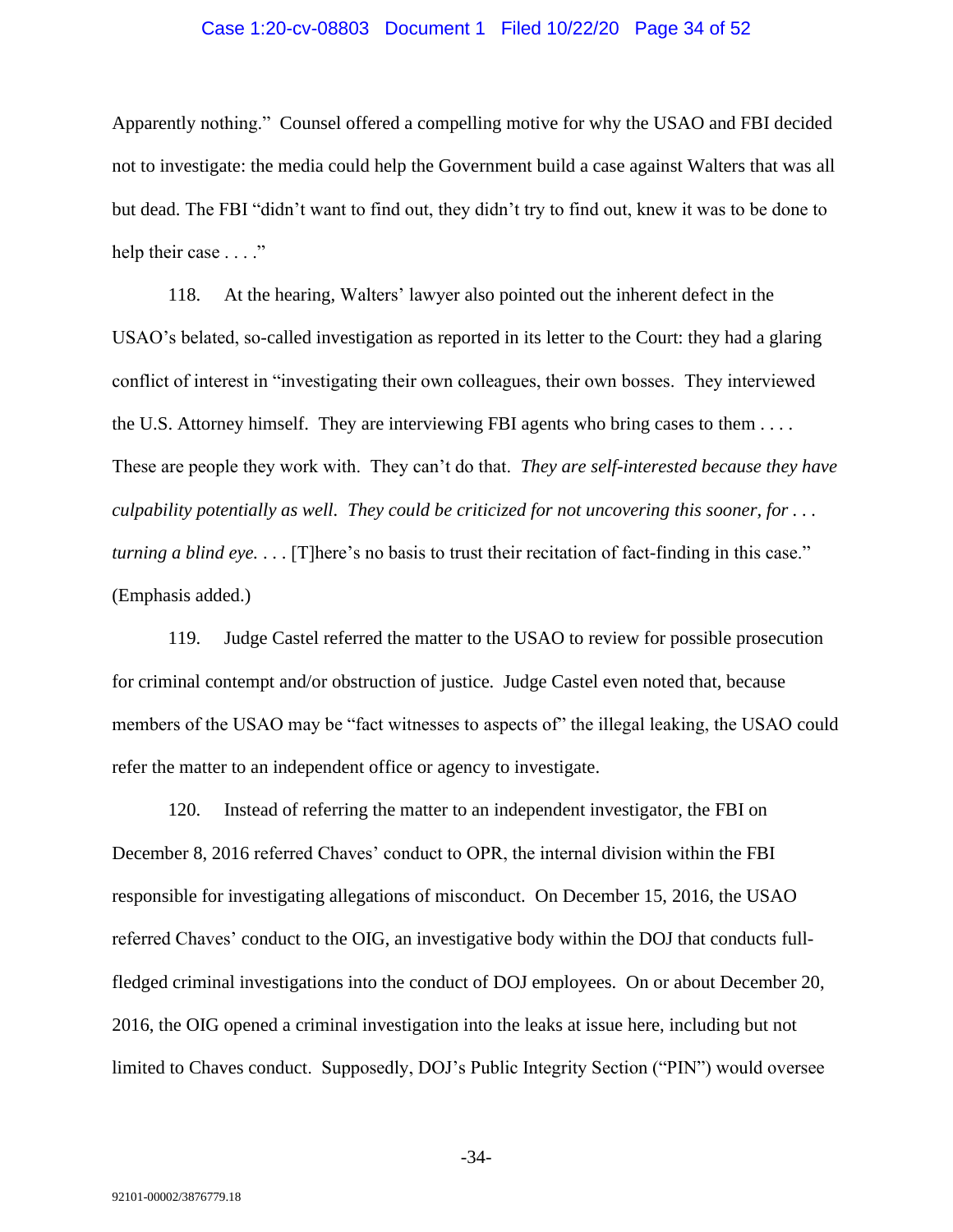#### Case 1:20-cv-08803 Document 1 Filed 10/22/20 Page 35 of 52

the OIG investigation. All in all, no fewer than three governmental units were charged with investigating Chaves' admitted crimes.

121. To no one's surprise, no known punishment has come from these internal investigations. Neither Walters nor the public knows the nature of the supposed criminal investigation, the outcome, or the reasons for taking no action after Chaves confessed. Nor is there any public reporting of whether Chaves was disciplined in any manner for his admitted wrongdoing. His retirement with full benefits in 2017 strongly suggests that he got away scotfree. Once again, DOJ's iron curtain descended on this entire shocking episode, in a manner consistent with DOJ's history of lack of transparency and accountability when it comes to disciplining its own employees.

122. Judge Castel also requested quarterly updates on the status of the investigations into Chaves and the illegal leaks. While it appears that such quarterly reports were provided to the District Court (but only until September 13, 2019), their substantive content was wholly redacted at DOJ's insistence, thereby foreclosing any public scrutiny or accountability. Thus, Walters has no idea what further misconduct may have been uncovered as a result of this courtordered investigation or the results of the multiple probes.<sup>4</sup>

123. In an Order dated March 1, 2017, denying Walters's motion to dismiss the indictment for Government misconduct, Judge Castel found that misconduct had occurred. Judge Castel concluded that Chaves had violated Rule 6(e) by illegally leaking grand jury information to the media. He further noted that "the government's artful opposition" to Walters'

<sup>4</sup> When DOJ requested that it submit its quarterly reports *ex parte* and under seal on March 11, 2017, it argued that "[t]he criminal investigation [of Chaves] remains active, and public disclosure would hinder it." That justification evaporates *three and one-half years later, especially since Chaves was never indicted.*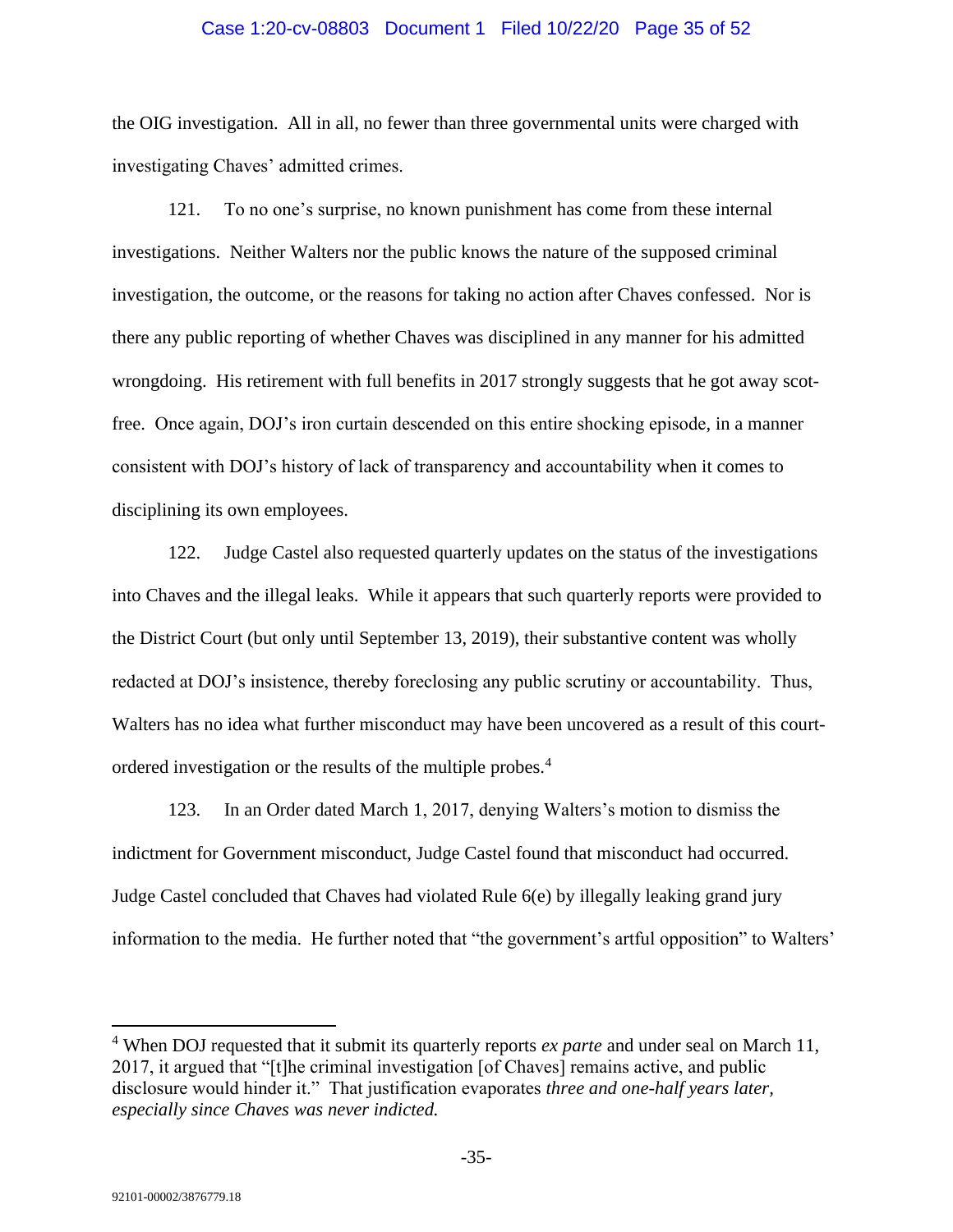#### Case 1:20-cv-08803 Document 1 Filed 10/22/20 Page 36 of 52

request for a hearing into the alleged leaks was misleading, at least to the extent "it confined itself to denials from limited sources and never disclosed high-level concerns over FBI leaks."

124. In its decision on December 4, 2018, the Second Circuit Court of Appeals also acknowledged that *Chaves' conduct "was highly improper."* The Court explained: "The leaking of confidential grand jury information to members of the press, whether to satisfy public interest in high profile criminal prosecutions or to generate evidentiary leads, is *serious misconduct and, indeed, likely criminal."* (emphasis added).

125. Despite the clear illegality of Chaves' conduct and the concerted efforts by the other Defendants to cover up his misdeeds, the Court of Appeals agreed with Judge Castel and concluded that the misconduct was not prejudicial to Walters and declined to overturn his conviction. In so deciding, the appellate panel acknowledged that "Chaves's misconduct is deeply troubling, and the decision to forgo a[n evidentiary] hearing prevents us from understanding if there were other cases like this one."

126. In declining to overturn the conviction of Walters, however, the Court of Appeals in no way precluded a determination that Chaves' unlawful conduct, and the actions of the other Defendants in concealing it, violated Walters' due process rights, including his right to a fair, just and impartial investigation, grand jury proceeding, and trial.<sup>5</sup>

127. In a concurring opinion, Senior Circuit Judge Dennis Jacobs poignantly observed: "The arresting feature of this case is that the supervisor of the FBI investigation [Chaves] was likewise involved in the illegal leaking of confidential information; and *the leak of grand jury testimony is in some respects more egregious than anything Walters did*. . . . [W]ithout a

<sup>&</sup>lt;sup>5</sup> It was not until the Second Circuit issued its decision in December 2018, however, that it became clear that Walters would have no alternative remedy other than the instant *Bivens* action, thereby tolling the statute of limitations until Walters' appeals were exhausted.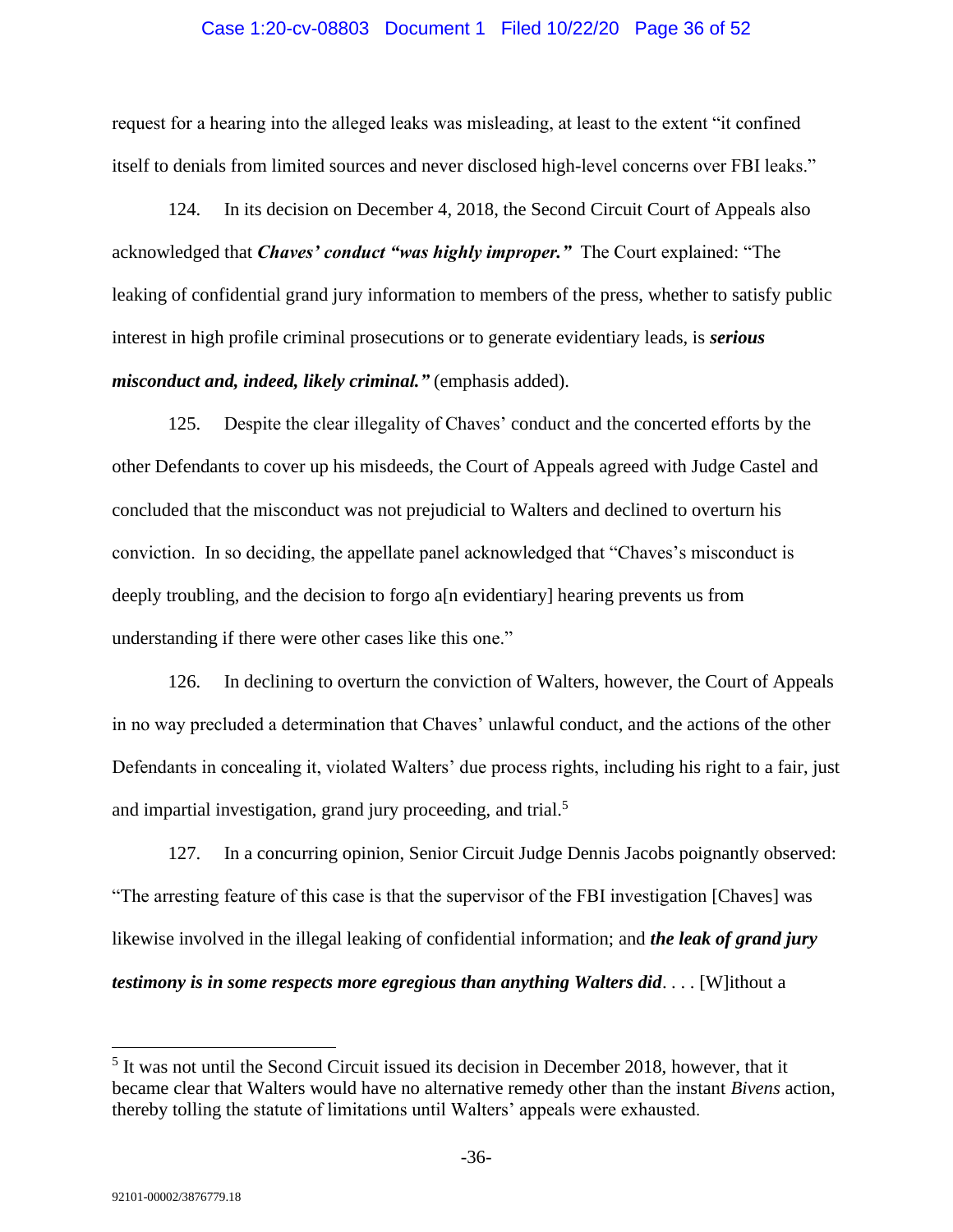## Case 1:20-cv-08803 Document 1 Filed 10/22/20 Page 37 of 52

hearing, *it is unknown how far or where the abuse reached*. The FBI depends on the confidence of the public, jurors and judges. That confidence is critical to its mission; so this kind of thing is very bad for business." (Emphasis added.)

#### **Chaves Suffers No Consequences For His Illegal Leaking.**

128. Chaves broke the law. After hiding in plain sight for more than two years, he admitted it in December 2016.<sup>6</sup> But despite nominally being "investigated" by the Department of Justice, he has never been prosecuted, cited for contempt, or otherwise disciplined for his admitted crimes. Quite the opposite—Chaves was actually *promoted* by the FBI in 2014 to become the head of all white-collar FBI investigations in New York, and he has since retired in 2017—with full benefits. Chaves now enjoys a lucrative position as a Securities Fraud Program Manager on Wall Street and a paid speaker who discusses his successes at the FBI, *including the Walters' prosecution!* Presumably, the paid speaking appearances do not include any reference to his admitted unlawful leaking of secret grand jury information.

129. To put it simply, Chaves has profited handsomely from his flagrant violations of the law and his ethical obligations. Make no mistake: his illegal treatment of Walters was just the tip of the iceberg in a career built on widespread and sustained disregard for the law.

130. Chaves has been implicated in at least a half dozen reported instances of witness tampering, grand jury leaks, and other illegal and unconstitutional conduct during his time in the FBI's New York Field Office and during the tenure of the other Defendants. Each of the below cases involved leaks of confidential information and other misconduct directly under Chaves' watch as a senior white-collar investigator in the New York FBI Field Office. These include:

 $6$  After confessing to the unlawful leaks, Chaves asserted his Fifth Amendment rights against self-incrimination and refused to further cooperate.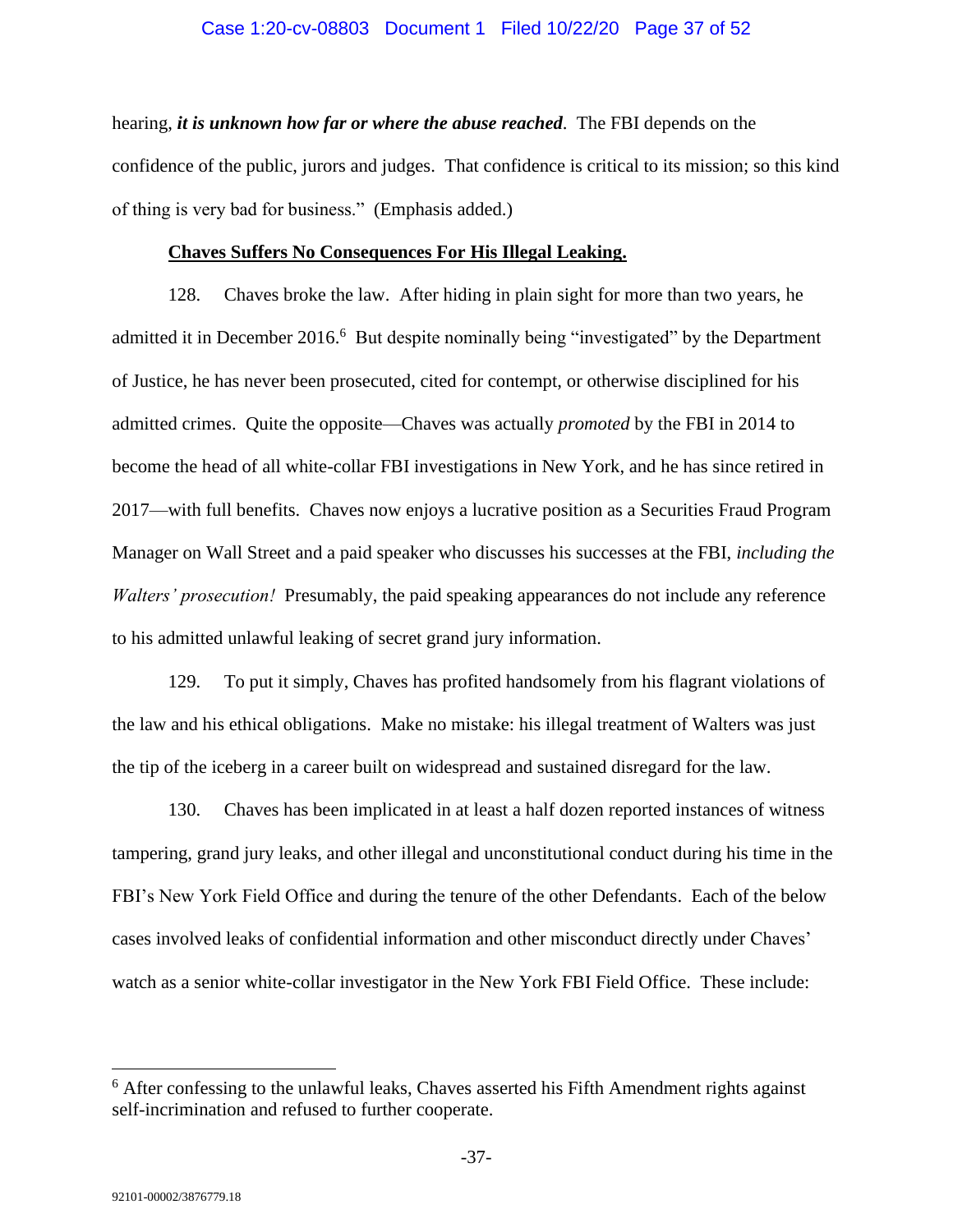- a. Raj Rajaratnam (2009): In May 2010, the DOJ and the SEC "opened inquiries" into leaks regarding the investigation of Raj Rajaratnam, the founder of Galleon Group. The officials responsible leaked "the names of unindicted co-conspirators to the news media, including to the *Wall Street Journal*" in 2009. To date, no disciplinary action has been taken regarding the leaks, and Rajaratnam received a 12-year prison sentence.
- b. David Ganek/Level Global (2010): On February 26, 2015, David Ganek sued **Bharara, Chaves** and other DOJ personnel for leaking information to the press and fabricating evidence in late 2010. Among other things, the complaint alleges that the DOJ leaked news of its impending raid of Level Global's office to the media, which then photographed the FBI removing boxes from the office. Ganek was never charged with a crime, but his hedge-fund business was destroyed.
- c. Fayad Abbassi (2011): In 2011, staff writers Susan Pulliam, Michael Rothfeld, and Jenny Strasburg of *The Wall Street Journal* (two of whom were the authors of the *Journal* articles discussing Walters) revealed that a young analyst named Fayad Abbassi "of Neuberger Berman [was] among those against whom investigators [were] pursuing charges, according to people familiar with the matter" and provided details of those purported forthcoming charges. Abbassi was never charged, but he was immediately placed on leave from his job following the leak.
- d. Michael Steinberg (2013): In 2013, staff writers Michael Rothfeld and Jenny Strasburg of the *Wall Street Journal* again publicized details of the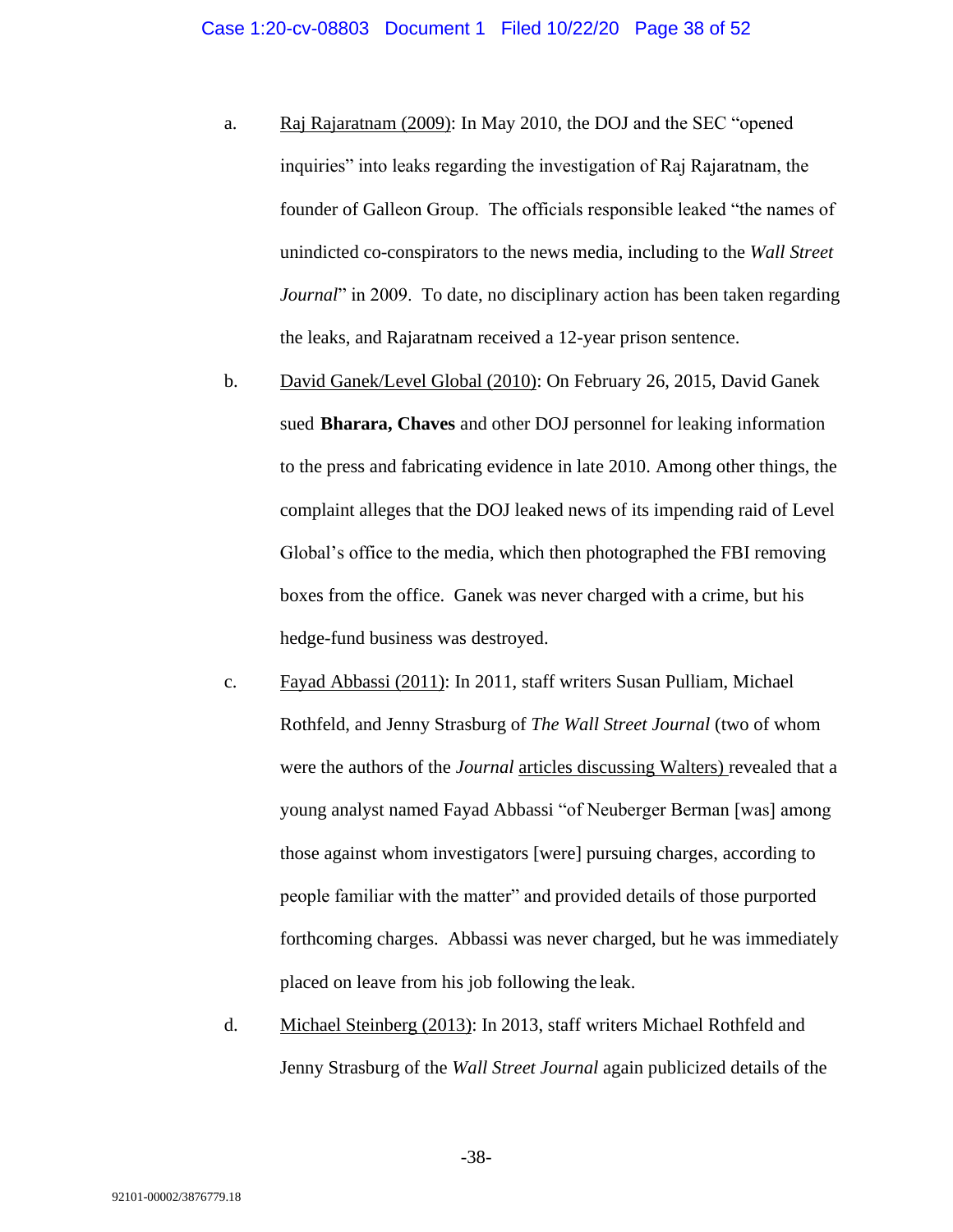Government's investigation of Michael Steinberg, including that "[a]uthorities [were] currently [] preparing to present evidence to a grand jury." Later, Strasburg was tipped off regarding the return of the grand jury indictment and was outside Steinberg's apartment when he was arrested at 6 a.m., which she captured on film. The Government ultimately dismissed all charges against Steinberg, but not until it had dragged him through a lengthy trial.

- e. Mark Nordlicht/Platinum Partners (2016): Throughout the second half of 2016, a series of false and inflammatory stories indicating, among other things, that Platinum Partners may be a Ponzi scheme and that its founder, Mark Nordlicht, was under investigation for securities fraud, appeared in the press. In that case, the DOJ admitted that **Chaves** was involved in the investigation and released emails showing that a reporter received a tip on the morning of a raid of Platinum's office. Nordlicht remains under indictment.
- f. Sanjay Valvani (2016): In April 2016, *The Wall Street Journal* revealed that Sanjay Valvani was the target of an insider-trading investigation. Following publication of the article, Valvani was placed on paid administrative leave—not because his employer believed that he did anything wrong but because the article identifying him as the target of the criminal investigation made it too difficult for him to do his job. The leaked information and ensuing media stories instantly decimated Valvani's reputation and his theretofore unblemished and highly

-39-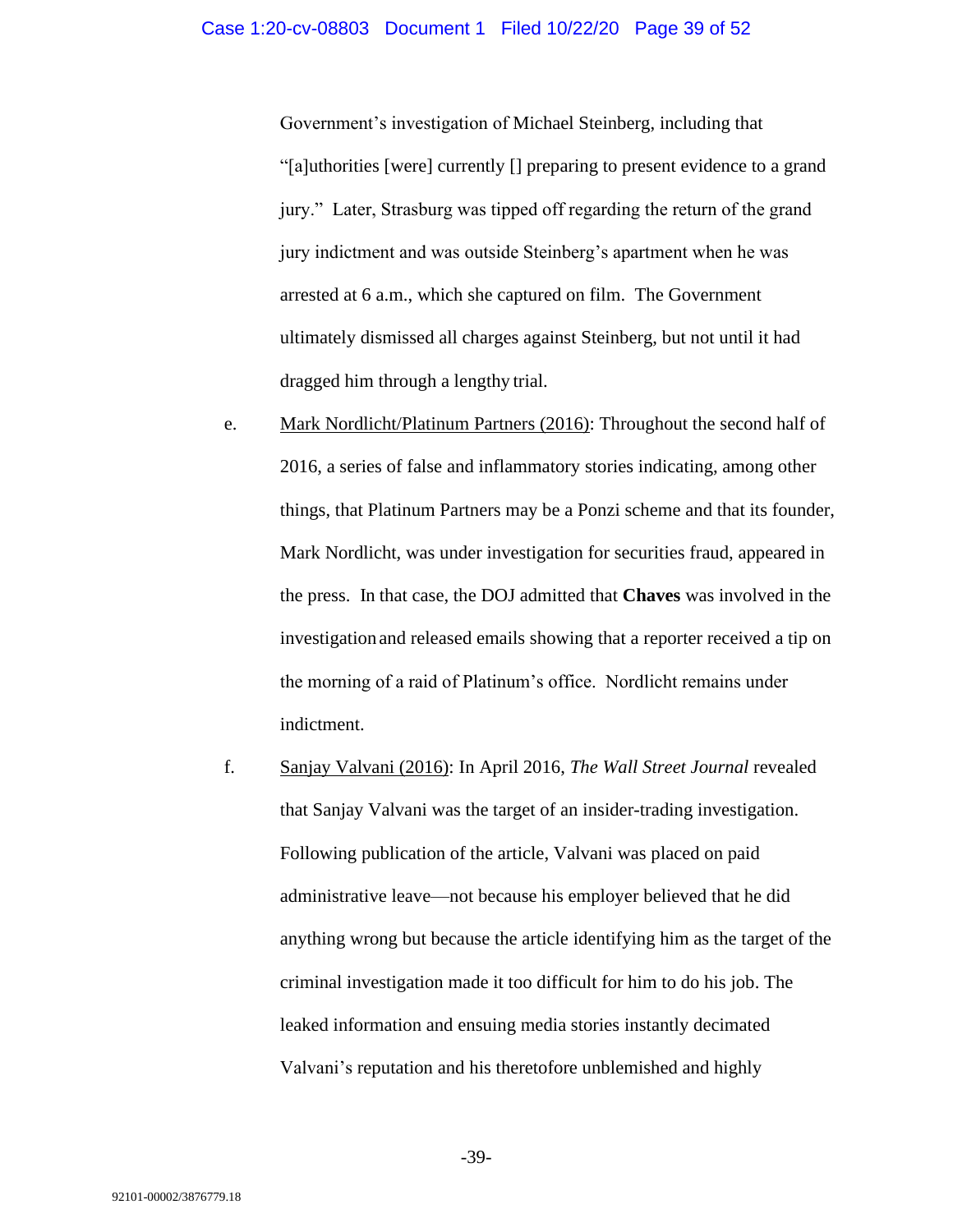## Case 1:20-cv-08803 Document 1 Filed 10/22/20 Page 40 of 52

successful 15 plus-year career in the securities industry. Valvani was subsequently indicted, and days later tragically took his own life, never wavering from the assertion of his innocence.

131. The common denominator in these cases is that Chaves' breathtaking lawlessness occurred on Bharara's watch. Bharara was utterly derelict in his duty to police his police, thereby encouraging systematic violations of citizens' constitutional rights to due process and fairness. Unlawful conduct by his FBI investigators—leading to high-profile white-collar crime convictions—served Bharara's personal agenda to be seen as a "crime buster" when he should have been a justice seeker.

132. Chaves was never reprimanded, disciplined, or otherwise held accountable for his pattern and practice of lawlessness in pursuit of another notch in his belt.

133. Defendants Bharara, Zabel, Kasulis, and Venizelos knew about Chaves' illegal investigative techniques, but they did nothing to stop him. And why should they? When Chaves developed a case that led to convicting a suspect, all of them benefited.

#### **Bharara's Alliance with the Media Allowed Leaks to Flow Like Water.**

134. During his tenure as U.S. Attorney for the Southern District of New York, Bharara (with hundreds of thousands of Twitter followers, now up to 1.5 million) made a name for himself as a crusading prosecutor who craved media attention. Journalists who covered Bharara reported how he used the media to showcase investigations and elevate his own personal profile. Brooklyn journalist Ross Barkan wrote that Bharara's "pursuit of justice has a showman's quality, like it's just a preamble to run for higher office." Ross Barkan, "Who holds Preet Bharara accountable?" City & State New York, May 10, 2016 (https://www.cityandstateny.com/articles/opinion/who-holds-preet-bharara-accountable.html).

-40-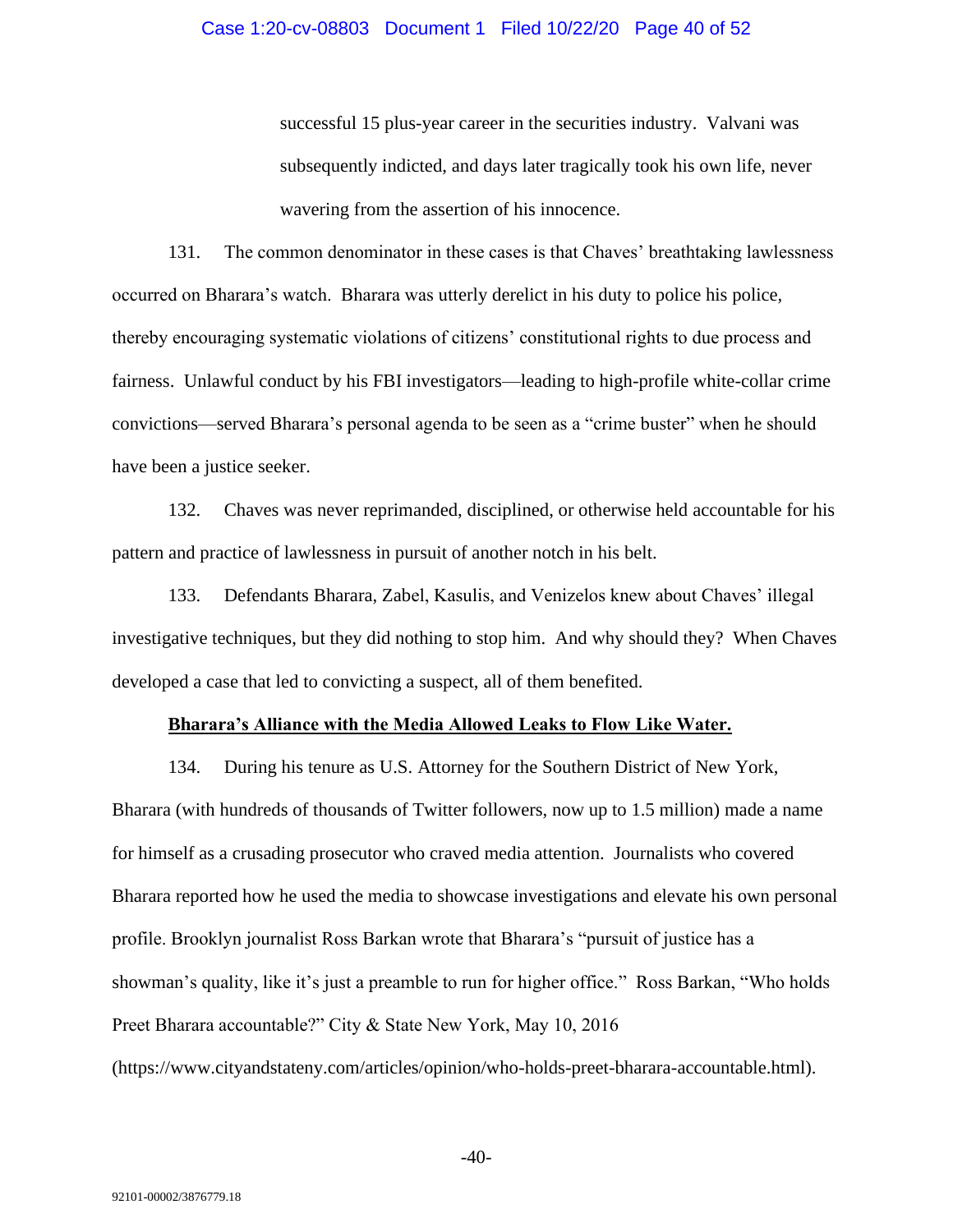Reporter John Banks-Brooks wrote about his first-hand knowledge of Bharara's tactics:

We came to expect that the Southern District's Preet Bharara would hold a *splashy press conference* to claim his latest scalp, and the media and the public ate it up, *making Bharara a minor celebrity*. But it was not simple vanity that, then and now, motivated prosecutors; it is his well-honed legacy of media strategy: dragging prominent and wealthy financial industry-types before the cameras has a funny way of pressing them to plea bargain."

John Banks-Brooks, "Feds' culture of leaks hurts private individuals too," TheHill.com (August 2, 2017), available at [https://thehill.com/blogs/pundits-blog/homeland-security/344994-feds](https://thehill.com/blogs/pundits-blog/homeland-security/344994-feds-culture-of-leaks-hurts-private-individuals-too)[culture-of-leaks-hurts-private-individuals-too](https://thehill.com/blogs/pundits-blog/homeland-security/344994-feds-culture-of-leaks-hurts-private-individuals-too) (emphasis added).

135. Renowned legal ethics expert Stephen Gillers, a professor at New York University Law School, has expressed concern that Bharara—with his preoccupation with publicity in announcing indictments—used his public office to gain personal attention.

136. Bharara was admonished by a District Court for his unrelenting pursuit of media coverage in a case involving allegations of fraud, conspiracy and extortion against then-Speaker of the New York Assembly, Sheldon Silver. Before Silver was indicted, Bharara held a press conference (described as a "media extravaganza"), issued a press release, tweeted about Silver, delivered a highly publicized speech at New York Law School, *and* gave an interview to MSNBC. The court observed that Bharara's comments about the case "strayed so close to the edge of the rules governing his own conduct that defendant Sheldon Silver has a nonfrivolous argument that he fell over the edge to the defendant's prejudice." *United States v. Silver*, 103 F. Supp. 3d 370 (S.D.N.Y. 2015).

137. Other federal judges in New York became increasingly alarmed by Bharara's use of the media to advance his own agenda. Judge Richard J. Sullivan—a former AUSA who was appointed to the trial bench by President George W. Bush and is now serving on the U.S. Court

-41-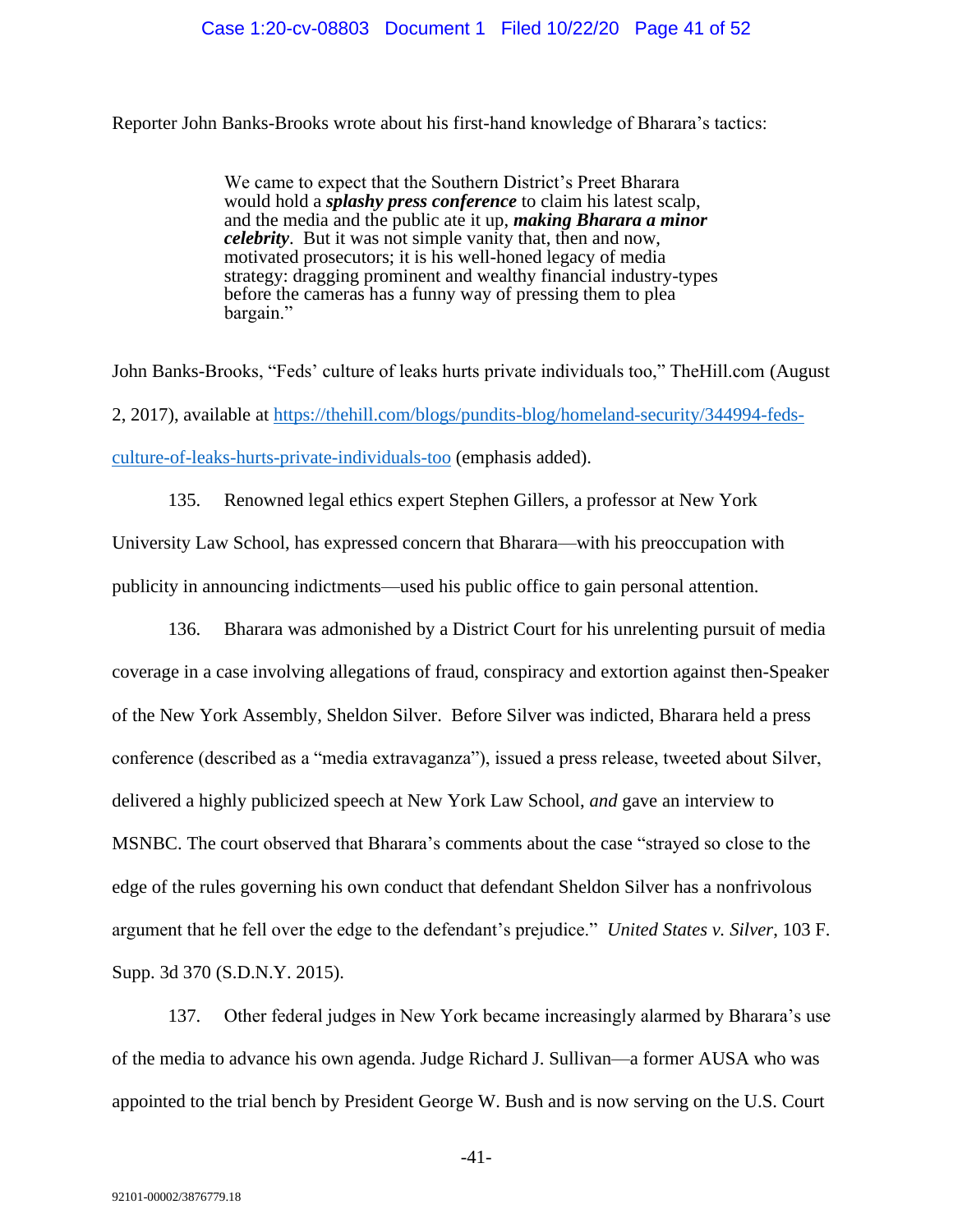## Case 1:20-cv-08803 Document 1 Filed 10/22/20 Page 42 of 52

of Appeals for the Second Circuit—remarked in 2013 that press releases from Bharara's office had assumed a "tabloid" tone.

138. *The Wall Street Journal* reported on a longstanding "pattern of troubling behavior and a problematic culture inside Mr. Bharara's old shop" regarding prosecutorial overreach, illegal leaks, and the use of the media as a tool of investigators.

139. Bharara himself has opined on the subject in his own memoir: "False allegations, wrongful convictions, excessive punishments, miscarriages of justice are often wholly the result of human failings, not flaws in the impersonal machinery of justice." Preet Bharara, *Doing Justice: A Prosecutor's Thoughts on Crime, Punishment, and the Rule of Law* (2019). It is Bharara's conspicuous failing as the U.S. Attorney for the Southern District of New York that allowed the culture of illegal leaking and unconstitutional investigations—that also ensnared Walters—to fester unchecked for years.

# **A Fish Rots From The Head Down.**

140. The DOJ's egregiously unconstitutional treatment of Walters was hardly an isolated incident limited to the Southern District of New York for a finite period of time. For at least the past decade, DOJ—and particularly the once-vaunted FBI—have engaged in systemic lawlessness that wantonly tramples on citizens' civil rights, makes a mockery of the Constitution's fundamental guarantees of fairness in enforcing the laws, and has gone largely unchecked by the courts and Congress. Never have the words of Supreme Court Justice (and former Attorney General) Robert H. Jackson been more prescient:

"The prosecutor has more control over life, liberty, and reputation than any other person in America. His discretion is tremendous.... While the prosecutor at his best is one of the most beneficent forces in our society, when he acts from malice or other base motives, he is one of the worst."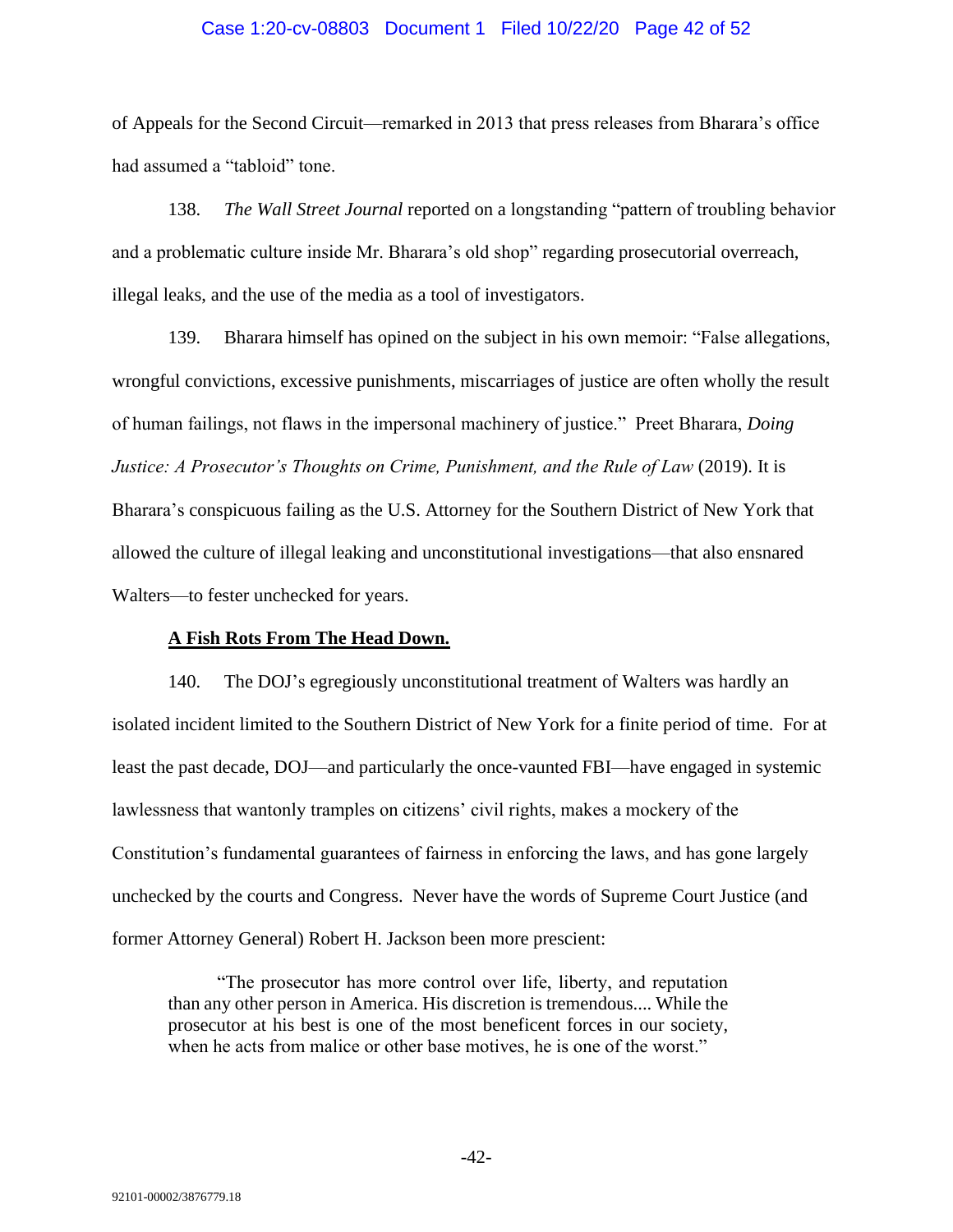#### Case 1:20-cv-08803 Document 1 Filed 10/22/20 Page 43 of 52

Remarks by Attorney General Jackson, *reprinted in* 24 J. Amer. Jud. Soc. 18-19 (1940).

141. The ancient adage that a fish rots from the head down is sadly true here. The DOJ's pervasive contempt for the rule of law starts at its most senior levels. Abundant examples—some chillingly similar to what happened to Walters—demonstrate an ingrained attitude that the law does not apply to the law enforcers. Lying under oath and obstructing justice has become a *modus operandi* for far too many federal law enforcement personnel from the front office to the front lines. And nowhere are these abhorrent practices more ingrained than in the Southern District of New York.

142. Take, for example, Andrew McCabe, the former Deputy Director and Acting Director of the FBI, who was terminated by President Trump. In April 2018, DOJ Inspector General Michael Horowitz, a widely-respected, independent-minded, and vigorous investigator, disclosed that McCabe had brazenly lied to the Bureau's internal investigators to cover up a leak that he orchestrated about Hillary Clinton's family foundation less than two weeks before the 2016 Presidential election.

143. McCabe's egregious misconduct has shaken the FBI. Lying to investigators—a felony under 18 U.S.C. § 1001—is an appalling crime, and especially so in a federal law enforcement agency built on trust. McCabe's disregard for the law sends a signal to the FBI's 35,000 employees that the ends justify the means.

144. McCabe's boss, former FBI Director James B. Comey (who also was fired by President Trump), flagrantly violated DOJ protocols in a July 15, 2016, press conference—less than four months before the election—when he criticized Hillary Clinton for using a private email server as Secretary of State even though he cleared her of any wrongdoing. This was an insidious form of leaking in plain sight. Comey breached DOJ rules when he announced—only

-43-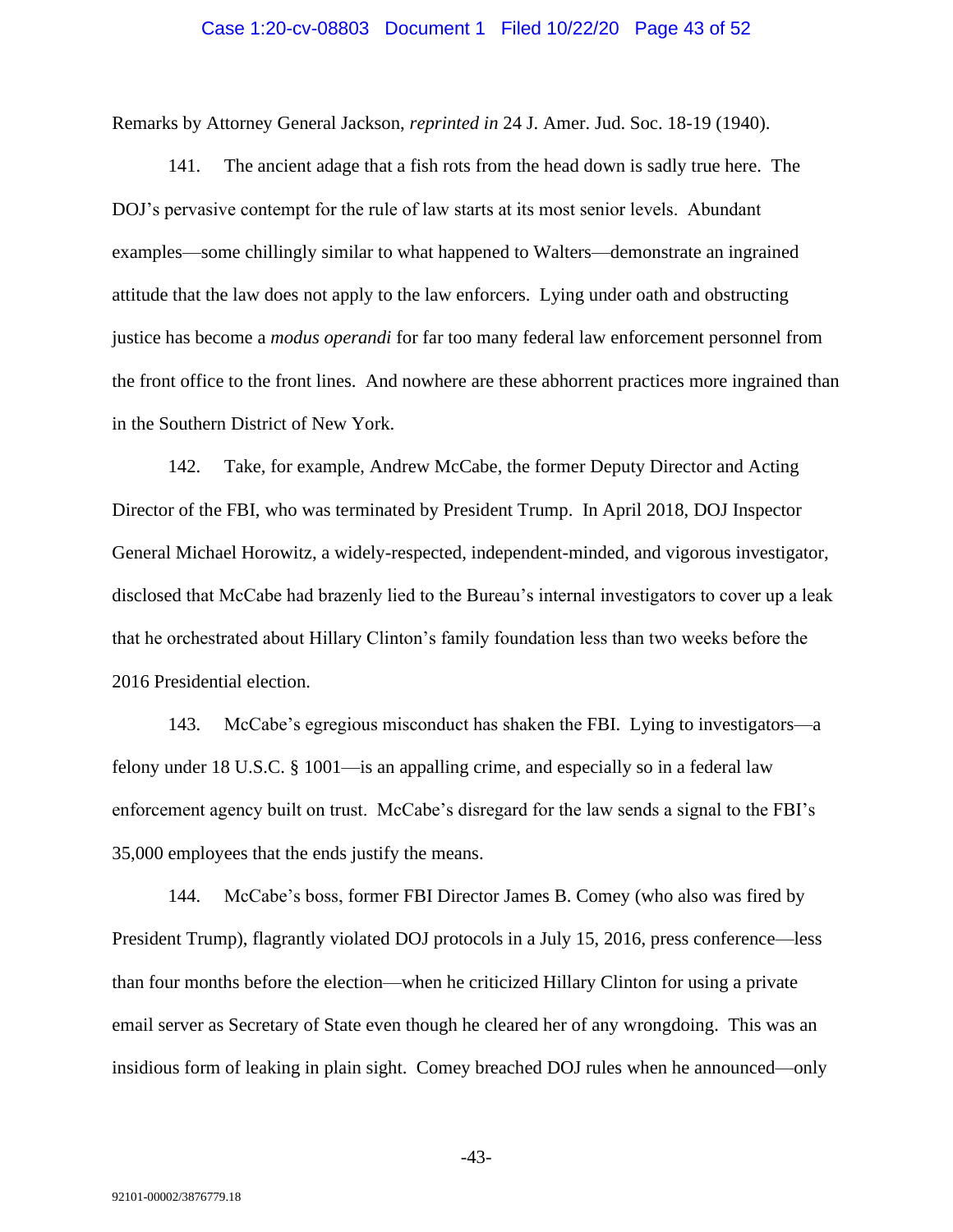#### Case 1:20-cv-08803 Document 1 Filed 10/22/20 Page 44 of 52

two weeks before the election—that he was reopening a criminal investigation into Clinton's private emails. The DOJ has a longstanding policy against such public disclosures—especially in the months leading up to the election—without the approval of the Attorney General or his designee.

145. After his termination in May 2017, Comey admitted that he leaked his memoranda about private conversations with the President to *The New York Times*, prompting Inspector General Horowitz to condemn this conduct as "dangerous."

#### **Weaponizing Leaks**

146. During Comey's tenure as FBI Director, leaks became a favorite (and illegitimate) weapon of federal law enforcement in its self-proclaimed "War on White Collar Crime." In this Culture of Leaks, no citizen was safe.

147. After investigating the origins of the FBI counterintelligence investigation of then-candidate Trump's campaign in 2016, Inspector General Horowitz, in a 434-page report issued last December, found 17 "significant errors or omissions" in four Foreign Intelligence Surveillance Act ("FISA") wiretap applications for Trump campaign aide Carter Page. Horowitz also determined that a former FBI lawyer, Kenneth Clinesmith, might have falsified a document relating to one 2016 FISA wiretap application for Page. Recently, Clinesmith pled guilty to doctoring this email and now faces imprisonment.

148. Horowitz squarely placed the blame for the FISA imbroglio on senior DOJ and FBI officials for inadequate oversight. "So many basic and fundamental errors were made by three separate, hand-picked teams on one of the most sensitive FBI investigations that was briefed to the highest levels within the FBI." There was a failure of "not only the operational team, but also of the managers and supervisors, including senior officials, in the chain of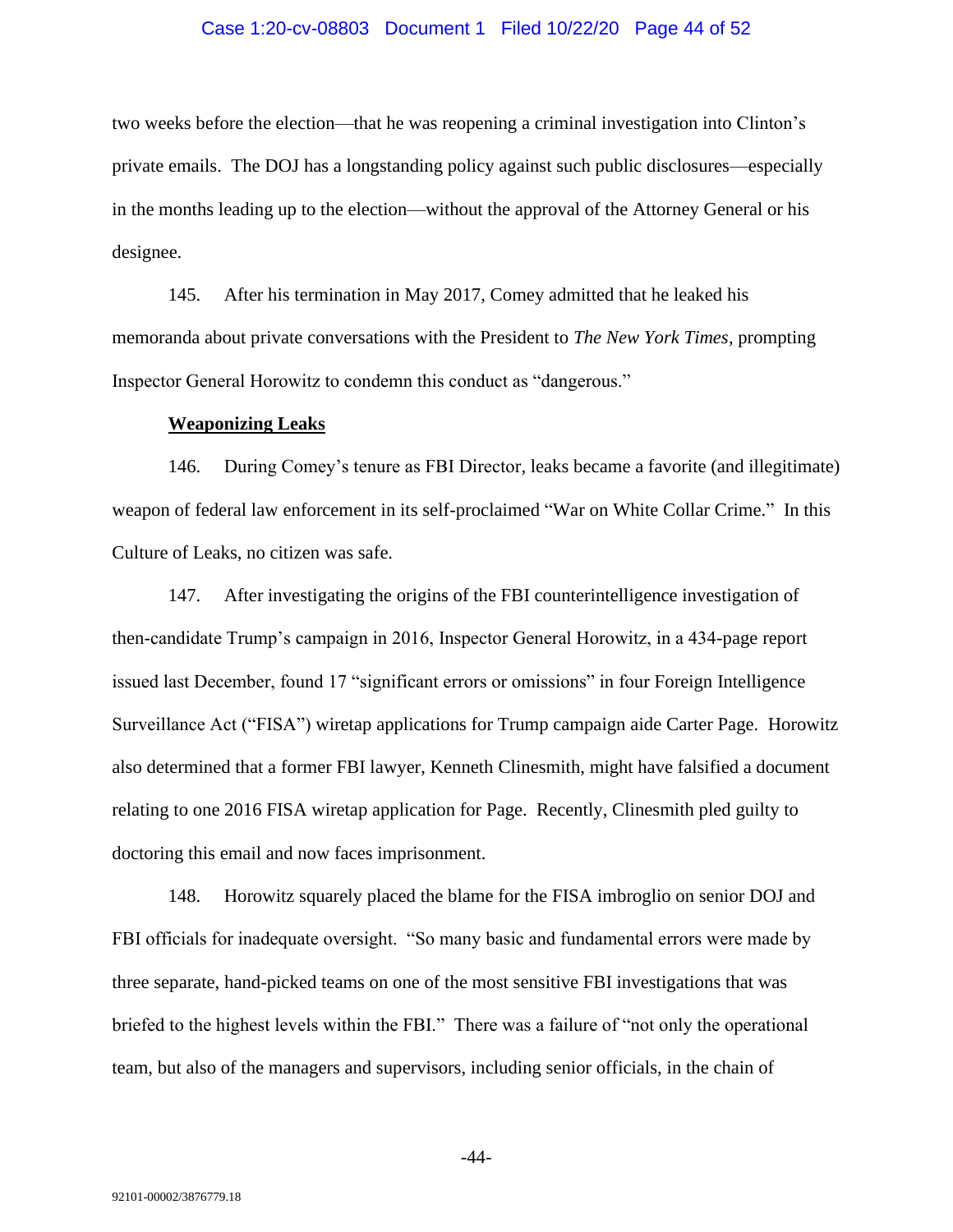#### Case 1:20-cv-08803 Document 1 Filed 10/22/20 Page 45 of 52

command."

149. Inspector General Horowitz's report prompted Attorney General William P. Barr to observe that the DOJ and FBI "used the apparatus of the state, principally the law enforcement agencies and intelligence agencies, both to spy on political opponents, but also to use them in a way that could affect the outcome of the election."

#### **The Fox Is Guarding The Henhouse**

150. Last year, DOJ discovered a former FBI Deputy Assistant Director had violated the law by leaking sealed court documents to the media, engaged in repeated unauthorized contacts with journalists, and accepted a gift from a reporter. Once again, the DOJ declined to prosecute or discipline one of their own.

151. The USAO and the FBI have demonstrated that they are incapable of policing themselves. Their response to allegations of misconduct is to shoot the messenger. In a March 2018 report, Inspector General Horowitz determined that FBI retaliation against internal whistleblowers was continuing, notwithstanding years of Bureau pledges to end this illegal conduct.

152. FBI leadership rarely admits mistakes and eschews transparency. The inveterate response to revelations of misconduct is to circle the wagons. A culture of cover-up, where discipline is rarely imposed and accountability is absent, simply breeds more lawlessness.

153. The DOJ's Office of Professional Responsibility ("OPR") is charged with investigating misconduct by DOJ attorneys. OPR states that its "primary mission is to ensure that Department [of Justice] perform their duties in accordance with the high professional standards expected of the nation's principal law enforcement agency." In reality, OPR is a notorious black hole where investigations of serious misconduct go to die. The same is true of the FBI's OPR.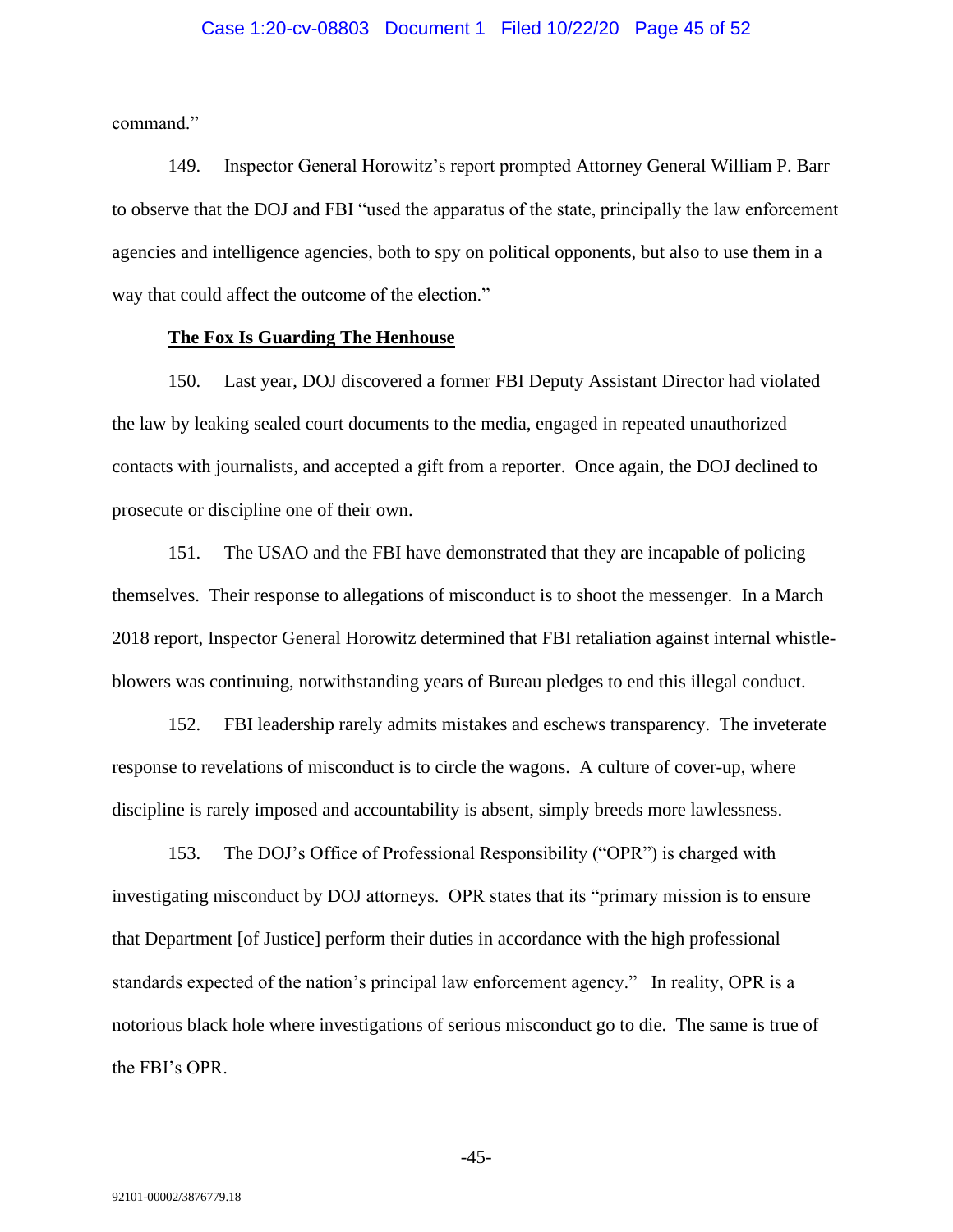## Case 1:20-cv-08803 Document 1 Filed 10/22/20 Page 46 of 52

154. OPR has become a safe haven for bad apples in the ranks of DOJ attorneys. The putative disciplinarians do not discipline—they whitewash cases of misconduct. As reported by The Intercept, as with David Chaves, "a large majority of DOJ employees who face allegations of professional misconduct—including federal prosecutors—continue to retire, resign or move on to another position before any discipline . . . ." Brooke Williams, Samata Joshi, Shawn Musgrave, "How the Secretive 'Discipline' Process For Federal Prosecutors Buries Misconduct Cases," [https://theintercept.com/2019/10/10/justice-department-federal-prosecutors](https://theintercept.com/2019/10/10/justice-department-federal-prosecutors-accountability/)[accountability/.](https://theintercept.com/2019/10/10/justice-department-federal-prosecutors-accountability/) A few years ago, the Government Accountability Office found that OPR was failing to ensure that wayward prosecutors were disciplined—indeed, some who were supposed to be punished were receiving bonuses. The fox is guarding the henhouse.

155. The same deficiencies in the DOJ's OPR for attorneys plague the FBI's disciplinary process—no transparency, no track record of discipline commensurate with the misconduct, and no accountability. During the past five years, the number of FBI agents disciplined for serious misconduct—much less prosecuted—can be counted on two hands.

# **No Meaningful Reform**

156. The ethos of federal law enforcement when confronted with irrefutable evidence of misconduct—obfuscation, denial, and unaccountability—dooms any opportunity for meaningful reform. Failing to hold law-defying law enforcement officials accountable sends a message to the rank-and-file that this conduct is condoned, if not encouraged. Andrew McCarthy, a senior fellow at the National Review Institute, wrote: "Once law enforcement saw the virtue in self-policing, in a duty to expose and purge itself of rogue actors. Now, it tends toward not just burying bad behavior but — the best defense being a good offense — hiding it behind claims of a job well done, behind claims that its ends are so noble its means are justified

-46-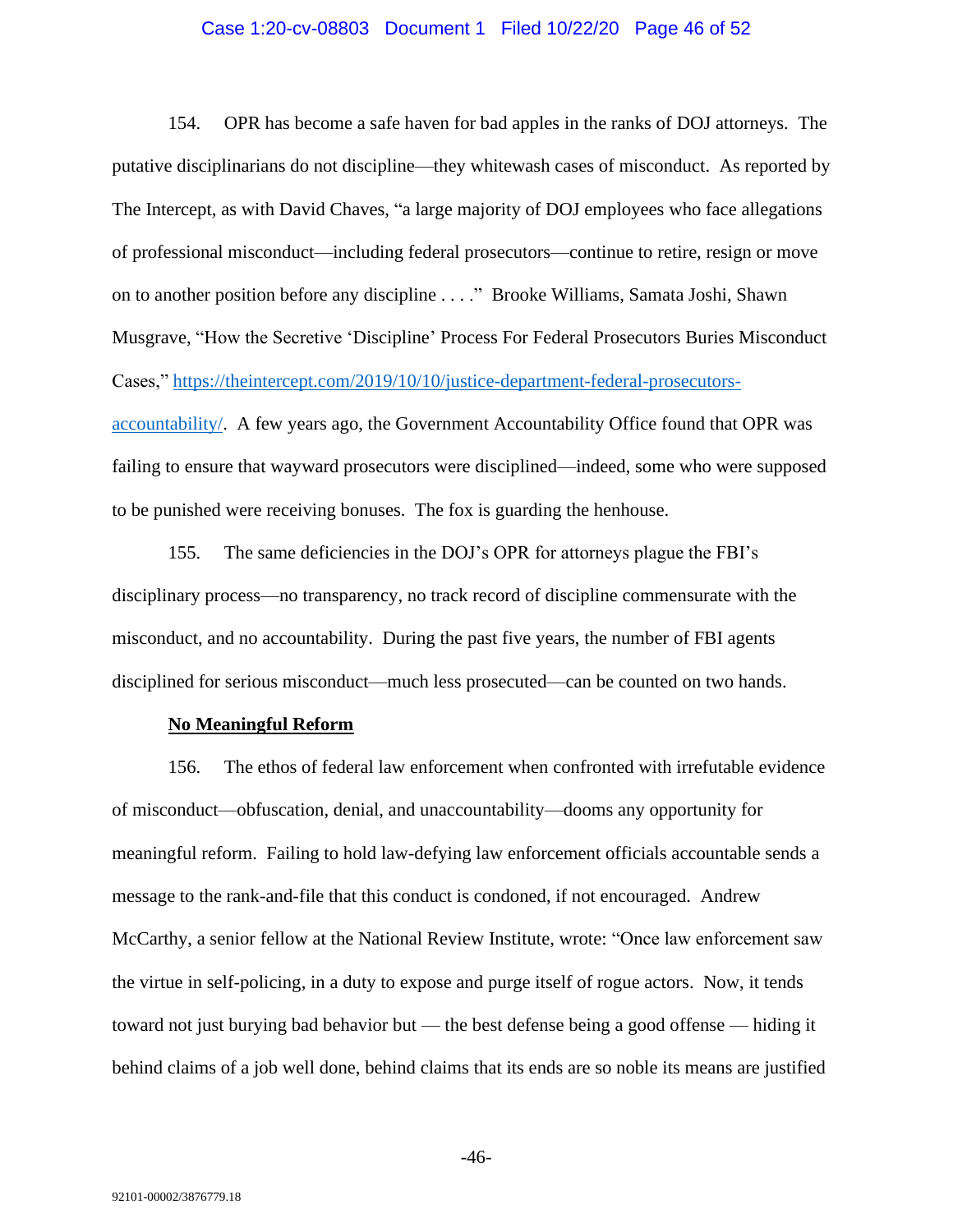#### Case 1:20-cv-08803 Document 1 Filed 10/22/20 Page 47 of 52

no matter how unseemly." Andrew C. McCarthy, "Problems at the Justice Department and FBI Are Serious," National Review, June 16, 2018

[\(https://www.nationalreview.com/2018/06/misconduct-at-fbi-department-of-justice/\)](https://www.nationalreview.com/2018/06/misconduct-at-fbi-department-of-justice/).

157. Congress has utterly failed to stem the flood of leaks. Through its constitutional oversight function, it has the power—and the duty—to call the DOJ and FBI to task for leaking and doing nothing to root out the culprits for prosecution and discipline. Its failure to do so aids and abets those who elevate expediency over obeying the law.

158. In light of the chronic failure of the DOJ's and FBI's toothless disciplinary arms to punish law enforcement officials who trammel on citizen's fundamental constitutional rights, it is little wonder that Chaves skated. Indeed, it is not even known if any kind of legitimate investigation was ever undertaken.

159. Sadly, too many DOJ attorneys and FBI agents, in their zeal to fight crime, have become criminals. The rule of law is subverted when law enforcers become law breakers. They have lost their way, ignoring law enforcement's duty to seek justice and provide a fair process to targets of investigation. With no effective checks and balances to punish these wrongdoers, the abuses will continue to multiply.

160. The Government's campaign to deprive Walters of his constitutional right to a fair, just, and impartial investigation succeeded. The institutional processes for holding the perpetrators accountable failed. This lawsuit is Walters' last chance to expose the cover-up of the monumental misconduct by both Chaves and the supervisors who were supposed to prevent and plug his leaking of grand jury secrets. Securing a public judicial declaration of the violation of his basic constitutional right to due process will benefit his fellow citizens by shining the antiseptic light of public scrutiny on the darkness where official lawlessness hides. History

-47-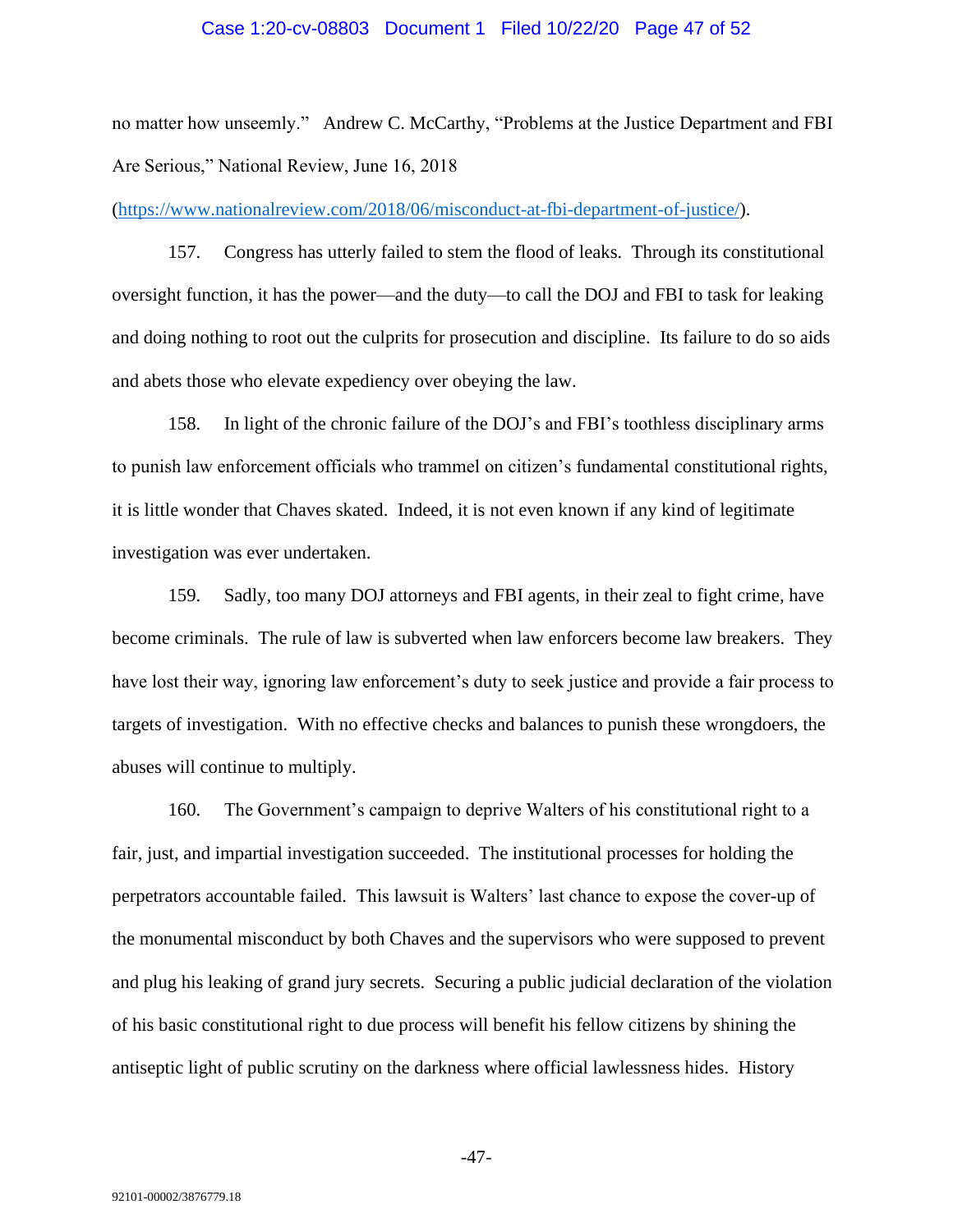## Case 1:20-cv-08803 Document 1 Filed 10/22/20 Page 48 of 52

teaches us that sunlight is the best disinfectant.

# **Damages**

161. As a direct and proximate result of the unlawful actions of Defendants, Plaintiff suffered and continues to suffer substantial injuries and damages. These injuries include deprivations of Plaintiff's due process rights, including the right to a fair, just, and impartial investigation, grand jury proceeding, and/or trial, which are actionable *per se*. *Carey v. Piphus*, 435 U.S. 247, 266–67 (1978); *Farrar v. Hobby*, 506 U.S. 103, 112 (1992).

162. Plaintiff also has suffered direct damages, including legal fees and costs associated with uncovering Defendants' illegal conduct, damage to his reputation and business interests, and public ridicule and humiliation beyond that suffered as a result of his prosecution and conviction.

163. These injuries and damages were a directly foreseeable result of Defendants' intentional, bad faith, willful, wanton, reckless, and/or deliberately indifferent acts and omissions.

#### **FIRST CLAIM FOR RELIEF**

# **Fifth Amendment Claim for Violation of Plaintiff's Due Process Rights**

#### **Against All Defendants**

164. Plaintiff hereby incorporates by reference all of the foregoing paragraphs as though set forth fully herein, and further alleges as follows:

165. Chaves deliberately and willfully divulged confidential information pertaining to an ongoing secret grand jury investigation to the media in knowing violation of his duties and obligations as a federal law enforcement agent. These illegal leaks, occurring over a period of many months, persisted even after members of the Department of Justice directly admonished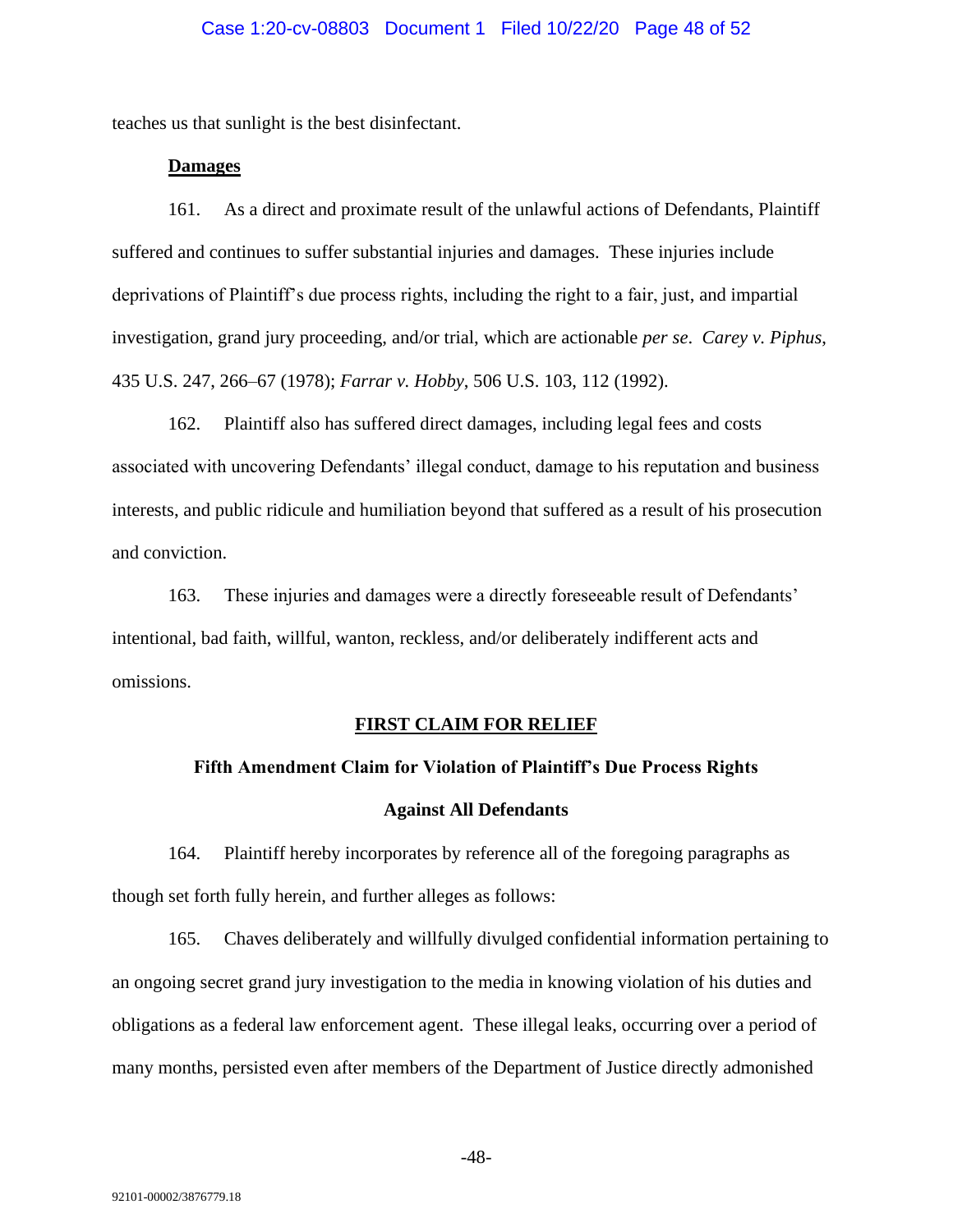## Case 1:20-cv-08803 Document 1 Filed 10/22/20 Page 49 of 52

him to cease communicating with the press about the Department's investigation of Walters. Chaves engaged in this campaign of illegal leaking to revive a dormant investigation against Walters and, in so doing, knowingly deprived Walters of his constitutional right to a fair, just, and impartial criminal investigation, grand jury proceeding, and trial. No reasonable FBI agent would have believed that Chaves' conduct was lawful and did not violate Walters' constitutional rights.

166. Defendants Venizelos, Zabel, Kasulis and Bharara, individually and in concert, had full knowledge that one or more agents of the Department of Justice were engaged in an illegal campaign to disclose confidential grand jury material to the press with the express goal of influencing an ongoing investigation. Despite this knowledge, Venizelos, Zabel, Kasulis, and Bharara took no steps to meaningfully investigate, impede, or remedy the unlawful conduct and prevent the harm caused to Walters. Venizelos, Zabel, Kasulis, and Bharara, and each of them, reaped the benefits of Chaves' unlawful conduct (including to the extent that it resuscitated their investigation into Plaintiff) and, through their deliberate inaction, allowed the illegal conduct to continue unabated.

167. Bharara, Zabel, Kasulis, and Goldman intentionally misled and deceived the trial judge in Walters' criminal case when they filed dishonest pleadings opposing Walters' efforts to learn the truth about the Government's illegal conduct. They knew that they were making material misrepresentations with the intent to obstruct justice and persuade the trial judge not to investigate. This deliberate lack of candor was in furtherance of their conspiracy to cover up the Department's wrongdoing in leaking and failing to investigate.

168. Defendants' misconduct deprived Plaintiff of his clearly established constitutional rights under the Fifth Amendment of the United States Constitution, including his procedural and

-49-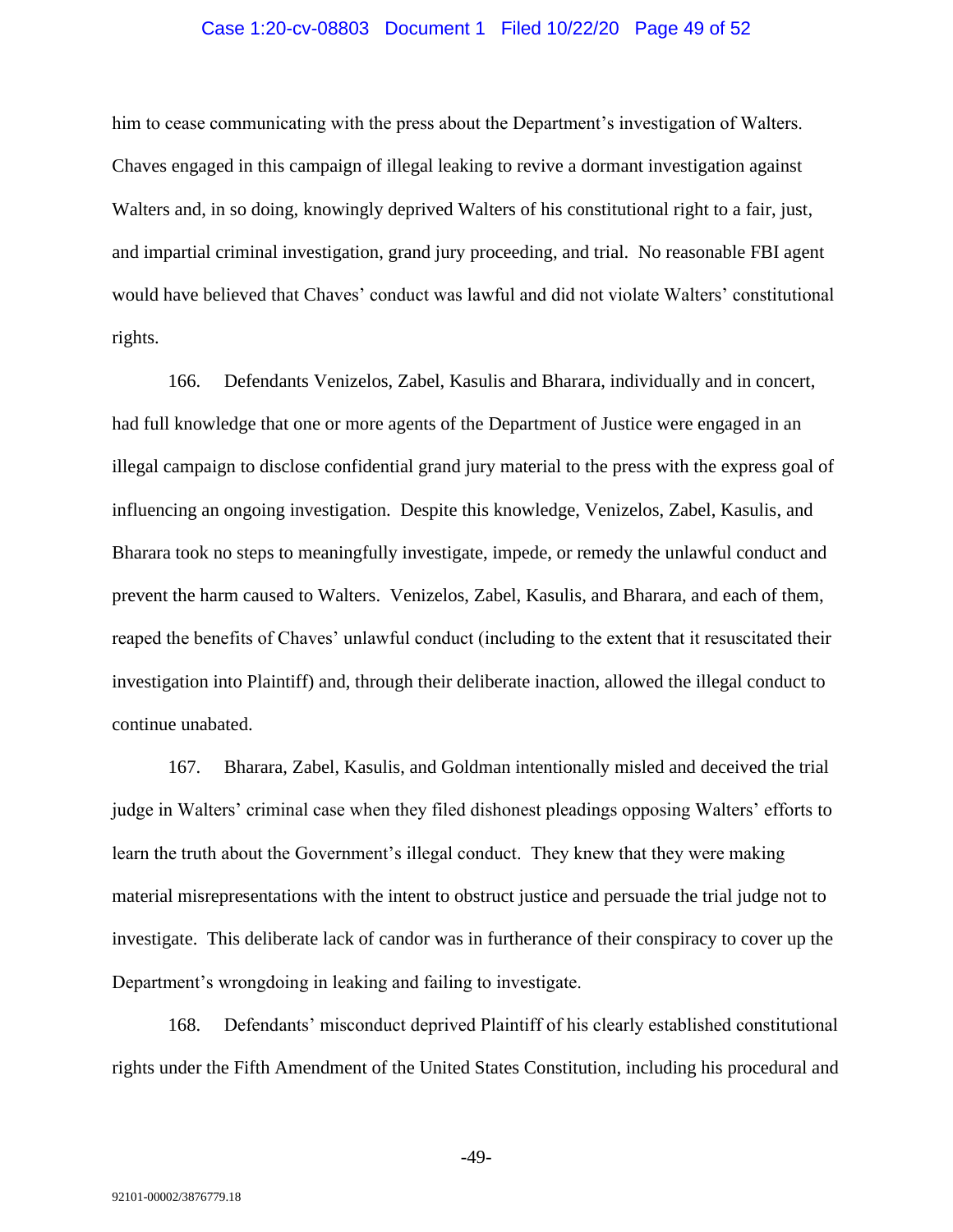#### Case 1:20-cv-08803 Document 1 Filed 10/22/20 Page 50 of 52

substantive due process rights. Defendants performed the above-described acts under color of federal law, in their capacities as FBI Special Agents, FBI Assistant Director, AUSA, Deputy USA, and/or USA. No reasonable federal prosecutor or agent would have believed that this conduct was lawful—in fact, Defendants admitted repeatedly that they knew such conduct was *unlawful*. And no reasonable federal prosecutor or agent would believe that failing to investigate and stop the leaks, and then misleading a federal judge about what happened, is lawful.

169. As a direct and proximate result of the above-described conduct, Plaintiff suffered deprivation of his constitutional rights, as well as further damages in an amount to be proven at trial.

170. Defendants acted with malice, fraud, and oppression, entitling Plaintiff to an award of punitive damages in an amount to be proven at trial.

#### **SECOND CLAIM FOR RELIEF**

#### **Declaratory Judgment**

#### **Against All Defendants**

171. Plaintiff hereby incorporates by reference all of the foregoing paragraphs as though set forth fully herein, and further alleges as follows:

172. On information and belief, Defendants deny that they have infringed any of Plaintiff's constitutional rights.

173. An actual, present and justiciable controversy has arisen between Plaintiff and Defendants concerning Defendants' infringement of Plaintiff's constitutional rights.

174. Plaintiff seeks a declaration from this Court that the above-described conduct of Defendants, and each of them, violated his constitutional rights, including his Fifth Amendment right to procedural and substantive due process. In particular, Defendants engaged in a pervasive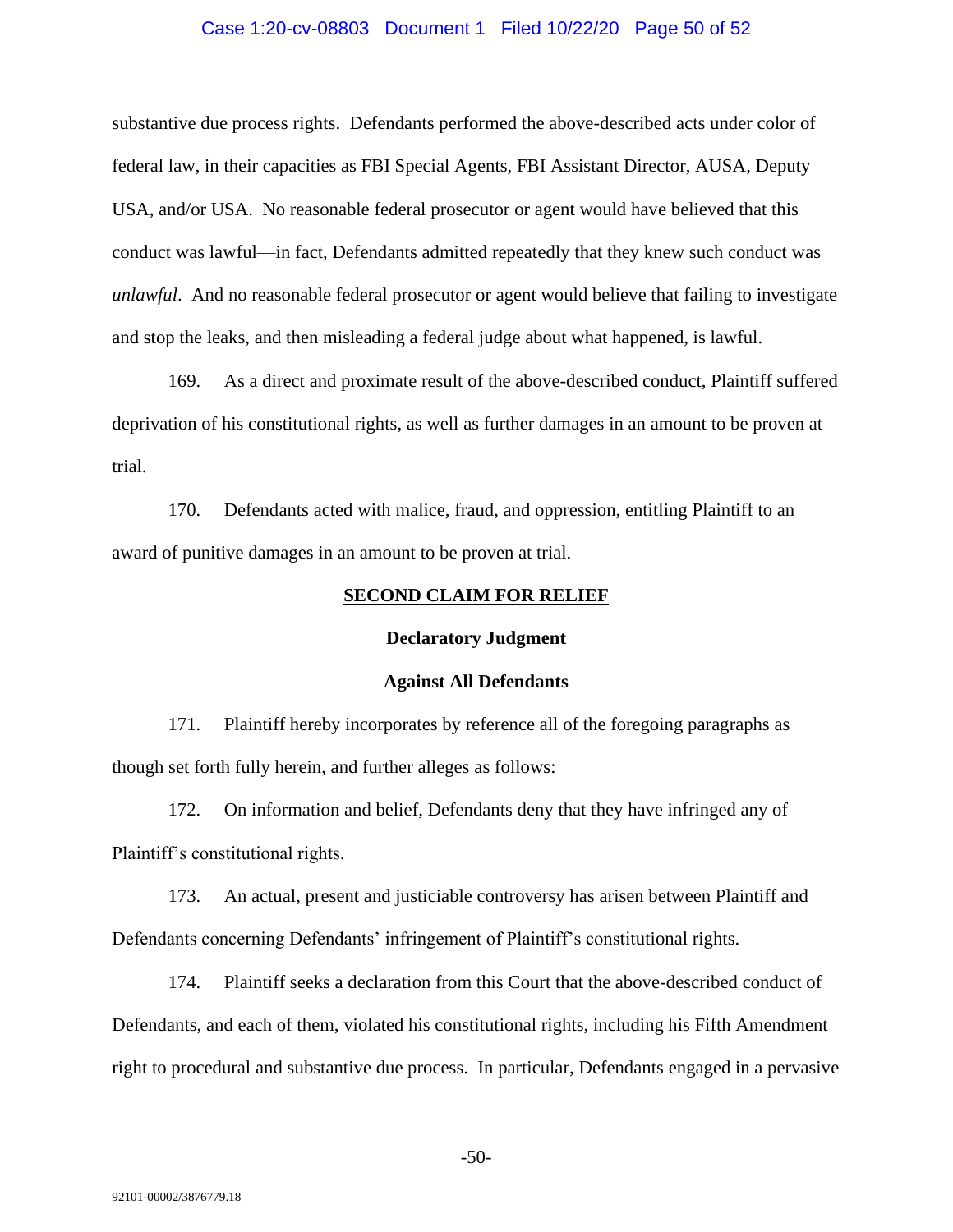campaign and cover-up to deprive Plaintiff of his constitutional right to a procedurally fair, just, and impartial investigation, grand jury proceeding, and criminal trial.

# **DEMAND FOR JURY TRIAL**

Plaintiff requests a jury trial on all issues and claims in this Complaint, pursuant to the Seventh Amendment to the United States Constitution.

**WHEREFORE**, Plaintiff William T. Walters prays as follows:

- a. For a trial by jury;
- b. That the Court award compensatory damages to him and against Defendants, jointly and severally, in an amount to be determined at trial;
- c. That the Court award punitive damages to him and against Defendants, jointly and severally, in an amount to be determined at trial;
- d. For pre-judgment and post-judgment interest and recovery of costs;
- e. For an award of attorney's fees and costs;
- f. For declaratory relief, including a declaration that Defendants violated Plaintiff's constitutional rights; and
- g. For any and all other relief to which he may be entitled.